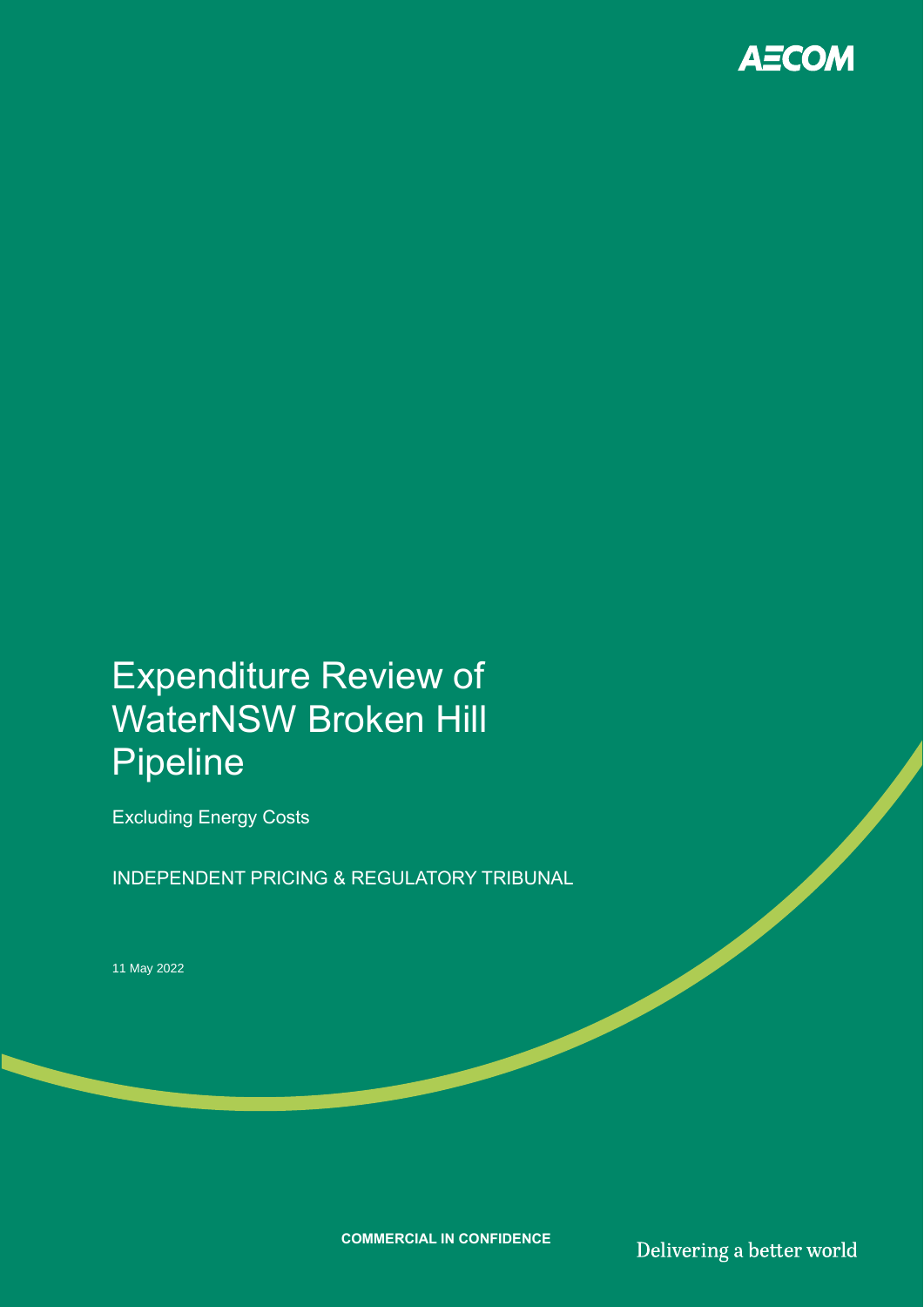# Quality information

| <b>Prepared by</b>        | Checked by                   | <b>Verified by</b> | <b>Approved by</b> |
|---------------------------|------------------------------|--------------------|--------------------|
| <b>AECOM Project Team</b> | Mike Stoke<br>Jennifer Huynh | Mike Stoke         | Mike Stoke         |

# Revision History

| <b>Revision</b> | <b>Revision date</b> | <b>Details</b>             | <b>Name</b>                          | <b>Position</b>         |
|-----------------|----------------------|----------------------------|--------------------------------------|-------------------------|
| A               | 25 October 2021      | <b>First Draft</b>         | Lucy Harrington                      | Project Manager         |
| B               | 5 November 2021      | <b>Final Draft</b>         | Lucy Harrington                      | <b>Project Manager</b>  |
| C               | 11 November 2021     | <b>Updated Final Draft</b> | Lucy Harrington                      | <b>Project Manager</b>  |
| 0               | 7 December 2021      | Final                      | Jonathon Grzegrzolka Project Manager |                         |
| 1               | 14 December 2021     | <b>Updated Final</b>       | Jonathon Grzegrzolka                 | <b>Project Manager</b>  |
| 2               | 11 May 2022          | <b>Updated Final</b>       | Mike Stoke                           | <b>Project Director</b> |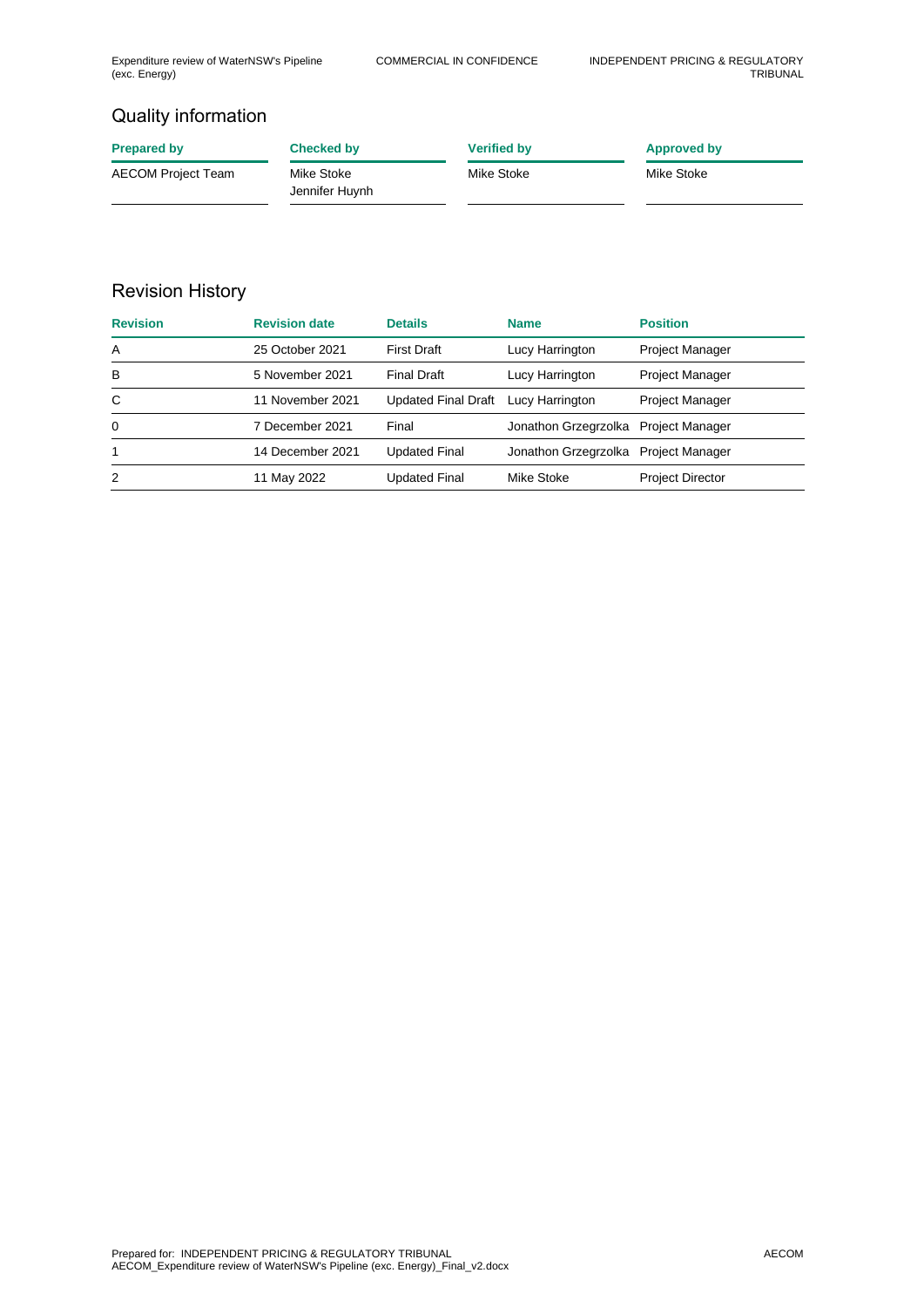## Prepared for:

INDEPENDENT PRICING & REGULATORY TRIBUNAL

## Prepared by:

AECOM Australia Pty Ltd Level 8 540 Wickham Street PO Box 1307 Fortitude Valley, QLD 4006

T: +61 7 3553 2000 F: +61 7 3553 2050 aecom.com

ABN 20 093 846 925 Project Number: 60668671

AECOM in Australia and New Zealand is certified to ISO9001, ISO14001, AS/NZS4801 and OHSAS18001.

#### © 2021 AECOM Australia Pty Ltd. All Rights Reserved.

AECOM has prepared this document for the sole use of the Client and for a specific purpose, each as expressly stated in the document. No other party should rely on this document without the prior written consent of AECOM. AECOM undertakes no duty, nor accepts any responsibility, to any third party who may rely upon or use this document. This document has been prepared based on the Client's description of its requirements and AECOM's experience, having regard to assumptions that AECOM can reasonably be expected to make in accordance with sound professional principles. AECOM may also have relied upon information provided by the Client and other third parties to prepare this document, some of which may not have been verified. Subject to the above conditions, this document may be transmitted, reproduced or disseminated only in its entirety.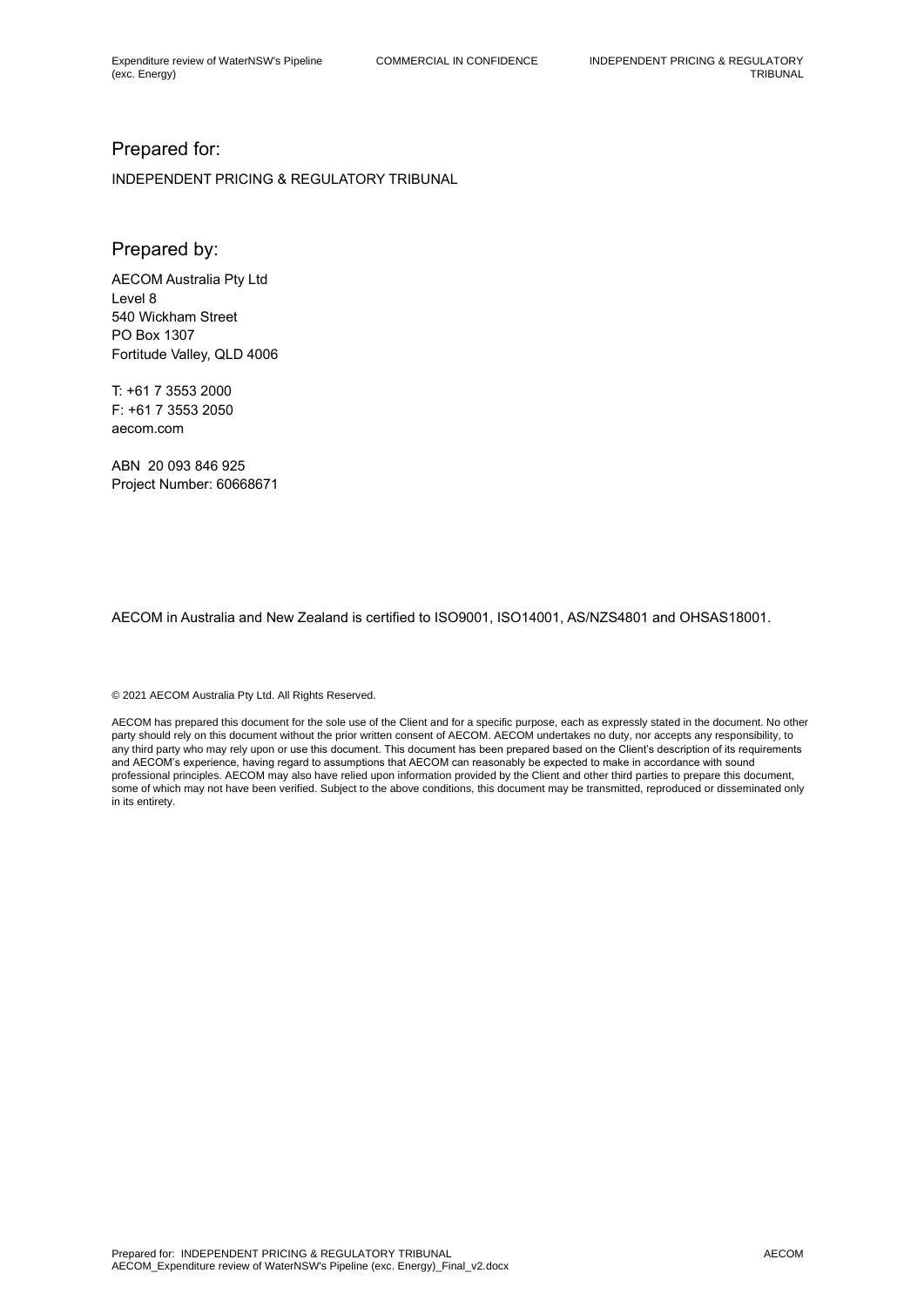# **Table of Contents**

| 1. |                |                                                                                  |  |
|----|----------------|----------------------------------------------------------------------------------|--|
|    | 1.1            |                                                                                  |  |
|    | 1.2            |                                                                                  |  |
|    | 1.3            |                                                                                  |  |
|    | 1.4            |                                                                                  |  |
|    | 1.5            |                                                                                  |  |
|    | 1.5.1          |                                                                                  |  |
|    | 1.5.2          |                                                                                  |  |
| 2. |                |                                                                                  |  |
|    | 2.1            |                                                                                  |  |
|    | 2.2            |                                                                                  |  |
|    | 2.2.1          |                                                                                  |  |
|    |                |                                                                                  |  |
| 3. |                |                                                                                  |  |
|    | 3.1            |                                                                                  |  |
|    | 3.2            |                                                                                  |  |
|    | 3.3            |                                                                                  |  |
| 4. |                |                                                                                  |  |
|    | 4.1            |                                                                                  |  |
|    | 4.2            |                                                                                  |  |
|    | 4.2.1          |                                                                                  |  |
|    | 4.3            |                                                                                  |  |
|    | 4.4            |                                                                                  |  |
| 5. |                |                                                                                  |  |
|    | 5.1            |                                                                                  |  |
|    | 5.2            |                                                                                  |  |
|    | 5.3            |                                                                                  |  |
|    | 5.4            |                                                                                  |  |
|    | 5.5            |                                                                                  |  |
|    | 5.6            |                                                                                  |  |
| 6. |                |                                                                                  |  |
|    | 6.1            | WaterNSW's Operating Expenditure over the 2019 Determination Period  29          |  |
|    |                |                                                                                  |  |
|    |                |                                                                                  |  |
|    |                |                                                                                  |  |
|    | 6.1.3          |                                                                                  |  |
|    | 6.1.4<br>6.1.5 |                                                                                  |  |
|    |                |                                                                                  |  |
|    | 6.1.6          |                                                                                  |  |
|    | 6.1.7          |                                                                                  |  |
|    | 6.1.8          |                                                                                  |  |
|    | 6.1.9          |                                                                                  |  |
|    | 6.2            | Review of WaterNSW's Operating Expenditure for the 2022 Determination Period  40 |  |
|    | 6.2.1          |                                                                                  |  |
|    | 6.2.2          |                                                                                  |  |
|    | 6.2.3          |                                                                                  |  |
|    | 6.2.4          |                                                                                  |  |
|    | 6.2.5          |                                                                                  |  |
|    | 6.2.6          |                                                                                  |  |
|    | 6.2.7          |                                                                                  |  |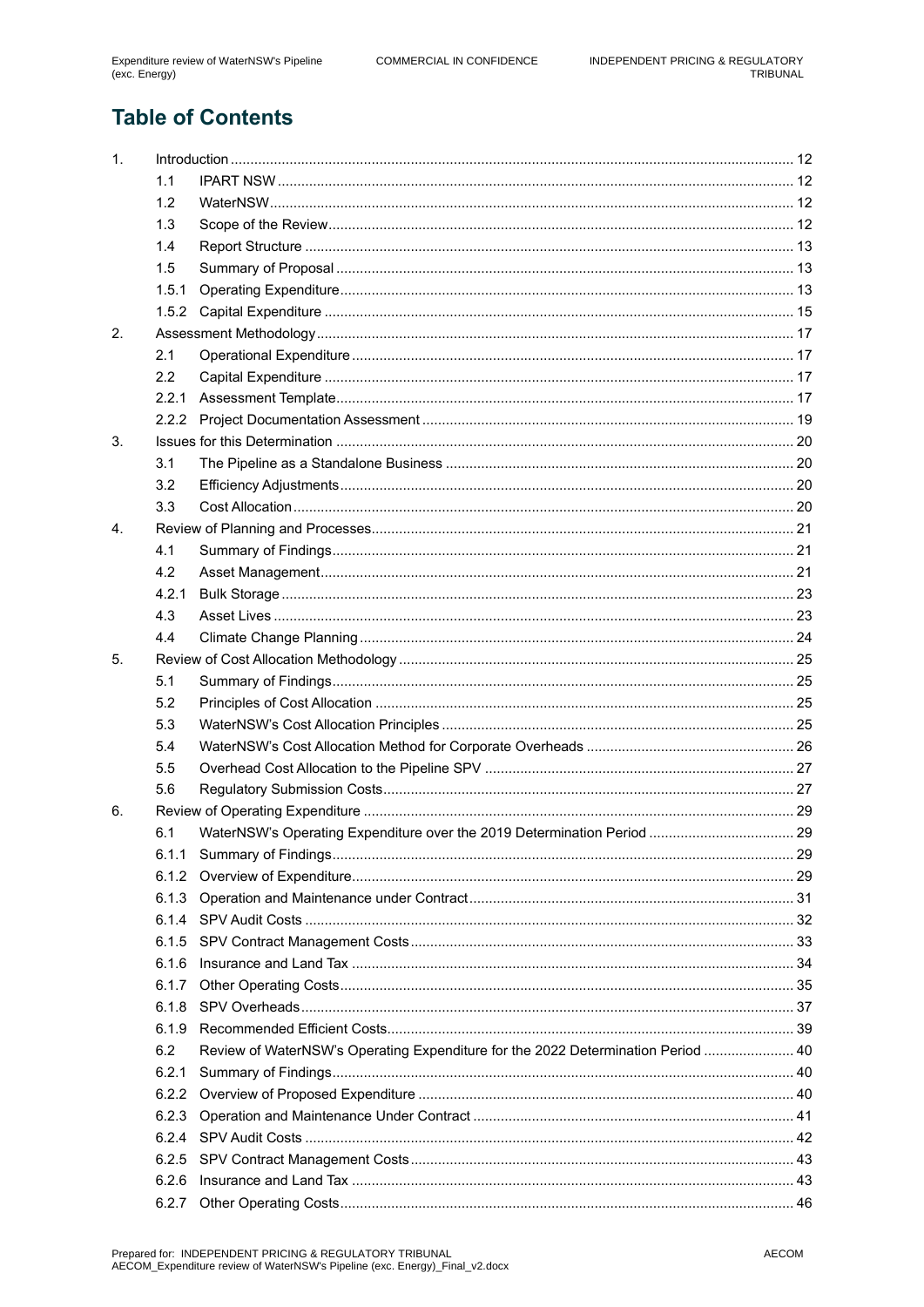| 7. |     |                                                                                          |  |
|----|-----|------------------------------------------------------------------------------------------|--|
|    | 7.1 |                                                                                          |  |
|    | 7.2 |                                                                                          |  |
|    |     |                                                                                          |  |
|    |     |                                                                                          |  |
|    | 7.3 | Review of WaterNSW's Efficient Capital Expenditure for the 2022 Determination Period  55 |  |
| 8. |     |                                                                                          |  |
|    | 8.1 |                                                                                          |  |
|    | 8.2 |                                                                                          |  |
|    | 8.3 |                                                                                          |  |
|    |     |                                                                                          |  |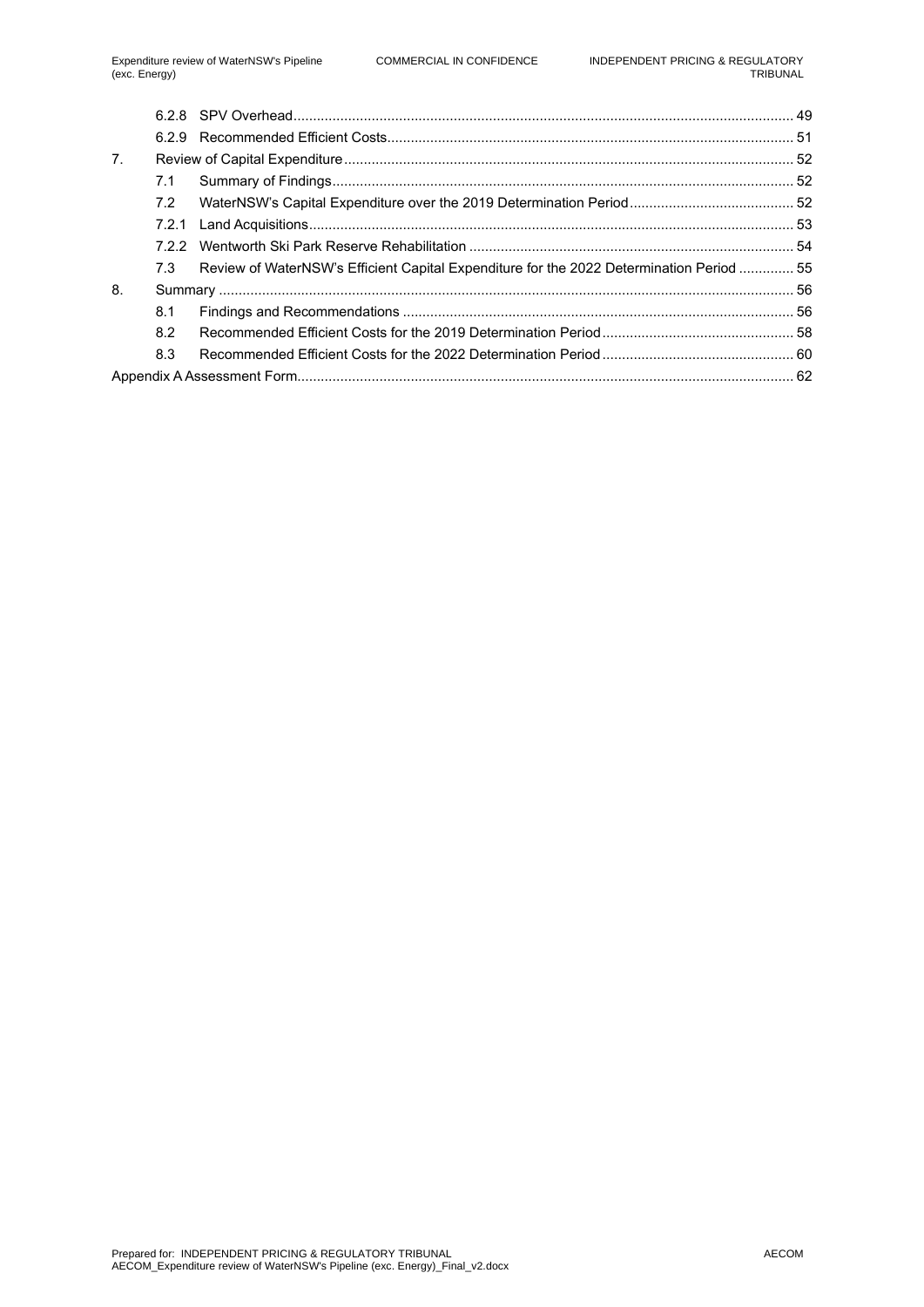# **Figures**

| Figure 2 Capital Expenditure over the 2019 Determination Period (\$ Millions, Nominal)  15                   |  |
|--------------------------------------------------------------------------------------------------------------|--|
|                                                                                                              |  |
|                                                                                                              |  |
|                                                                                                              |  |
|                                                                                                              |  |
|                                                                                                              |  |
| Figure 8 Average Operating Expenditure Compared to IPART Allowances, 2019 Determination Period (\$ Millions, |  |
|                                                                                                              |  |
|                                                                                                              |  |
|                                                                                                              |  |
|                                                                                                              |  |
|                                                                                                              |  |
|                                                                                                              |  |
|                                                                                                              |  |
|                                                                                                              |  |
|                                                                                                              |  |
|                                                                                                              |  |
|                                                                                                              |  |
|                                                                                                              |  |
|                                                                                                              |  |
|                                                                                                              |  |
|                                                                                                              |  |
|                                                                                                              |  |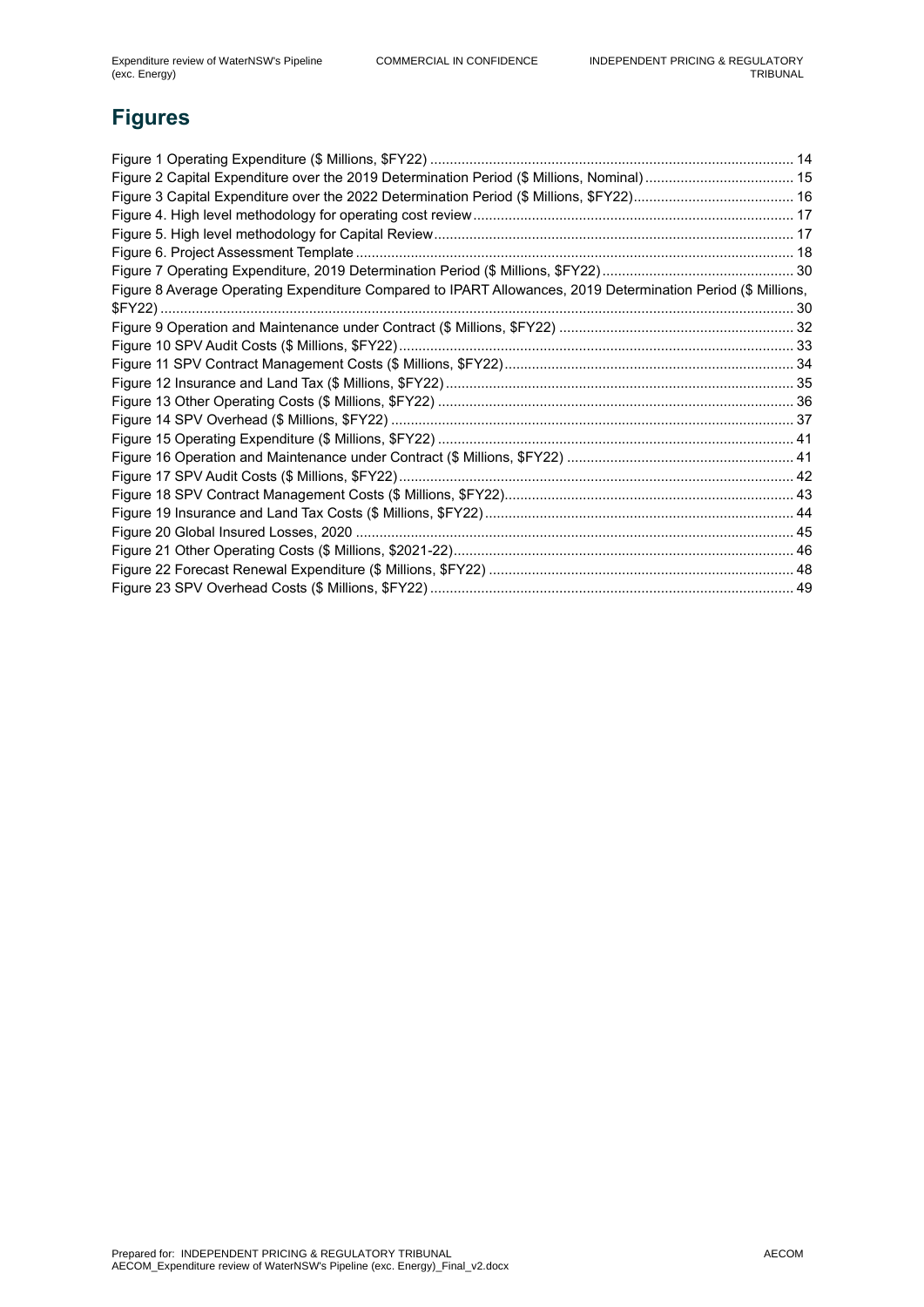# **Tables**

| Table 1 Recommended Efficient Expenditure over the 2019 Determination Period (\$ Millions, Nominal) 10             |  |
|--------------------------------------------------------------------------------------------------------------------|--|
| Table 2 Recommended Efficient Expenditure over the 2019 Determination Period (\$ Millions, \$FY22)  11             |  |
|                                                                                                                    |  |
|                                                                                                                    |  |
| Table 5 Summary of Operating Expenditure over the 2019 Determination Period (\$ Millions, \$FY22)  14              |  |
| Table 6 Summary of Proposed Operating Expenditure over the 2022 Determination Period (\$ Millions, \$FY22) 14      |  |
| Table 7 Capital Expenditure over the 2019 Determination Period (\$ Millions, Nominal) 15                           |  |
|                                                                                                                    |  |
|                                                                                                                    |  |
|                                                                                                                    |  |
| Table 11 2019 Determination - Reattribution of capital regulatory submission costs to operating costs (\$ Million, |  |
|                                                                                                                    |  |
| Table 12 2022 Determination - Reattribution of capital regulatory submission costs to operating costs (\$ Million, |  |
|                                                                                                                    |  |
| Table 13 Average Operating Expenditure Compared to IPART Allowances, 2019 Determination Period (\$ Millions,       |  |
|                                                                                                                    |  |
| 32. Table 14 AECOM Recommended Costs, Operation and Maintenance (\$ Millions, \$FY22)  32                          |  |
|                                                                                                                    |  |
| Table 16 AECOM Recommended Costs, SPV Contract Management Costs (\$ Millions, \$FY22) 34                           |  |
| Table 17 AECOM Recommended Costs, Insurance and Land Tax Costs (\$ Millions, \$FY22)  35                           |  |
|                                                                                                                    |  |
|                                                                                                                    |  |
| Table 20 WaterNSW's Operating Costs for the 2019 Determination Period (\$ Million, \$FY22) 39                      |  |
| Table 21 WaterNSW's Operating Costs for the 2019 Determination Period (\$ Million, \$Nominal)  39                  |  |
| 42. Table 22 AECOM Recommended Costs, Operation and Maintenance (\$ Millions, \$FY22)  42                          |  |
|                                                                                                                    |  |
| Table 24 AECOM Recommended Costs, SPV Contract Management Costs (\$ Millions, \$FY22) 43                           |  |
|                                                                                                                    |  |
|                                                                                                                    |  |
|                                                                                                                    |  |
|                                                                                                                    |  |
|                                                                                                                    |  |
|                                                                                                                    |  |
| Table 31 Actual and forecast capital expenditure over 2019 Determination period (\$M, \$Nominal) 53                |  |
|                                                                                                                    |  |
| Table 33. Proposed capital expenditure for the 2022 Determination Period (\$M, FY22)55                             |  |
|                                                                                                                    |  |
| Table 35 Efficient Operating Expenditure over the 2019 Determination Period (\$ Millions, Nominal)  58             |  |
| Table 36 Total Efficient Expenditure over the 2019 Determination Period (\$ Millions, Nominal) 59                  |  |
| Table 37 Recommended Efficient Operating Expenditure over the 2022 Determination Period (\$M, \$FY22) 60           |  |
| Table 38 Total Recommended Efficient Expenditure for the 2022 Determination Period (\$M, \$FY22) 61                |  |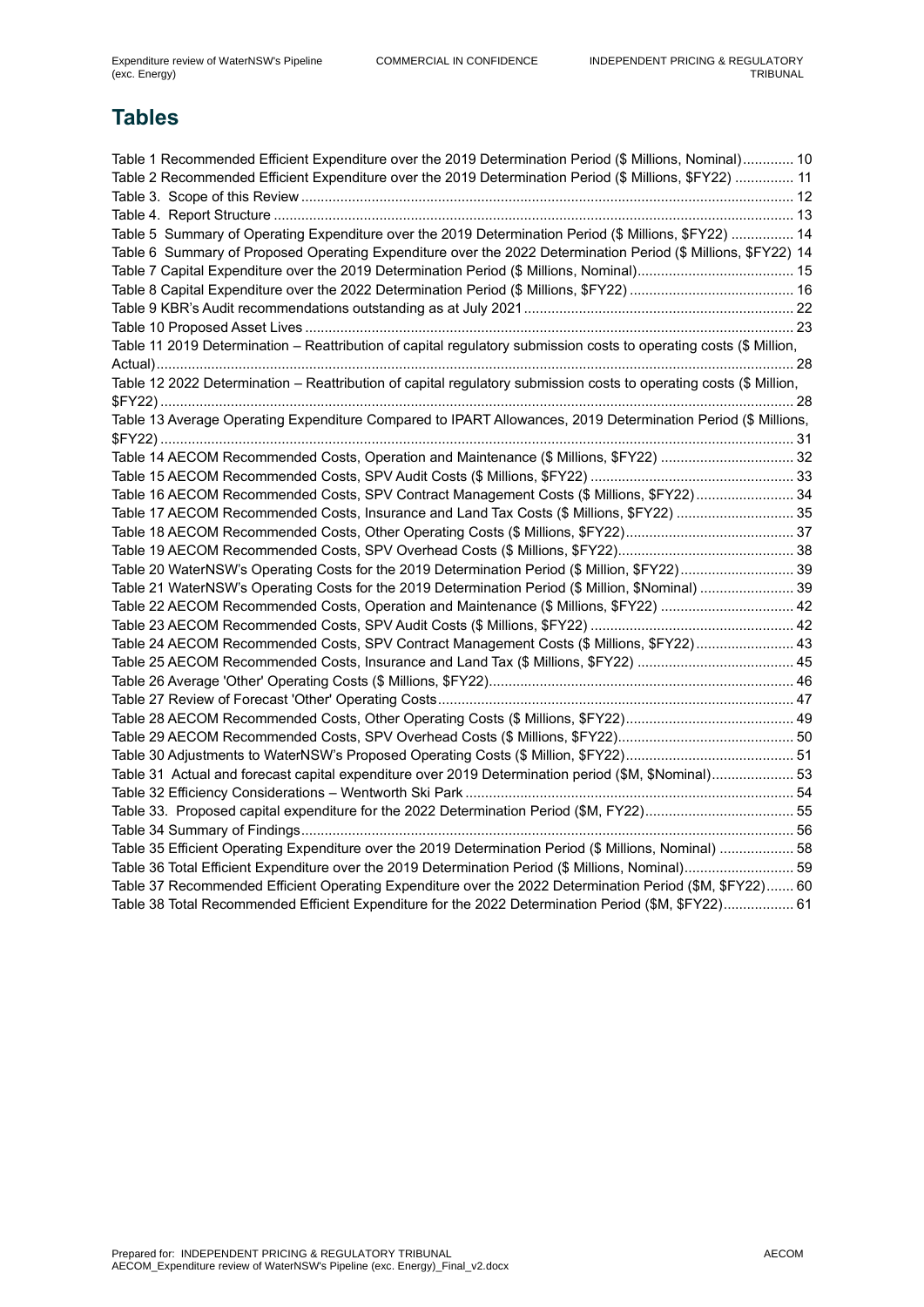# **Glossary**

| <b>Term</b>                   | <b>Definition</b>                                   |
|-------------------------------|-----------------------------------------------------|
| <b>AER</b>                    | Australian Energy Regulator                         |
| <b>AMP</b>                    | Asset Management Plan                               |
| <b>CAM</b>                    | <b>Cost Allocation Methodology</b>                  |
| <b>CMMS</b>                   | Computerised Maintenance Management System          |
| <b>EAMS</b>                   | Enterprise Asset Management System                  |
| <b>FTE</b>                    | <b>Full Time Equivalent</b>                         |
| <b>IPART</b>                  | Independent Pricing and Regulatory Tribunal         |
| JV                            | <b>Joint Venture</b>                                |
| <b>KPI</b>                    | Key Performance Indicator                           |
| O&M                           | Operations and Maintenance                          |
| <b>RAB</b>                    | <b>Regulatory Asset Base</b>                        |
| SOC                           | <b>State Owned Corporation</b>                      |
| <b>SPV</b>                    | Special Purpose Vehicle                             |
| <b>TOTEX</b>                  | <b>Total Expenditure</b>                            |
| The Pipeline                  | The Broken Hill Pipeline                            |
| <b>WAMC</b>                   | <b>Water Administration Ministerial Corporation</b> |
| 2019 Pricing<br>Determination | The period 1 July 2020 to 30 June 2022              |
| 2022 Pricing<br>Determination | The period 1 July 2023 to 30 June 2027              |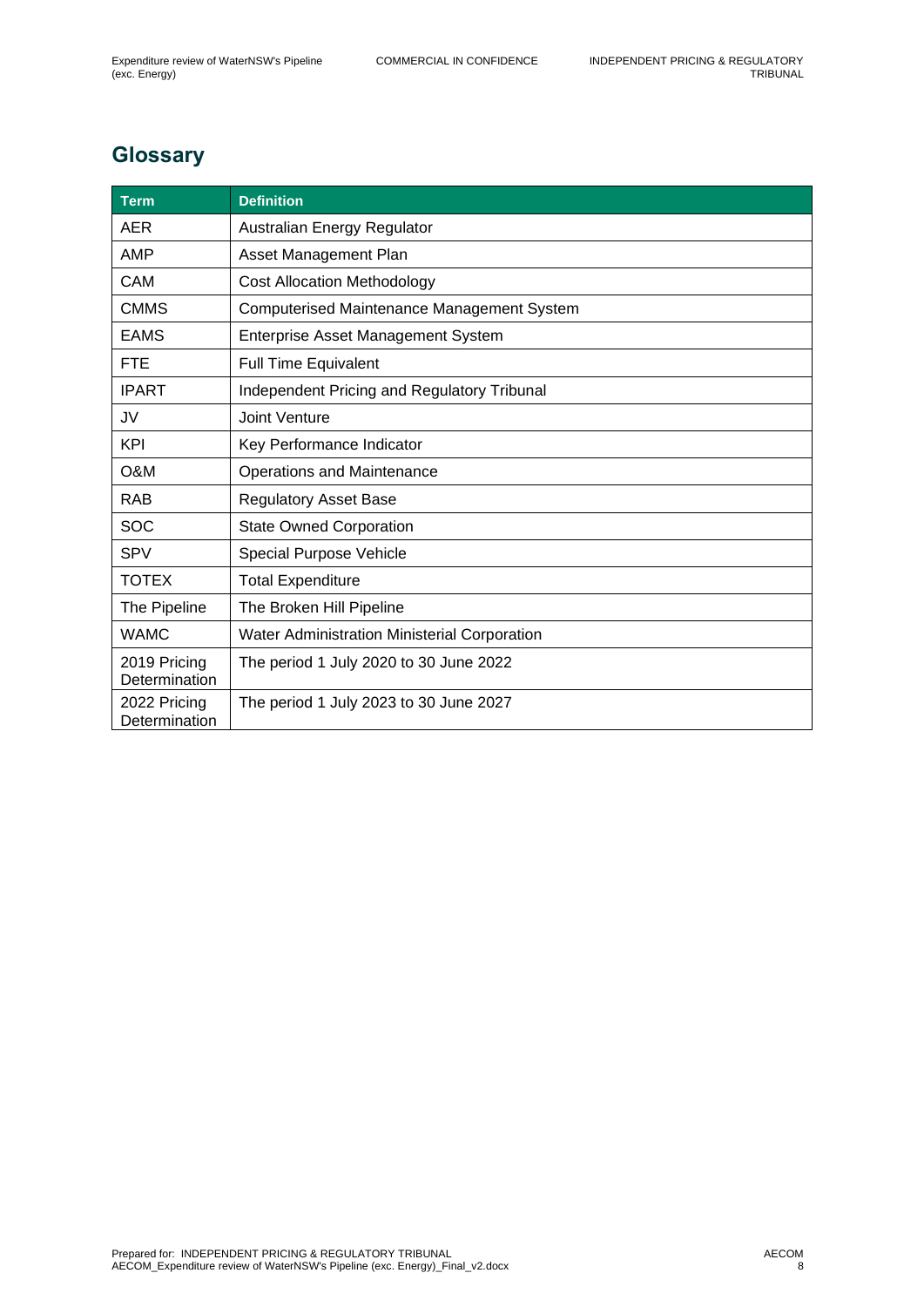# **Executive Summary**

WaterNSW is a state-owned corporation established under the *Water NSW Act 2014* that is a major supplier of water and raw water in NSW, operating under an Operating Licence issued and monitored by the Independent Pricing and Regulatory Tribunal NSW (IPART). WaterNSW manages the Operations and Maintenance Contract (O&M Contract) for the recently constructed Broken Hill Pipeline (the Pipeline), which was built in response to a direction from the NSW Government. Essential Water is WaterNSW's primary customer, but a small number of offtake customers are also serviced. The Pipeline is subject to regulation by IPART, which sets the maximum prices that public water utilities can charge for supply of their services based on an assessment of efficient costs.

AECOM was engaged by IPART to determine WaterNSW's efficient operating and capital costs for the Pipeline, and this report provides our findings and recommendations.

| Asset<br><b>Management</b><br><b>Practices and</b><br><b>Processes</b><br>(Section 4) | The Pipeline is managed by the Trility-John Holland Joint Venture (JV). The JV's asset<br>management practices were assessed by KBR in 2020, which generally found that the JV is well<br>aligned with good practice. We agree with this finding. In its audit, KBR identified some<br>improvements for the JV to implement, and WaterNSW has confirmed that these have been<br>addressed.                                                                                                                                                                                                                                                                                     |
|---------------------------------------------------------------------------------------|--------------------------------------------------------------------------------------------------------------------------------------------------------------------------------------------------------------------------------------------------------------------------------------------------------------------------------------------------------------------------------------------------------------------------------------------------------------------------------------------------------------------------------------------------------------------------------------------------------------------------------------------------------------------------------|
|                                                                                       | The JV has set a maximum outage duration for the pipeline of 24 hours and geared its<br>resources to achieve that. The bulk storage facility holds considerably more than one day's<br>demand, and we find that the maximum outage duration could be increased, which could<br>potentially reduce maintenance costs.                                                                                                                                                                                                                                                                                                                                                           |
| Cost<br><b>Allocation</b><br>and<br>Corporate<br><b>Overheads</b><br>(Section 5)      | WaterNSW has allocated its corporate overheads in accordance with its Cost Allocation Manual<br>(CAM) which uses total expenditure (TOTEX) as the allocator of shared costs. In line with<br>previous reviews of WaterNSW's methodology by Atkins and subsequent determinations by<br>IPART, we do not consider TOTEX to be an appropriate allocator and note that it is not<br>commonly used by water utilities. We therefore recommend that WaterNSW revise its CAM to<br>identify a more appropriate driver for overhead costs or alternatively to base overhead allocation<br>on direct operating costs only.                                                              |
|                                                                                       | For the Pipeline specifically, we also consider that amendments to the suggested direct<br>operating cost allocator should be made in relation to energy (consistent with Atkins' and<br>IPART's findings) and the O&M Contract fixed costs, since these external costs to WaterNSW<br>are not drivers of WaterNSW overhead (unlike WaterNSW's own contract management costs<br>which do attract overhead), and the Joint Venture has its own internal overhead costs which are<br>included in the contract fee paid by WaterNSW.                                                                                                                                              |
|                                                                                       | This recommended change in allocation results in a significant decrease in corporate overhead<br>costs allocated to the Pipeline, and we recommend that this be applied to both determination<br>periods.                                                                                                                                                                                                                                                                                                                                                                                                                                                                      |
| <b>Regulatory</b><br><b>Submission</b><br>Costs<br>(Section 5.6)                      | WaterNSW has included costs for regulatory submission preparation in both its proposed<br>operating and capital costs. These costs are not typically capitalised, and WaterNSW has<br>referenced a PwC interpretation of the Intangible Assets Accounting Standard prepared for a<br>pricing submission to the AER to support the capitalisation of some of these costs. The AER<br>allowed these capital costs (as part of a larger efficient cost base) but noted that they were more<br>likely to be operating costs. In line with previous pricing proposals and determinations, we<br>consider that all regulatory submission costs should be treated as operating costs. |
|                                                                                       | Regulatory submission preparation costs exceeded IPART allowances in the 2019<br>Determination Period and remain at a similar level in the 2022 Determination Period. We<br>consider that these costs should have been more in line with 2019 Determination Allowances<br>and therefore consider that costs in excess of the allowance are not efficient.                                                                                                                                                                                                                                                                                                                      |
| <b>Operating</b><br><b>Costs</b><br>(Section 6)                                       | We have found that WaterNSW's operating costs are reasonable and efficient, except for its<br>allocation of corporate overhead and its treatment of regulatory submission costs.                                                                                                                                                                                                                                                                                                                                                                                                                                                                                               |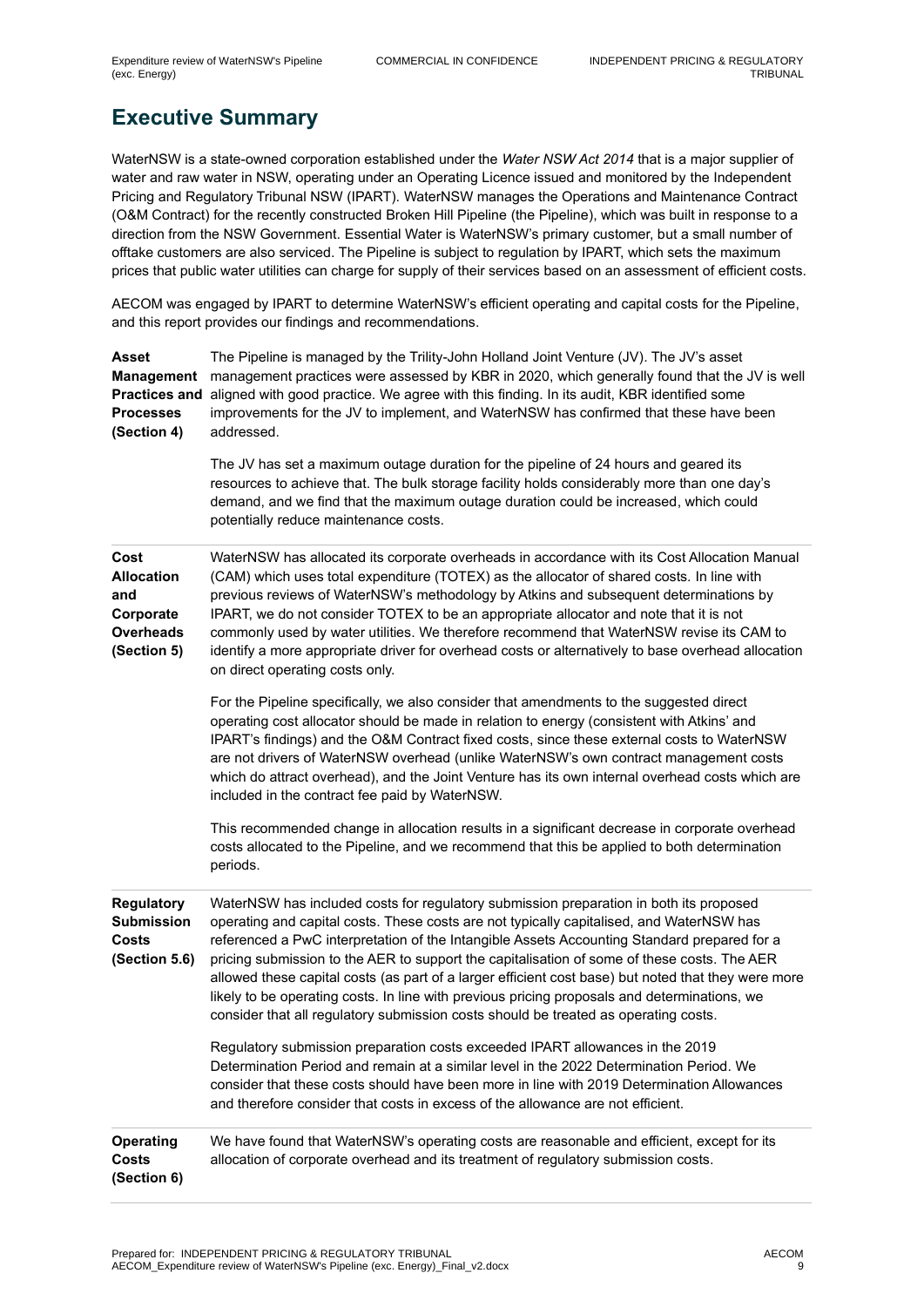**Capital Costs** WaterNSW's capital expenditure for the 2019 Determination Period exceeded the allowances by **(Section 7)** a significant amount. There appears to be a cost driver present to support each of the proposed capital items, however we would recommend that WaterNSW improve its documentation of capital projects to support its proposal more effectively.

> WaterNSW has not proposed any capital expenditure for the upcoming period, except for the regulatory submission costs which have been discussed above.

#### **Summary of Recommended Efficient Costs**

[Table 1](#page-9-0) presents a summary of our recommended adjustments to WaterNSW's proposed total expenditure and recommended efficient costs over the 2019 Determination Period. Total recommended efficient costs over the 2019 Determination Period are \$2.3 M (or 17.2%) lower than WaterNSW's actual/projected costs for the period.

#### <span id="page-9-0"></span>**Table 1 Recommended Efficient Expenditure over the 2019 Determination Period (\$ Millions, Nominal)**

|                                                                            | <b>FY20</b> | <b>FY21</b> | <b>FY22</b> | <b>Total</b> |
|----------------------------------------------------------------------------|-------------|-------------|-------------|--------------|
| <b>WaterNSW Costs</b>                                                      |             |             |             |              |
| Operating Expenditure (Excl. Electricity)                                  | \$2.86      | \$3.19      | \$3.03      | \$9.08       |
| Capital Expenditure                                                        | \$1.86      | \$0.64      | \$1.69      | \$4.19       |
| Total                                                                      | \$4.72      | \$3.83      | \$4.72      | \$13.28      |
| <b>Attribution of Regulatory Submission Costs to Operating Expenditure</b> |             |             |             |              |
| Operating Expenditure (Excl. Electricity)                                  |             | \$0.18      | \$0.09      | \$0.28       |
| Capital Expenditure                                                        |             | $-$0.18$    | $-$0.09$    | $-$0.28$     |
| <b>Revised WaterNSW Costs</b>                                              |             |             |             |              |
| Operating Expenditure (Excl. Electricity)                                  | \$2.86      | \$3.38      | \$3.12      | \$9.36       |
| Capital Expenditure                                                        | \$1.86      | \$0.46      | \$1.60      | \$3.92       |
| Total                                                                      | \$4.72      | \$3.83      | \$4.72      | \$13.28      |
| <b>AECOM Recommended Adjustments</b>                                       |             |             |             |              |
| Operating Expenditure (Excl. Electricity)                                  | $-$0.67$    | -\$0.89     | $-$0.72$    | -\$2.28      |
| Capital Expenditure                                                        |             |             |             |              |
| Total                                                                      | -\$0.67     | -\$0.89     | $-$0.72$    | $-$2.28$     |
| <b>Percentage Change</b>                                                   | $-14.2%$    | $-23.2%$    | $-15.3%$    | $-17.2%$     |
| <b>Recommended Efficient Costs</b>                                         |             |             |             |              |
| Operating Expenditure (Excl. Electricity)                                  | \$2.19      | \$2.49      | \$2.40      | \$7.08       |
| Capital Expenditure                                                        | \$1.86      | \$0.46      | \$1.60      | \$3.92       |
| Total                                                                      | \$4.05      | \$2.94      | \$4.00      | \$10.99      |

*\* Capital expenditure includes Wentworth Ski Park Rehabilitation and revenue requirement*

[Table 2](#page-10-0) presents a summary of our recommended adjustments to WaterNSW's proposed total expenditure in \$FY22 and recommended efficient costs over the 2022 Determination Period. Total recommended efficient costs over the 2019 Determination Period are \$2.4 M (or 16.2%) lower than WaterNSW's proposed costs. The application of the continuing efficiency adjustment reduces this by a further \$0.3 million.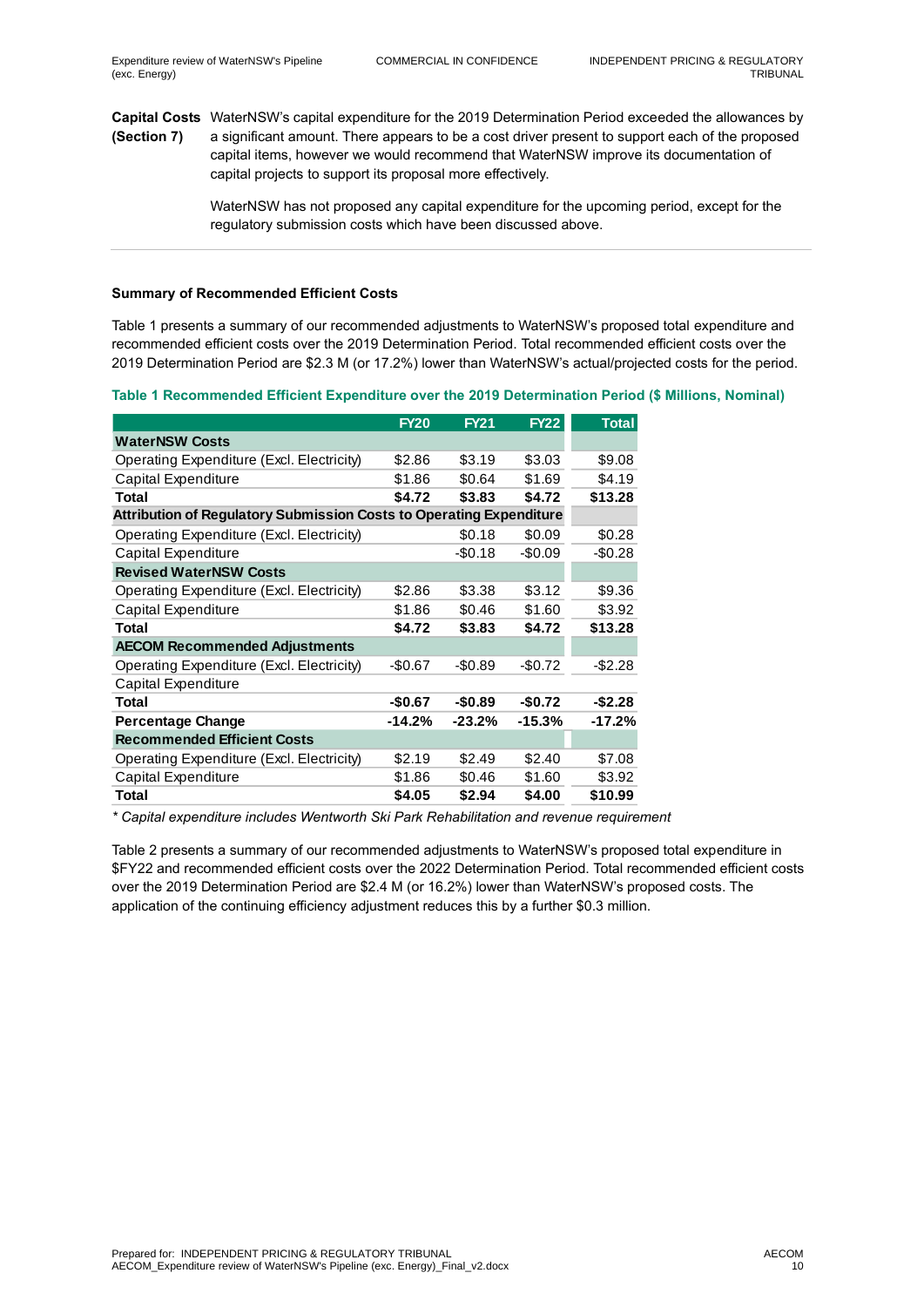## <span id="page-10-0"></span>**Table 2 Recommended Efficient Expenditure over the 2019 Determination Period (\$ Millions, \$FY22)**

|                                                                            | <b>FY23</b> | <b>FY24</b> | <b>FY25</b> | <b>FY26</b> | <b>FY27</b> | <b>Total</b> |
|----------------------------------------------------------------------------|-------------|-------------|-------------|-------------|-------------|--------------|
| <b>WaterNSW Costs</b>                                                      |             |             |             |             |             |              |
| Operating Expenditure (Excl. Electricity)                                  | \$2.79      | \$3.19      | \$2.71      | \$2.94      | \$3.25      | \$14.87      |
| Capital Expenditure                                                        |             |             |             | \$0.18      | \$0.09      | \$0.27       |
| Total                                                                      | \$2.79      | \$3.19      | \$2.71      | \$3.12      | \$3.34      | \$15.14      |
| <b>Attribution of Regulatory Submission Costs to Operating Expenditure</b> |             |             |             |             |             |              |
| Operating Expenditure (Excl. Electricity)                                  |             |             |             | \$0.18      | \$0.09      | \$0.27       |
| Capital Expenditure                                                        |             |             |             | $-$0.18$    | $-$0.09$    | $-$0.27$     |
| <b>Revised WaterNSW Costs</b>                                              |             |             |             |             |             |              |
| Operating Expenditure (Excl. Electricity)                                  | \$2.79      | \$3.19      | \$2.71      | \$3.12      | \$3.34      | \$15.14      |
| Capital Expenditure                                                        |             |             |             |             |             |              |
| <b>Total</b>                                                               | \$2.79      | \$3.19      | \$2.71      | \$3.12      | \$3.34      | \$15.14      |
| <b>AECOM Recommended Adjustments</b>                                       |             |             |             |             |             |              |
| Operating Expenditure (Excl. Electricity)                                  | $-$0.43$    | $-$0.43$    | $-$0.43$    | -\$0.58     | $-$0.57$    | $-$2.45$     |
| Capital Expenditure                                                        |             |             |             |             |             |              |
| Total                                                                      | $-$0.43$    | $-$0.43$    | $-$0.43$    | $-$0.58$    | $-$0.57$    | $-$2.45$     |
| <b>Percentage Change</b>                                                   | $-15.6%$    | $-13.6%$    | $-15.8%$    | $-18.7%$    | $-17.1%$    | $-16.2%$     |
| <b>Recommended Efficient Costs</b>                                         |             |             |             |             |             |              |
| Operating Expenditure (Excl. Electricity)                                  | \$2.36      | \$2.76      | \$2.28      | \$2.53      | \$2.77      | \$12.70      |
| Capital Expenditure                                                        |             |             |             |             |             |              |
| Total                                                                      | \$2.36      | \$2.76      | \$2.28      | \$2.53      | \$2.77      | \$12.70      |
| Recommended Efficient Costs, Including Continuing Efficiency Adjustment    |             |             |             |             |             |              |
| Operating Expenditure (Excl. Electricity)                                  | \$2.34      | \$2.72      | \$2.23      | \$2.46      | \$2.67      | \$12.43      |
| Capital Expenditure                                                        |             |             |             |             |             |              |
| Total                                                                      | \$2.34      | \$2.72      | \$2.23      | \$2.46      | \$2.67      | \$12.43      |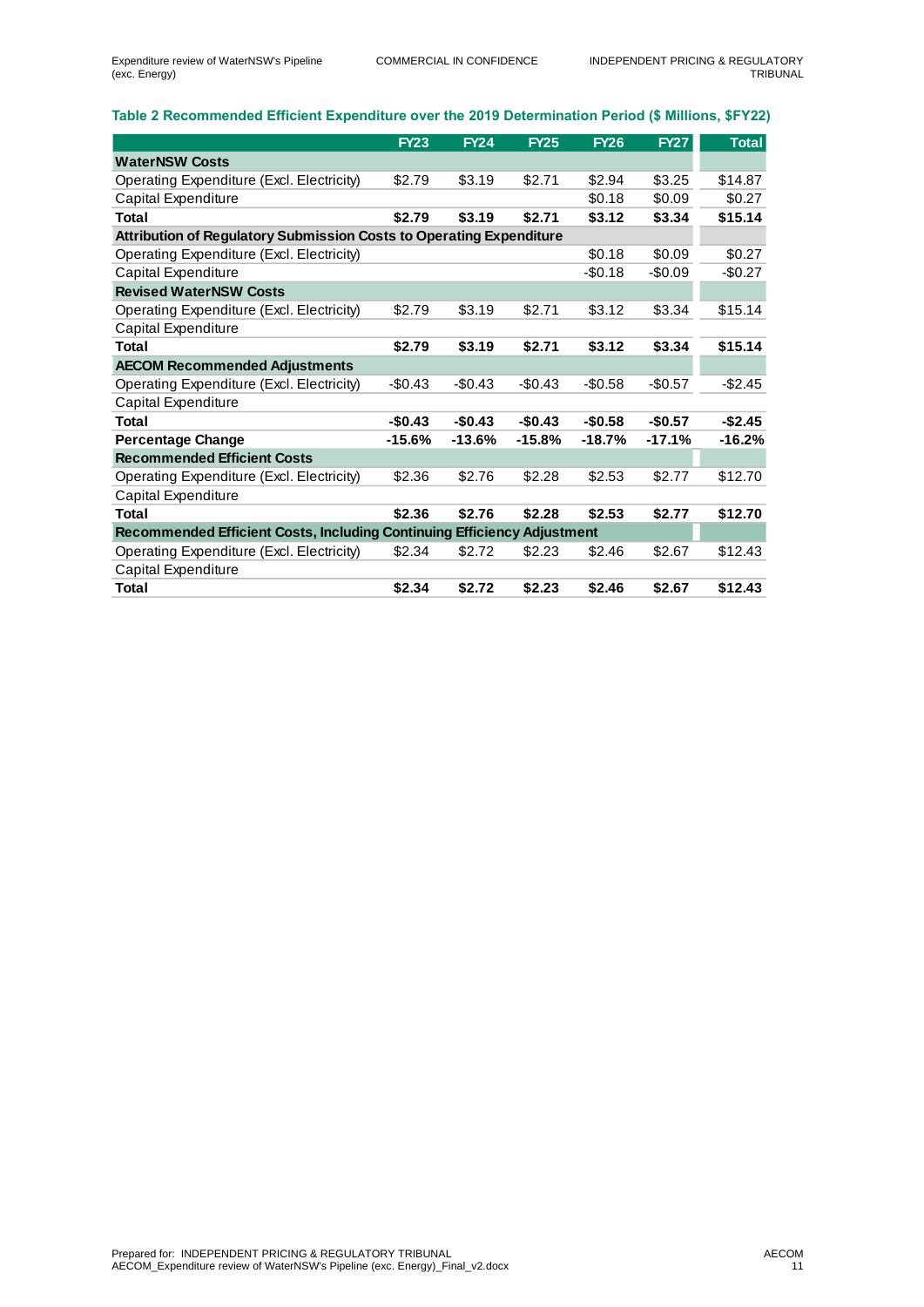# **1. Introduction**

# **1.1 IPART NSW**

IPART NSW is charged with regulating the prices for monopoly services such as energy, public transport and water under the *Independent Pricing and Regulatory Tribunal Act 1992*. The Act requires it to review and set the maximum prices that public water utilities can charge for supply of their services. Generally, prices charged by utilities will allow recovery of efficient costs.

IPART undertakes pricing reviews to assess the efficiency of water utilities' costs at intervals usually ranging between three and five years. Each regulated utility is required to submit a pricing proposal to IPART outlining its proposed operating and capital costs, and IPART typically engages consultants to review the costs and provide recommendations to assist IPART in making its determination.

IPART is in the process of conducting a review of WaterNSW's pricing proposal for the Broken Hill Pipeline for the 2022 Determination Period, to establish the maximum prices it may charge customers from 1 July 2022 for a period of up to five years and has engaged AECOM to review costs associated with the Broken Hill Pipeline (the Pipeline).

# **1.2 WaterNSW**

WaterNSW is a state-owned corporation established under the *Water NSW Act 2014* that is a major supplier of water and raw water in NSW, operating under an Operating Licence issued and monitored by IPART.

In 2016, the NSW Government announced that it would construct a pipeline from Wentworth to Broken Hill to deliver low salinity raw water from the River Murray to Essential Water in Broken Hill along the route of the Silver City Highway. In 2017, the Board of WaterNSW received a Direction from the New South Wales Minister of Lands and Water in relation to the construction, operation and maintenance of the pipeline. Following a competitive tendering process, WaterNSW engaged the John Holland MPC Group Joint Venture (including John Holland, MPC Kinetic Group and TRILITY) to construct the pipeline, which became fully operational in April 2019.

The system includes 270 km of mostly buried pipeline, several pumping stations and bulk water storage facilities. Essential Water is WaterNSW's primary customer, but a small number of offtake customers are also serviced.

# **1.3 Scope of the Review**

AECOM was engaged by IPART to undertake a desktop review to assist IPART in determining the prudency and efficiency of WaterNSW's operational, maintenance, administrative and capital costs with respect to the Pipeline for the 2022-2027 Determination Period. The energy (electricity) usage and related costs of the Pipeline is the subject of a separate review.

## **Table 3. Scope of this Review**

| Task B.1<br><b>Review</b><br>planning and<br>asset<br>management<br>practices and<br>processes | Determine whether the Pipeline's proposed expenditure is in line with good asset management and<br>strategic business planning, and if not, what impacts would better planning have on its proposed<br>expenditure and service levels.<br>Evaluate how the Pipeline considers climate change in its planning processes. |
|------------------------------------------------------------------------------------------------|-------------------------------------------------------------------------------------------------------------------------------------------------------------------------------------------------------------------------------------------------------------------------------------------------------------------------|
| Task B.2<br><b>Review</b><br>operating<br>expenditure                                          | Review actual operating expenditure incurred over the 2019 Determination Period and forecast<br>operating expenditure for the 2022 Determination Period, using any relevant findings from Task B.1 and<br>from the 2019 Expenditure Review.                                                                             |
|                                                                                                | Comment on the reasonableness of the Pipeline's cost allocation methodology principles, how it has<br>attributed costs (direct and shared costs such as overheads), and whether there has been any<br>inappropriate allocation of shared costs (such as double counting).                                               |
|                                                                                                | Assess and identify the potential for and recommend any efficiency savings in the 2022 Determination<br>Period and provide annual efficient operating expenditure estimates with reasoning to support any<br>recommended savings.                                                                                       |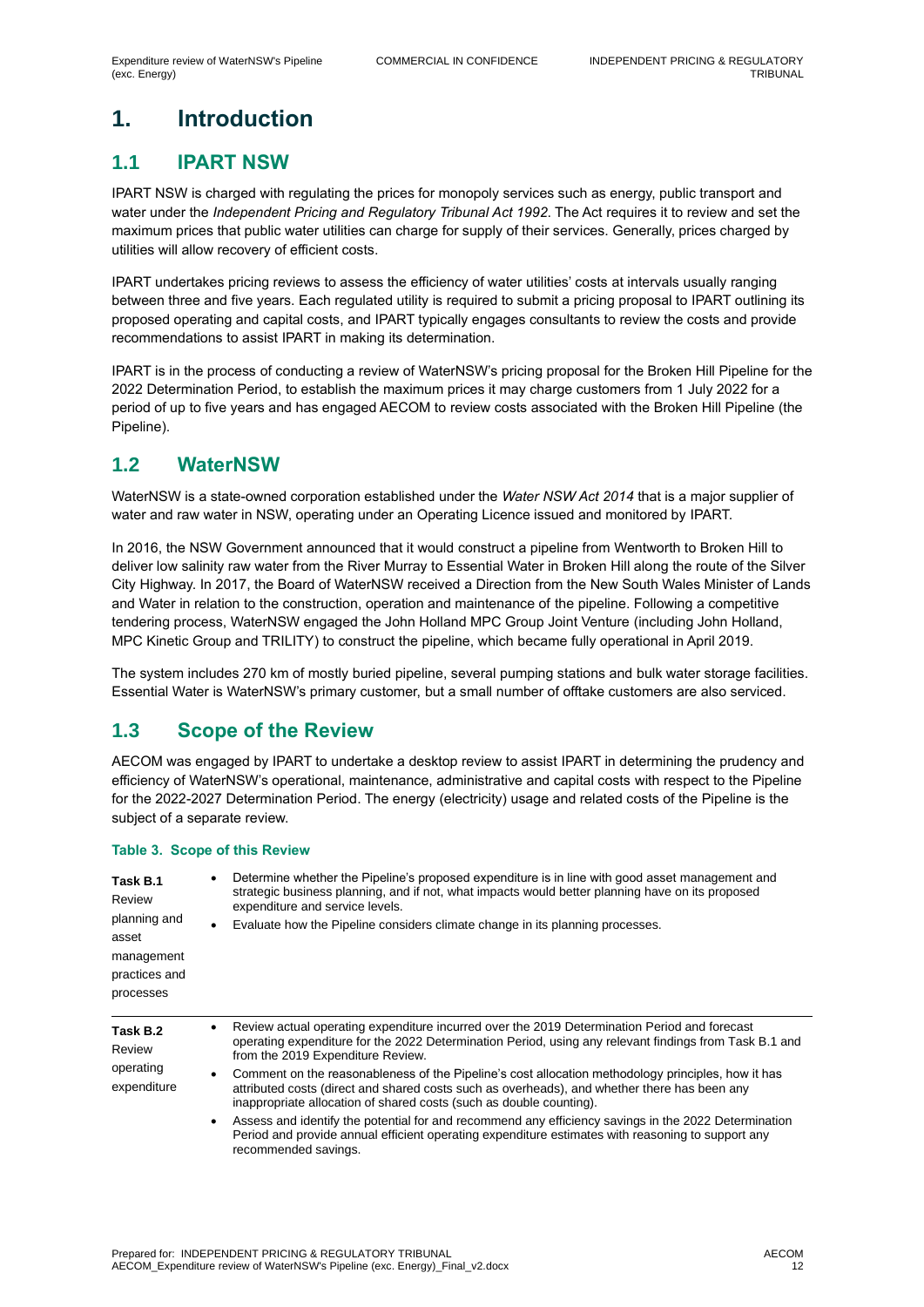| Task B.3<br>Review of  | Using any relevant findings from Task B.1 and B.2 and any relevant findings and recommendations<br>from the 2019 review of the Pipeline's expenditure:                                                                                                   |
|------------------------|----------------------------------------------------------------------------------------------------------------------------------------------------------------------------------------------------------------------------------------------------------|
|                        | Review efficient capital expenditure over the 2019 Determination Period                                                                                                                                                                                  |
| capital<br>expenditure | Assess and provide recommendations on the efficient level of the utility's capital expenditure over the<br>2019 Determination Period and provide rationale to support any difference from the utility's proposed<br>actual level of capital expenditure. |
|                        | Review efficient capital expenditure over the 2022 Determination Period                                                                                                                                                                                  |

• Comment on the reasonableness of the utility's proposed capital expenditure over the 2022 Determination Period considering the findings from Task B.1.

# **1.4 Report Structure**

The structure of this report follows the methodology outcomes as outlined in [Table 4.](#page-12-0)

#### <span id="page-12-0"></span>**Table 4. Report Structure**

Executive Summary

| Section 1 | Introduction and Scope of Review      |
|-----------|---------------------------------------|
| Section 2 | Assessment Methodology                |
| Section 3 | <b>Issues for this Determination</b>  |
| Section 4 | Review of Planning and Processes      |
| Section 5 | Review of Cost Allocation Methodology |
| Section 6 | Review of Operational Expenditure     |
| Section 7 | Review of Capital Expenditure         |
| Section 8 | <b>Findings and Recommendations</b>   |

All operating costs and forward capital costs in this report are presented in \$FY22 unless otherwise stated. Historical capital costs are presented as actuals.

## **1.5 Summary of Proposal**

This section provides an overview of the Pipeline's historic and proposed operating and capital expenditure as outlined in WaterNSW's June 2021 submission. Figures for FY21 (which were forecast in the June 2021 submission) have been replaced with actuals.<sup>1</sup> Operating and capital expenditure are analysed in detail in Sections [6](#page-28-0) and [7](#page-50-0) respectively of this report.

## <span id="page-12-1"></span>**1.5.1 Operating Expenditure**

WaterNSW's historical and proposed operating expenditure (expressed in \$FY22) from FY19 to FY27 is provided in [Figure 1.](#page-13-0) The coloured bars represent actual costs (up to FY21) and forecast costs from FY22 to FY27. IPART allowances over the 2019 Determination Period are represented by the black markers, and WaterNSW proposed costs represented by the blue markers. Total costs, as well as total costs excluding electricity, are reported.

Costs relating to the Wentworth Ski Park Reserve Rehabilitation have been excluded from the operating costs over FY19 to FY22, as these are being sought for inclusion in the Regulated Asset base (RAB).<sup>2</sup>.

<sup>2</sup> Excluded 'Other operating costs' for Wentworth Ski Park Reserve Rehabilitation amount to (in \$ millions, \$FY22): **FY19 FY20 FY21 FY22** *Wentworth Ski Park Reserve Rehabilitation \$0.13 \$1.21 \$0.05 \$0.08*

Prepared for: INDEPENDENT PRICING & REGULATORY TRIBUNAL AECOM\_Expenditure review of WaterNSW's Pipeline (exc. Energy)\_Final\_v2.docx

<sup>1</sup> *Attachment 4 October Update - WaterNSW (Pipeline) AIR SIR 2021 - to IPART.xlsx*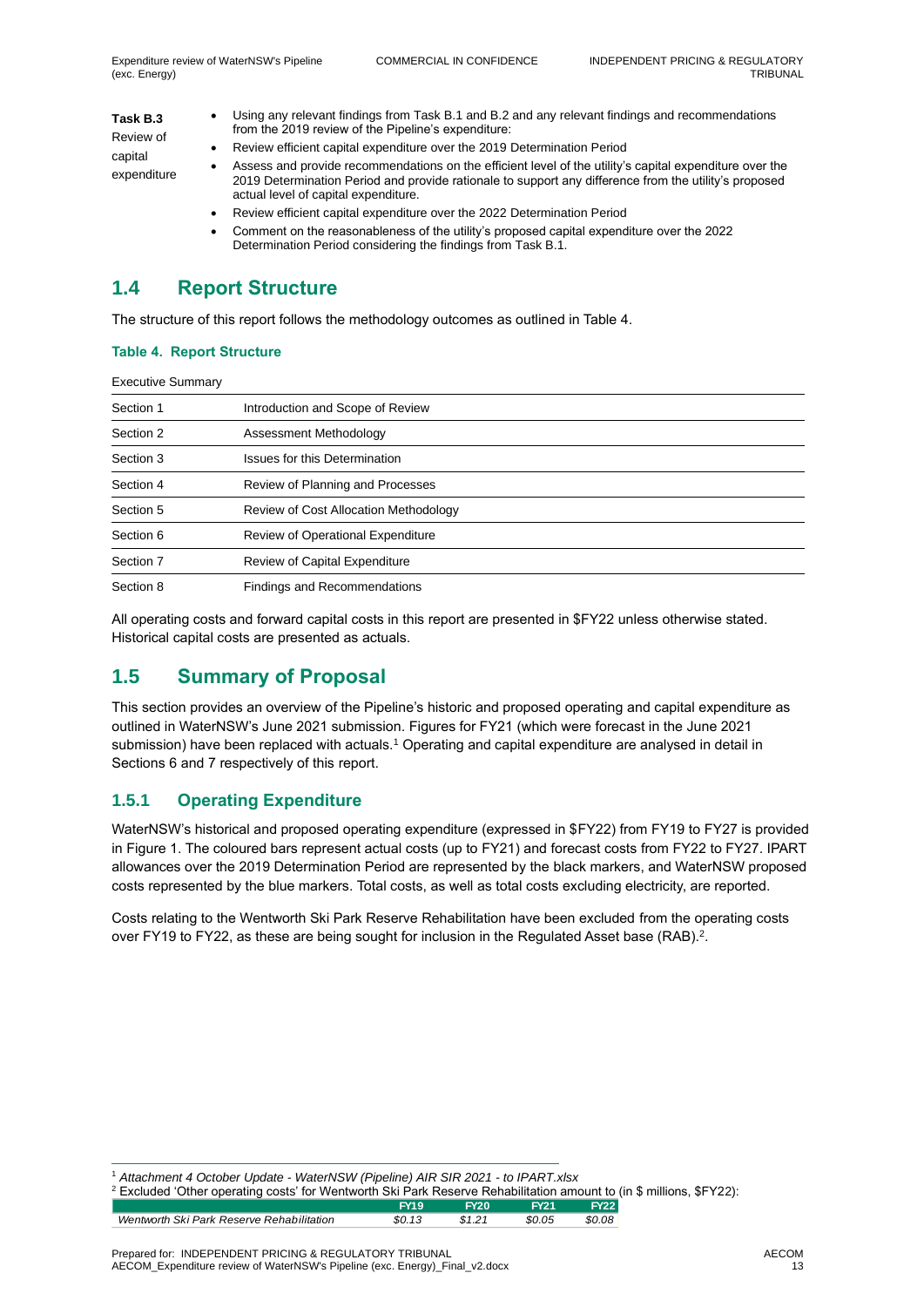

#### <span id="page-13-0"></span>**Figure 1 Operating Expenditure (\$ Millions, \$FY22)**

A summary of actual/projected operating expenditure over the 2019 Determination Period is provided a[t Table 5.](#page-13-1)

<span id="page-13-1"></span>**Table 5 Summary of Operating Expenditure over the 2019 Determination Period (\$ Millions, \$FY22)**

| <b>FY20</b> | <b>FY21</b> | FY22   |
|-------------|-------------|--------|
| \$1.67      | \$1.69      | \$1.79 |
| \$1.86      | \$1.62      | \$1.92 |
| \$0.08      | \$0.04      | \$0.03 |
| \$0.15      | \$0.19      | \$0.17 |
| \$0.09      | \$0.09      | \$0.16 |
| \$0.95      | \$1.23      | \$0.70 |
| \$0.06      | \$0.03      | \$0.18 |
| \$4.87      | \$4.90      | \$4.94 |
| \$3.01      | \$3.27      | \$3.03 |
|             |             |        |

A summary of proposed operating expenditure over the 2022 Determination Period is provided a[t Table 6.](#page-13-2)

<span id="page-13-2"></span>

|                | Table 6 Summary of Proposed Operating Expenditure over the 2022 Determination Period (\$ Millions, |  |  |
|----------------|----------------------------------------------------------------------------------------------------|--|--|
| <b>\$FY22)</b> |                                                                                                    |  |  |

|                                          | <b>FY23</b> | <b>FY24</b> | <b>FY25</b> | <b>FY26</b> | <b>FY27</b> |
|------------------------------------------|-------------|-------------|-------------|-------------|-------------|
| Operation and maintenance under contract | \$1.67      | \$1.78      | \$1.62      | \$1.72      | \$1.90      |
| Electricity costs                        | \$1.56      | \$1.55      | \$1.54      | \$1.54      | \$1.53      |
| SPV audit costs                          | \$0.03      | \$0.03      | \$0.03      | \$0.03      | \$0.03      |
| SPV contract management costs            | \$0.17      | \$0.17      | \$0.17      | \$0.17      | \$0.17      |
| Insurance & land tax                     | \$0.18      | \$0.18      | \$0.18      | \$0.19      | \$0.19      |
| SPV Overhead                             | \$0.62      | \$0.67      | \$0.60      | \$0.64      | \$0.68      |
| Other operating costs                    | \$0.13      | \$0.35      | \$0.09      | \$0.20      | \$0.28      |
| Total                                    | \$4.35      | \$4.74      | \$4.25      | \$4.48      | \$4.78      |
| Total, excluding electricity             | \$2.79      | \$3.19      | \$2.71      | \$2.94      | \$3.25      |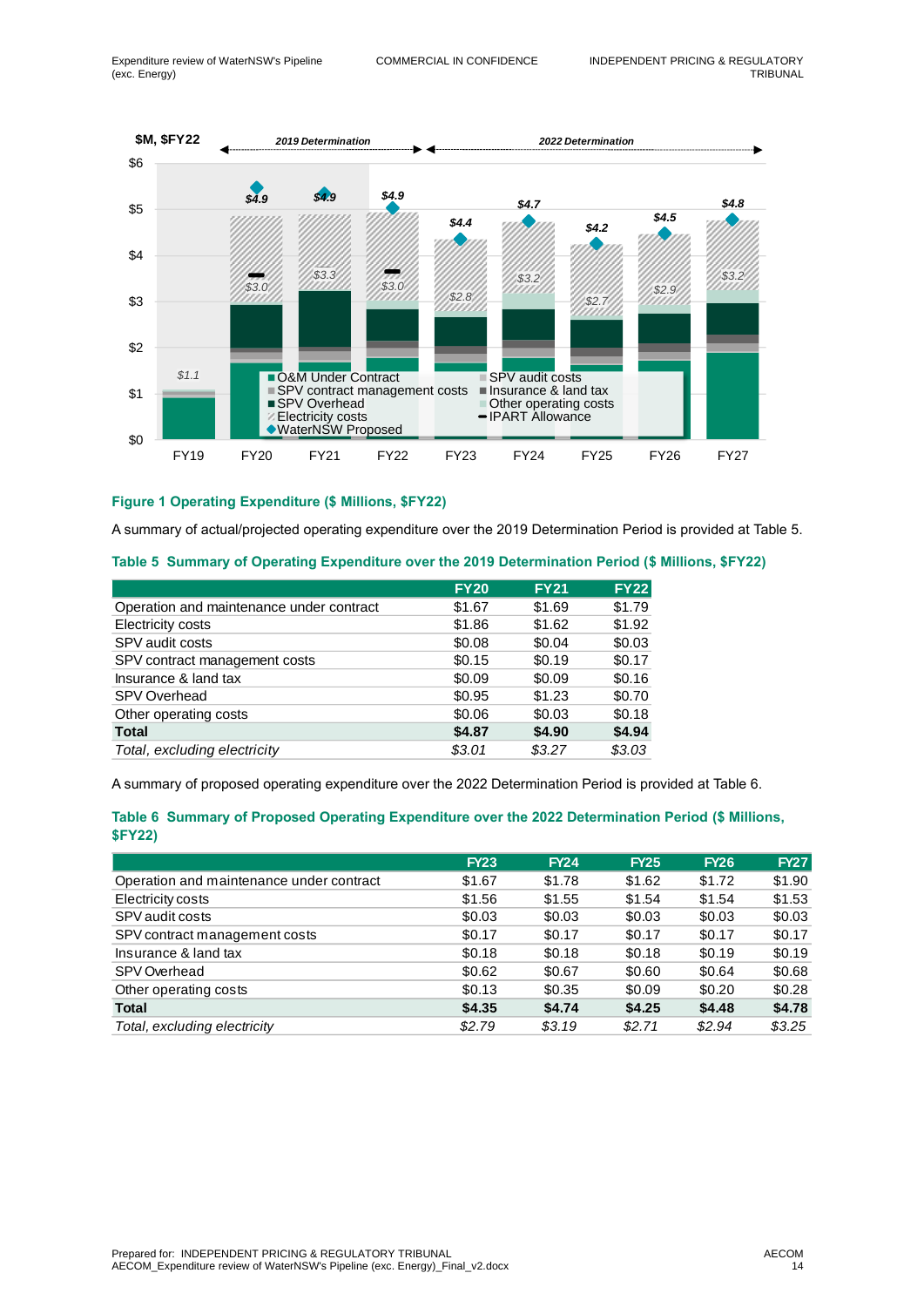# **1.5.2 Capital Expenditure**

Over the 2019 Determination Period, WaterNSW incurred a total of \$2.6 million in capital expenditure (in actuals), which is \$2.1 million (or 421%) above IPART's allowances. This is represented graphically in [Figure 2,](#page-14-0) where the coloured columns represent the actual costs incurred, and the black markers represent IPART allowances. WaterNSW's proposed costs for the period are also represented by the light blue markers.

WaterNSW are seeking the inclusion of additional costs in the RAB, relating to Wentworth Ski Park Reserve Rehabilitation and a revenue requirement for a related Land Swap Agreement (whereby WaterNSW waived usage and access charges for some impacted landowners, incurring foregone revenue). The additional costs and revenue requirement are represented by the hatched columns i[n Figure 2.](#page-14-0)



## <span id="page-14-0"></span>**Figure 2 Capital Expenditure over the 2019 Determination Period (\$ Millions, Nominal)**

[Table 7](#page-14-1) presents the tabulated expenditure.

## <span id="page-14-1"></span>**Table 7 Capital Expenditure over the 2019 Determination Period (\$ Millions, Nominal)**

|                                                                | <b>FY20</b> | <b>FY21</b> | <b>FY22</b> |
|----------------------------------------------------------------|-------------|-------------|-------------|
| <b>Capital Expenditure</b>                                     |             |             |             |
| Pipeline                                                       | \$0.61      | \$0.01      | \$0.00      |
| Bulk water storage facility                                    | \$0.04      | \$0.00      | \$0.00      |
| Plant and machinery (including pump stations and river intake) | \$0.05      | \$0.00      | \$0.00      |
| <b>Buildings</b>                                               | \$0.01      | \$0.00      | \$0.00      |
| Regulatory submission preparation and other support costs      | \$0.00      | \$0.28      | \$0.09      |
| Non-depreciating assets (eg land and holes)                    | \$0.00      | \$0.30      | \$1.22      |
| <b>Total</b>                                                   | \$0.70      | \$0.59      | \$1.31      |
| <b>Additional costs</b>                                        |             |             |             |
| Wentworth Ski Park Reserve Rehabilitation                      | \$1.16      | \$0.05      | \$0.08      |
| Land Swap Agreement                                            | \$0.00      | \$0.00      | \$0.30      |
| <b>Total Including Additional costs</b>                        | \$1.86      | \$0.64      | \$1.69      |
| <b>IPART Allowance</b>                                         | \$0.50      | \$0.00      | \$0.00      |
| WaterNSW Proposed                                              | \$0.50      | \$0.00      | \$0.00      |

WaterNSW's proposal for the 2022 Determination Period includes capital expenditure of \$0.27 M (in \$FY22). This is represented graphically in [Figure 3.](#page-15-0) The forecast capital expenditure excludes \$0.34 M for asset renewals, which due to the large volume of small assets are allocated to operating expenditure by WaterNSW.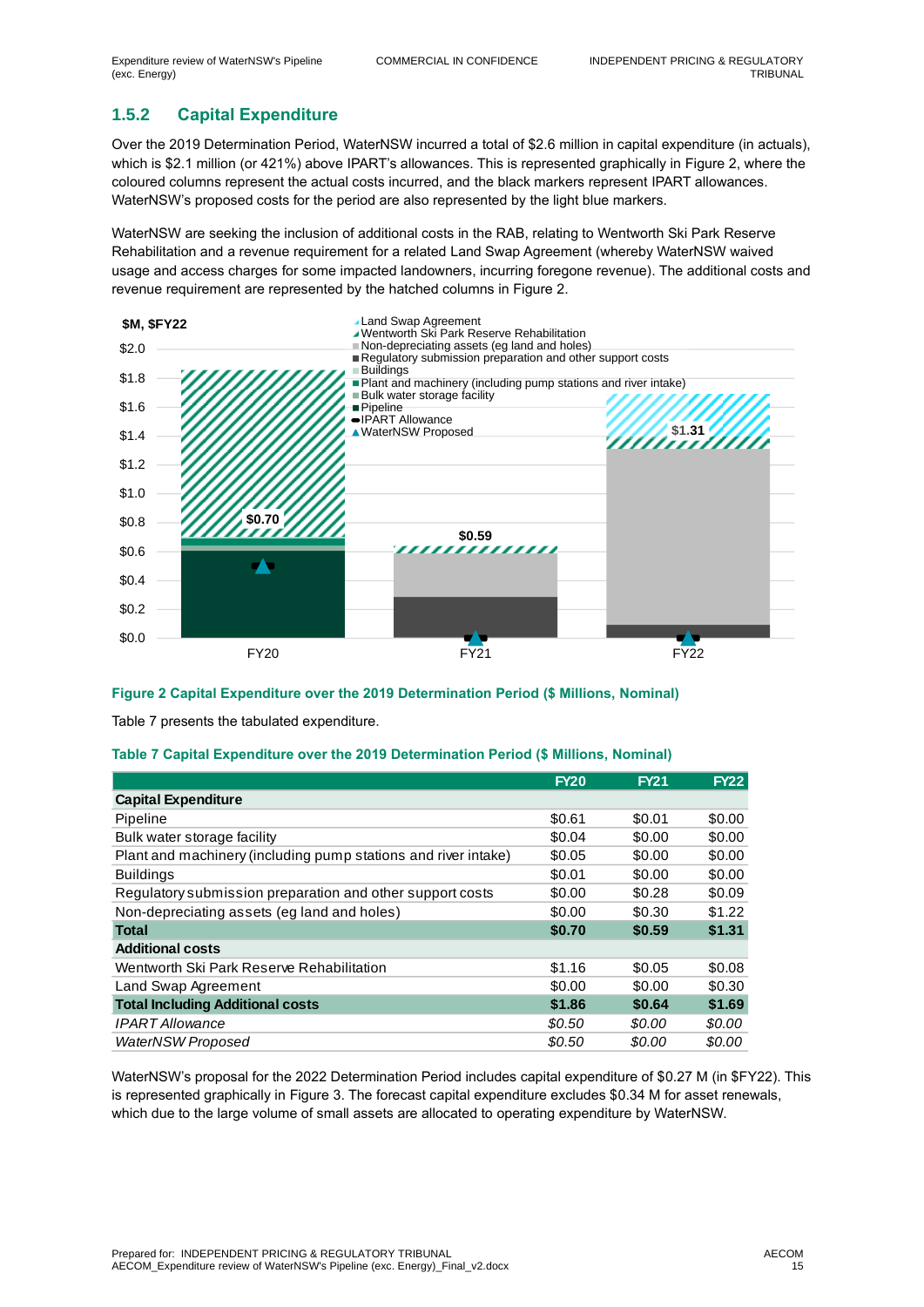#### **\$M, \$FY22**



## <span id="page-15-0"></span>**Figure 3 Capital Expenditure over the 2022 Determination Period (\$ Millions, \$FY22)**

[Table 8](#page-15-1) presents the tabulated proposed capital expenditure.

#### <span id="page-15-1"></span>**Table 8 Capital Expenditure over the 2022 Determination Period (\$ Millions, \$FY22)**

|                                                           | <b>FY23</b> | <b>FY24</b> | <b>FY25</b> | <b>FY26</b> | <b>FY27</b> |
|-----------------------------------------------------------|-------------|-------------|-------------|-------------|-------------|
| Regulatory submission preparation and other support costs | \$0.00      | \$0.00      | \$0.00      | \$0.18      | \$0.09      |
| <b>Total</b>                                              | \$0.00      | \$0.00      | \$0.00      | \$0.18      | \$0.09      |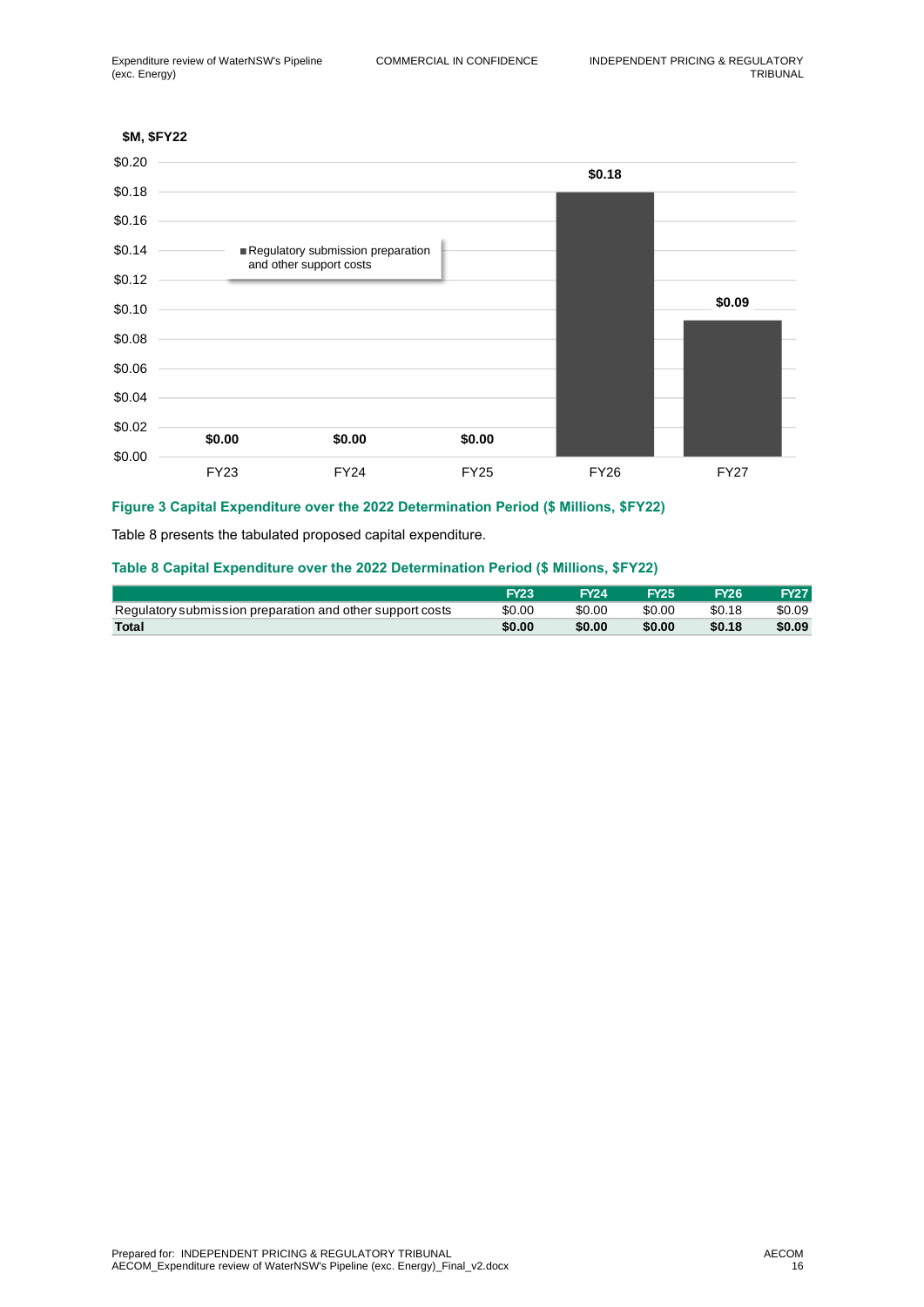# **2. Assessment Methodology**

Our methodology for assessment is presented in the sections below.

# **2.1 Operational Expenditure**

AECOM's methodology for the review of operating expenditure is presented in [Figure 4.](#page-16-0)



<span id="page-16-0"></span>

# **2.2 Capital Expenditure**

For the assessment of the capital expenditure, our overarching methodology is presented in [Figure 5.](#page-16-1) More detail is provided in the sections following.



## <span id="page-16-1"></span>**Figure 5. High level methodology for Capital Review**

## **2.2.1 Assessment Template**

A standard project assessment template was developed using the IPART efficiency test criteria as a guide. The template includes a series of questions to be answered by reviewers which guide the efficiency assessment. The template ensures a structured approach to the technical and costs assessments and is a key mechanism by which AECOM has demonstrated transparency in its review. Each team member conducting the review was briefed on the format of the assessment and how to complete the form. The completed form is the basis for the project capital expenditure assessment.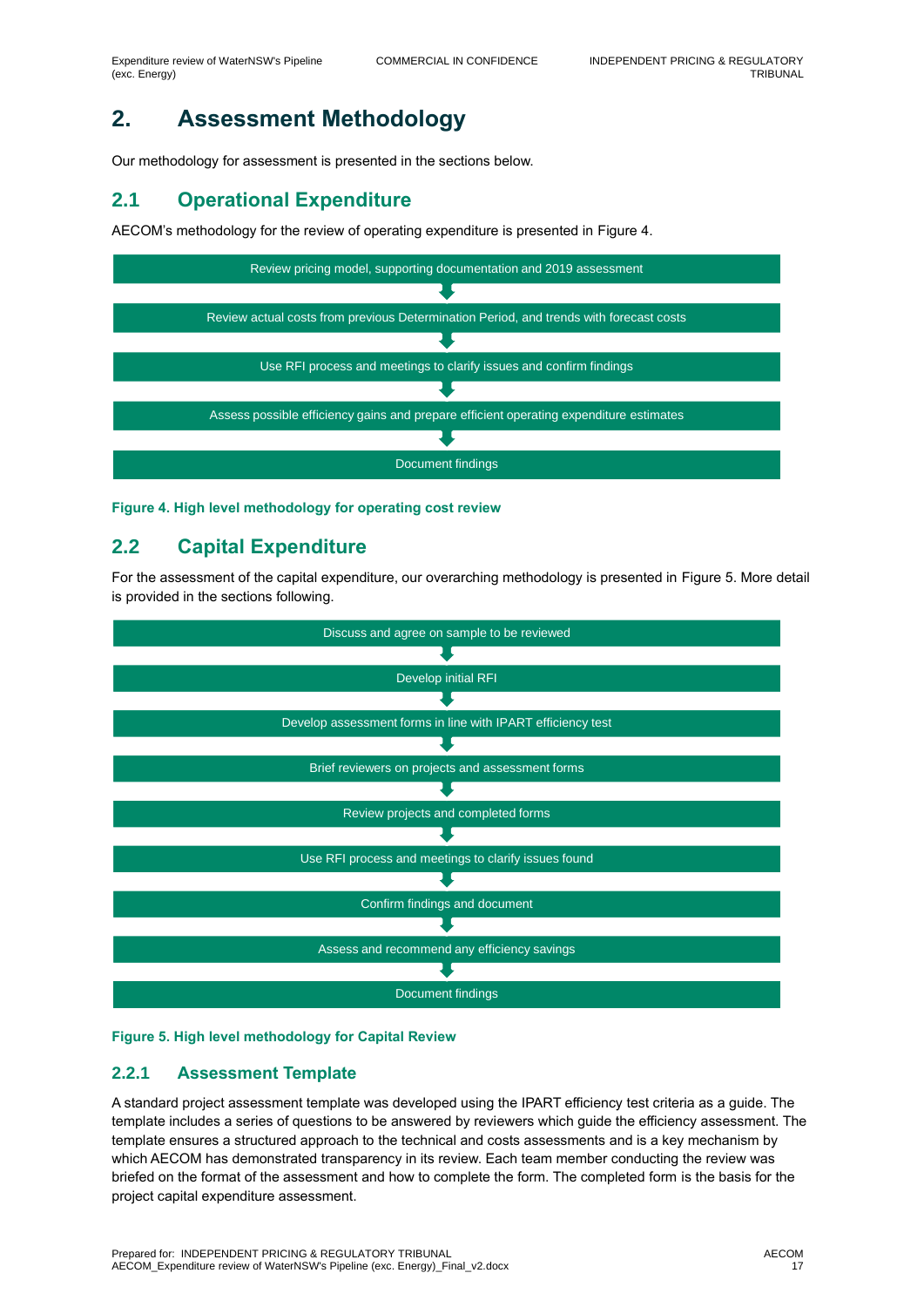For this project, we developed an assessment template for the detailed project review, presented in [Figure 6.](#page-17-0)

| Technical Review                                                                                                                                                                                                                     |                 |                              |                    |                                |
|--------------------------------------------------------------------------------------------------------------------------------------------------------------------------------------------------------------------------------------|-----------------|------------------------------|--------------------|--------------------------------|
| <b>Consideration</b>                                                                                                                                                                                                                 | Response        | <b>Comment</b>               | Impact on          | <b>Information</b>             |
| 1, 2 Were/are the works reasonably required to address risks to agreed                                                                                                                                                               |                 |                              | Claim              | Assessed                       |
| service levels or continue to deliver agreed service levels?                                                                                                                                                                         |                 |                              |                    |                                |
| 1 Were/are the works reasonably required to address a legal or compliance<br>obligation (safety, environmental or other legislative requirements)?                                                                                   |                 |                              |                    |                                |
| 1 Were/are the works reasonably required to fulfil regulatory obligations                                                                                                                                                            |                 |                              |                    |                                |
| such as those specified in a water management protocol, resource<br>operation plan, resource operation licence or interim resource operations                                                                                        |                 |                              |                    |                                |
| licence?<br>For renewal projects - is the timing of the renewal appropriate:                                                                                                                                                         |                 |                              |                    |                                |
| 1, 2 Based on the condition of the asset                                                                                                                                                                                             |                 |                              |                    |                                |
| 3 Based on a risk-based approach to replacement? Has service life been                                                                                                                                                               |                 |                              |                    |                                |
| appropriately estimated?<br>2 Is there any evidence of customer consultation, and were the outcomes of                                                                                                                               |                 |                              |                    |                                |
| this consistent with the scope of works proposed?                                                                                                                                                                                    |                 |                              |                    |                                |
| 5 Were/are alternatives evaluated (including an option analysis undertaken)<br>as part of the scoping process?                                                                                                                       |                 |                              |                    |                                |
| 5 Were non-capex options considered? (e.g. operational solutions)                                                                                                                                                                    |                 |                              |                    |                                |
| 5 Is the scope of the works the best means of achieving the desired<br>outcomes?                                                                                                                                                     |                 |                              |                    |                                |
| 5 Were any learnings applied from prior projects in the development of the<br>project scope?                                                                                                                                         |                 |                              |                    |                                |
| 5 Does the (proposed) standard of the works conform with technical, design<br>and construction requirements in legislation, industry and other<br>standards, codes and manuals?                                                      |                 |                              |                    |                                |
| 5 Is the (proposed) standard of works compatible with existing and adjacent<br>infrastructure or modern engineering equivalents?                                                                                                     |                 |                              |                    |                                |
| 5 Outline any considerations relating to technological change, process<br>redundancy and/or cost associated with improving general business                                                                                          |                 |                              |                    |                                |
| performance.<br><b>Technical Review Summary</b>                                                                                                                                                                                      |                 |                              |                    |                                |
| Is the project efficient from a technical perspective?                                                                                                                                                                               |                 | <b>Documentation quality</b> |                    |                                |
| <b>Comment on efficiency</b>                                                                                                                                                                                                         |                 |                              |                    |                                |
|                                                                                                                                                                                                                                      |                 |                              |                    |                                |
|                                                                                                                                                                                                                                      |                 |                              |                    |                                |
| <b>Cost Review</b>                                                                                                                                                                                                                   |                 |                              |                    |                                |
| <b>Consideration</b>                                                                                                                                                                                                                 | <b>Response</b> | <b>Comment</b>               | Impact on<br>Claim | <b>Information</b><br>Assessed |
| 3 Was/is the incurred/proposed cost reasonable for the scope of the<br>project?                                                                                                                                                      |                 |                              |                    |                                |
| 3 Was/is the cost of the defined scope and standard of works consistent<br>with conditions prevailing in the markets for engineering, equipment<br>supply and construction?                                                          |                 |                              |                    |                                |
| 3 Was/is the allowance for indirect costs reasonable for the scope of the<br>project?                                                                                                                                                |                 |                              |                    |                                |
| 4 Were/are suitable approaches taken for managing risk and uncertainty<br>regarding projects at an early stage of development?                                                                                                       |                 |                              |                    |                                |
| 4 Does the organisation have access to the resources required to deliver<br>the works within the proposed time frames?                                                                                                               |                 |                              |                    |                                |
| 4 Was/is the proposed delivery method and project plan appropriate, and<br>likely to result in the desired outcomes?                                                                                                                 |                 |                              |                    |                                |
| 3 Was/are the proposed cost escalation methods appropriate? (e.g.<br>consistent with prevailing market conditions and historical trends)                                                                                             |                 |                              |                    |                                |
| 5 Were options considered in determining the least cost or preferred<br>option?                                                                                                                                                      |                 |                              |                    |                                |
| 5 Were the procedures/approach used for determining the preferred option<br>appropriate in terms of determining efficient and least cost outcomes?                                                                                   |                 |                              |                    |                                |
| 5 Is there a robust basis for the estimated project costs? i.e. Is there any<br>evidence of estimates being informed by prior projects (specifically, the<br>variance between actual costs for completed projects and their original |                 |                              |                    |                                |
| estimated costs)?<br>3 Did the project consider whole-of-life costs, including future maintenance<br>and operating costs?                                                                                                            |                 |                              |                    |                                |
| 3 Have any potential efficiency gains been identified?                                                                                                                                                                               |                 |                              |                    |                                |
| 4, 5 Was/is the adopted/proposed procurement methodology appropriate and<br>consistent with approved procurement policy?                                                                                                             |                 |                              |                    |                                |
| <b>Technical Review Summary</b>                                                                                                                                                                                                      |                 |                              |                    |                                |
| Is the project considered efficient from a cost perspective?<br><b>Comment on efficiency</b>                                                                                                                                         |                 | <b>Documentation quality</b> |                    |                                |

<span id="page-17-0"></span>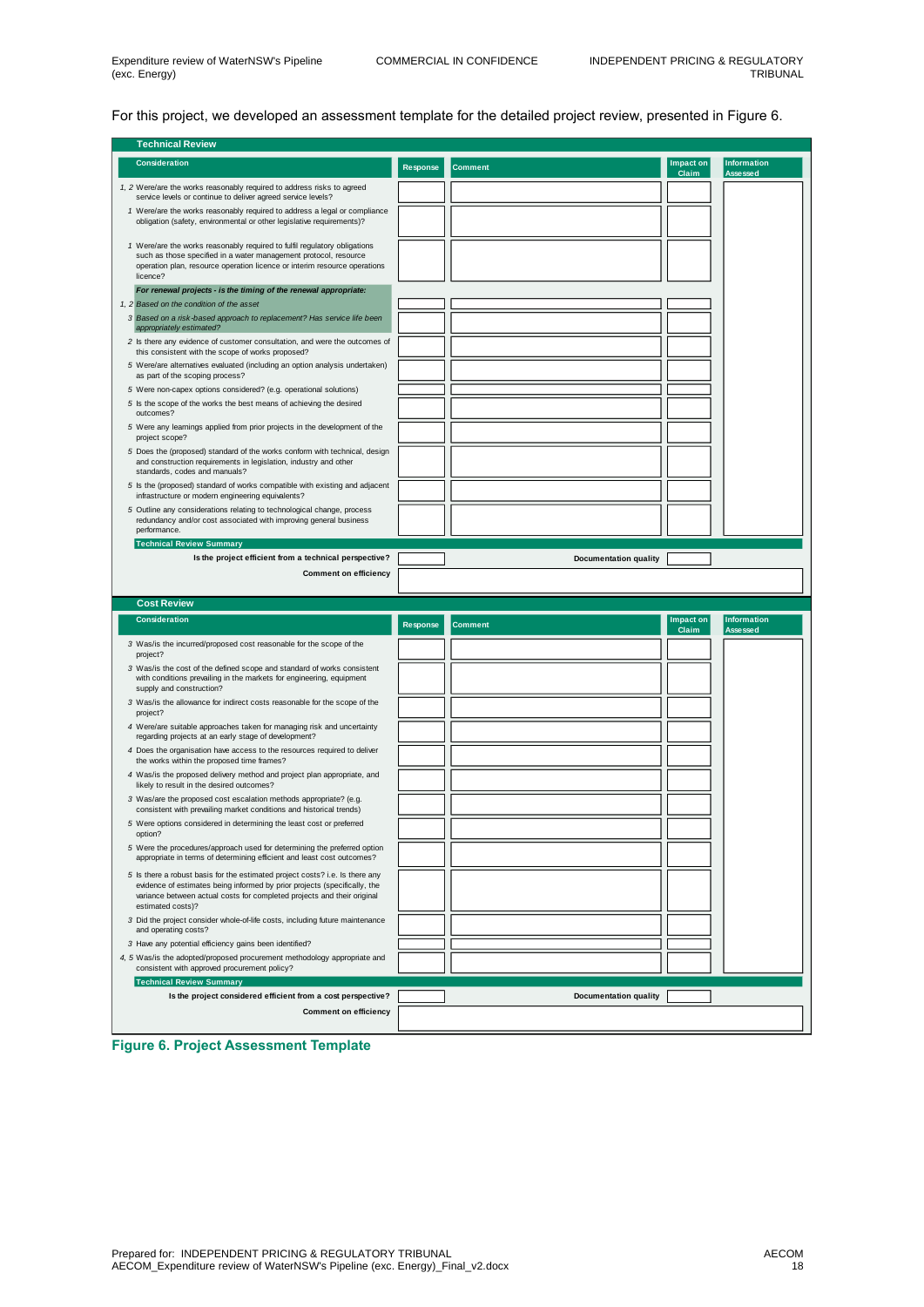# **2.2.2 Project Documentation Assessment**

The sampled project has been reviewed for efficiency, and recommendations are made, based on:

- Review of project documentation provided by WaterNSW and supplemented by a request for information (RFI) process.
- Information provided during meetings with WaterNSW.
- The judgement of the technical reviewers.

We reviewed project documentation provided to inform our efficiency assessment. We assessed the suitability (in terms of quality and range) of the documentation provided by WaterNSW for the sampled project, and used a scoring system to indicate the degree to which existing documentation enabled an assessment to be made; and highlighted areas where documentation could be improved for future reviews and for better internal project controls. In summary:

- The quality of documentation is high where the documentation alone was sufficient to make sound a sound recommendation. This rating indicates that all information required to make the recommendation was documented and available, to a sufficient level of quality.
- The quality of documentation is medium where there was insufficient quantity and range, but when supplemented by interviews, informal documentation and/or professional judgement, supported a conclusion of prudency.
- The quality of documentation is low where the documentation provided was inadequate in range or quality, and our reviewers were reliant on professional judgement to make a sound recommendation.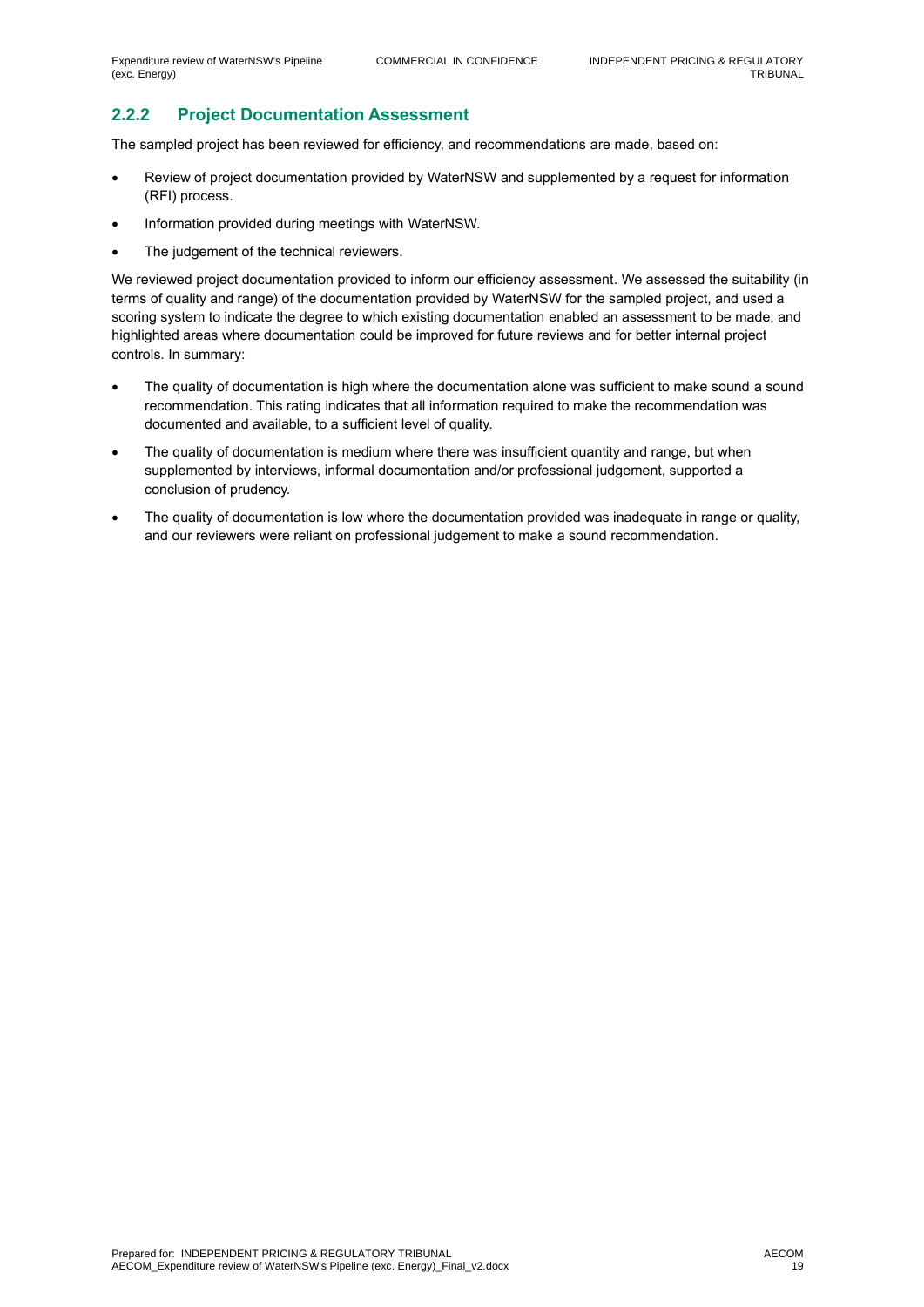# **3. Issues for this Determination**

# **3.1 The Pipeline as a Standalone Business**

WaterNSW has issued its pricing submission in the context that the Pipeline management forms part of WaterNSW as a consolidated business, and therefore is supported by the business's corporate functions. It states that if it were a standalone entity, this would require corporate costs to be set on a standalone basis and costs of implementing this would be around \$2.5 M per annum higher. While we are uncertain of the quantum of costs, we agree with WaterNSW that a standalone business would likely represent a less efficient means of operation. This is based on the following:

- WaterNSW is a water utility with experience in managing and delivering water infrastructure.
- A standalone business would require its own management structure and corporate support functions. For a relatively small business these are unlikely to be required on a full-time basis and may therefore represent inefficient costs.

Based on this, we have undertaken our review assuming that the Pipeline Special Purpose Vehicle (SPV) is part of the broader WaterNSW consolidated business.

# **3.2 Efficiency Adjustments**

In general, there are three types of efficiency adjustment which could be considered for this review:

- Scope efficiency adjustments which are made to account for costs relating to specific activities or programs which are not prudent or inefficient.
- Catch-up efficiency adjustments which are made based on identified improvements that would enable the utility to transition towards an efficient frontier.
- Continuing efficiency adjustments which are general efficiency improvements that even efficient utilities should be able to realise over time, as more productive ways of working emerge.

In this review, where possible we have sought to directly account for expected efficiencies (such as those relating to the cost allocation method and corporate overheads). Additionally, (as a stretch target), IPART advised that a continuing efficiency adjustment of 0.7% p.a. should be applied.

# **3.3 Cost Allocation**

Corporate overhead cost allocations over the 2019 Determination Period are considerably higher than IPART targets (as discussed at Section [6.1.8\)](#page-35-0). WaterNSW's cost allocation methodology was reviewed in detail by Atkins in 2021, in support of IPART's Pricing Determination for WaterNSW's Rural Bulk Water and Water Administration Ministerial Corporation (WAMC) determinations. Atkins recommended a change in cost allocator from TOTEX to direct operating expenditure, excluding energy costs for the Pipeline.

In our approach, we reviewed and took into account the previous recommendations on the cost allocation methodology and consider the relevance of the recommended methodology to the Pipeline specifically (Section [5\)](#page-24-0).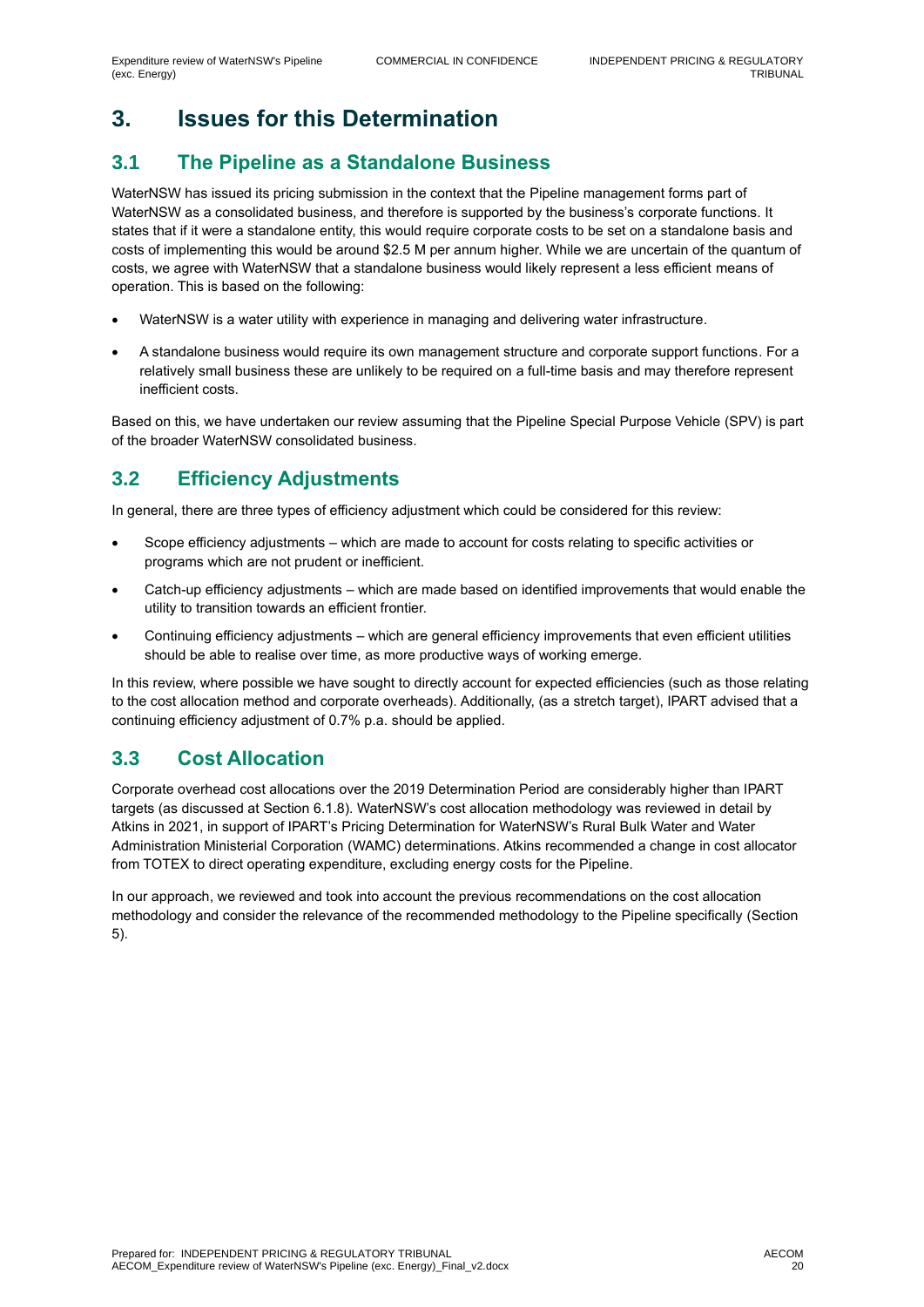# **4. Review of Planning and Processes**

# **4.1 Summary of Findings**

Our findings for this section are as follows:

- KBR assessed the Contractor's asset management systems against applicable standards (using the ISO55000:2014 suite) and undertook site audits and inspections to assess performance of the services provided under contract to assess compliance with a range of regulatory requirements and to confirm that the facility is being managed in a manner consistent with the need to return the facility to its owner at the end of the contract in a satisfactory condition. The contractor was found to be generally compliant with the requirements of the contract.
- The asset management plan provided is comprehensive and demonstrates a commitment to good asset management practice, including asset replacement informed by criticality and condition. Some content that we might expect to see in an Asset Management Plan (AMP) does not appear here, including consideration for demand, specific risks etc. However, we understand that the AMP has been delivered with the specific purpose of demonstrating continued compliance with the O&M Contract.
- A number of high-risk items were recommended to be addressed by KBR. The majority of these have been addressed, and those outstanding are targeted for completion by March 2022.
- Bulk water storage for the pipeline is significant, representing over 100 days of supply. This could present an opportunity to increase the maximum pipeline supply interruption target, and potentially enable the contractor to reduce maintenance costs.
- Asset lives are considered prudent and reasonable.
- We did not find evidence that climate change impacts have been considered within the AMP, where we would expect to see it treated as a risk.

# **4.2 Asset Management**

WaterNSW requires its Operations and Maintenance contractor (John Holland TRILITY Joint Venture (JV)) to maintain a comprehensive asset management plan (AMP) for the pipeline and associated assets.

The JV has an AMP, and this was made available for review. The version provided was last revised in March 2021, adhering to the annual review timetable specified in the AMP. The JV commissioned an audit report on its asset management systems in December 2020 from KBR, as required by its contract, and this document was also provided to us for review.

The audit report is comprehensive. KBR assessed the JV's asset management systems against applicable standards (using the ISO55000:2014 suite) and undertook site audits and inspections to assess performance of the services provided under contract, to assess compliance with a range of regulatory requirements and to confirm that the facility is being managed in a manner consistent with the need to return the facility to its owner at the end of the contract in a satisfactory condition.

KBR found that the contractor had fully or mostly complied with most (but not all) of the requirements of the O&M Contract. A total of 66 recommendations were made for action by the contractor, 12 of which were considered 'High' risk by KBR (these are listed in [Table 9\)](#page-21-0).

We have been provided with a letter from the JV's Operations Manager to WaterNSW dated 21 July 2021 in which he itemises the JV's response to KBR's recommendations. Of the 66 recommendations made by KBR, 54 are noted as being *Complete* or *Closed*, including all the items labelled by KBR as High Priority. Of the remainder, 7 recommendations were outstanding as at the date of the letter but were scheduled to have been completed by the date of this report, and although we have not been provided with a later update of progress, we assume these are now also complete.

That leaves 5 items still outstanding, all scheduled to be completed by March 2022. These were not considered high priority by KBR, and we agree.

The list of outstanding recommendations is reproduced in [Table 9.](#page-21-0)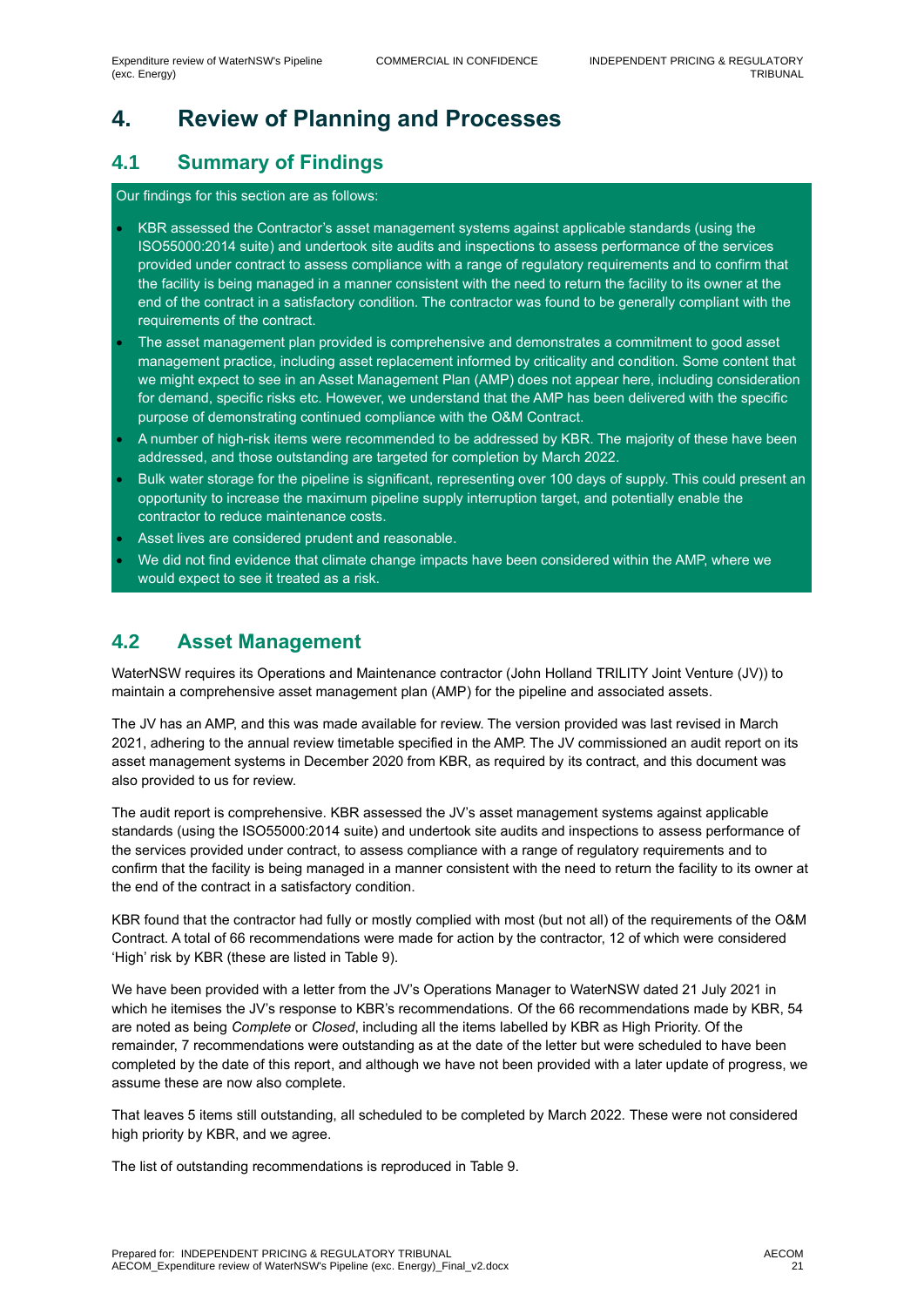Prepared for: INDEPENDENT PRICING & REGULATORY TRIBUNAL AECOM\_Expenditure review of WaterNSW's Pipeline (exc. Energy)\_Final\_v2.docx

 $\blacksquare$ 

<span id="page-21-0"></span>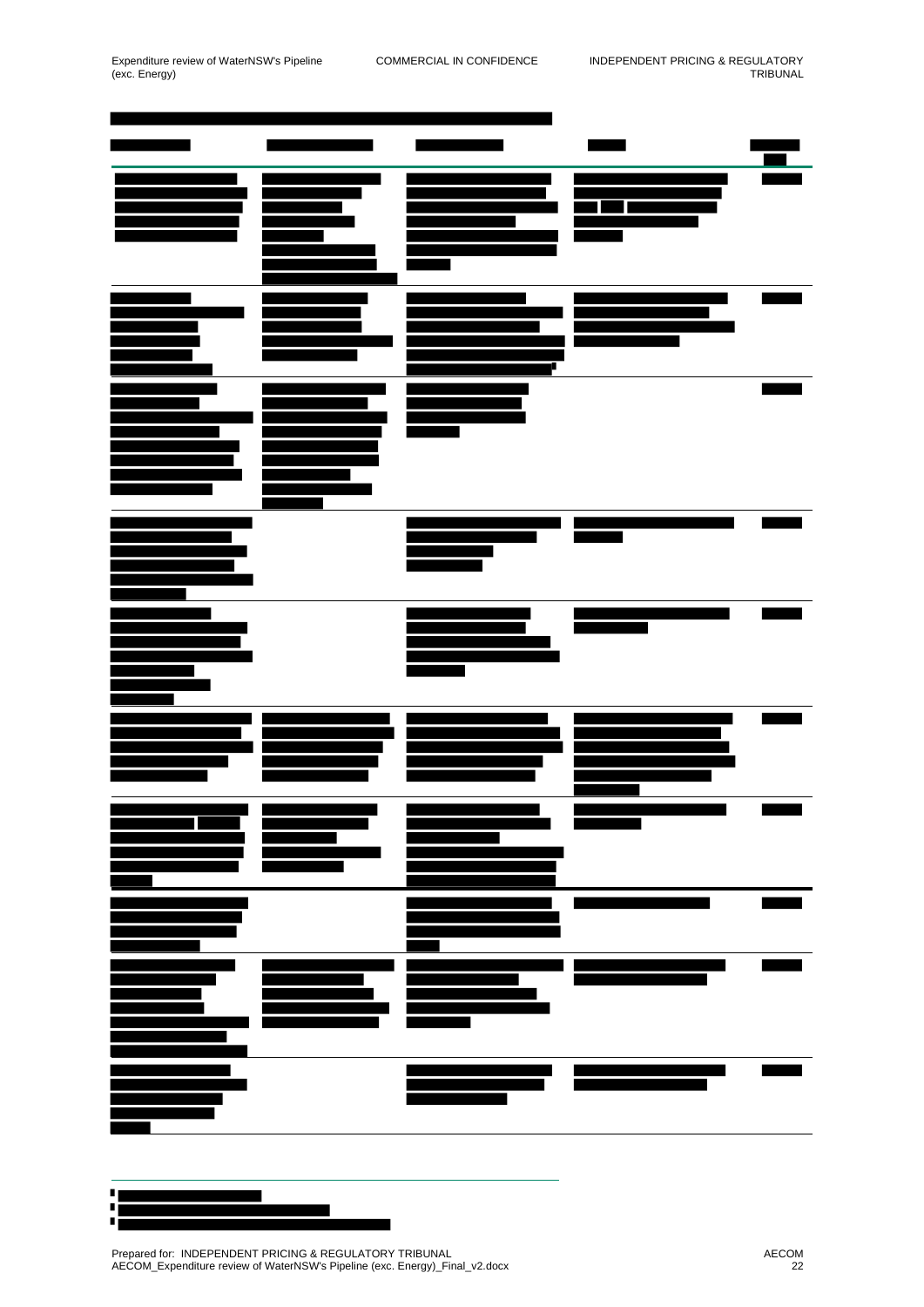Expenditure review of WaterNSW's Pipeline (exc. Energy)



The majority of KBR's recommendations are already addressed by the JV, so we support KBR's general finding that the JV appears to be compliant with its contractual obligations, in relation to its asset management that it is aligned with ISO55000:2014, and therefore that the JV is managing the assets effectively. We note, however, that the contractor is required to provide monthly progress reports on its operations and maintenance activity and the state of the pipeline assets. We were not provided with a copy for review this so remains an outstanding item.

## **4.2.1 Bulk Storage**

The service standards for the pipeline provide for a maximum water supply interruption of 24 hours (JV AMP, Section 3.5.1). The bulk storage at the destination has a capacity of 833ML, which represents more than 100 days of supply at current demand levels. A tank of that size indicates that the pipeline could be taken out of service (for maintenance) for considerably longer than the current 24 hour maximum pipeline supply interruption target (subject to the actual volume stored in the tank) without impacting the ability of Essential Water to supply its customers (although there could be water quality issues as a result of deteriorated water quality due to water age). An increase in the maximum pipeline supply interruption target could potentially enable the JV to reduce some of its maintenance costs.

## **4.3 Asset Lives**

WaterNSW's proposed asset lives are similar to those IPART approved in its May 2019 Determination [\(Table 10\)](#page-22-0). In the previous determination, IPART did not accept WaterNSW's proposal for a single asset life, instead allowing separate asset lives for different major asset classes. The asset classes and lives proposed for the 2022 Determination are consistent with the approved asset lives in the previous determination.

For the pipeline asset itself, IPART relied on the design parameters used for the pipeline rather than generic industry practice in determining an expected service life for the pipeline, and we agree with that position. The other asset lives shown are for aggregations of assets where the individual components could have considerably different nominal service lives. We understand that the proposed asset lives were consistent with those recommended by IPART's consultant in the previous determination, which were informed by Deloitte Access Economics' Assessment of State Water's asset lives for the ACCC. While we have not examined the asset register in detail, we consider that these asset lives are reasonable.

#### <span id="page-22-0"></span>**Table 10 Proposed Asset Lives**

| <b>Asset Class</b>                            | <b>Asset Life (years)</b> | <b>AECOM</b><br><b>Recommended</b> |
|-----------------------------------------------|---------------------------|------------------------------------|
| Pipeline                                      | 100                       | 100                                |
| <b>Bulk Water Storage</b>                     | 80                        | 80                                 |
| <b>Buildings</b>                              | 60                        | 60                                 |
| Plant and Machinery (including pump stations) | 25                        | 25                                 |
| <b>Regulatory Submission Preparation</b>      | 5                         | Exclude from RAB                   |
| Offtakes                                      | 25                        | 25                                 |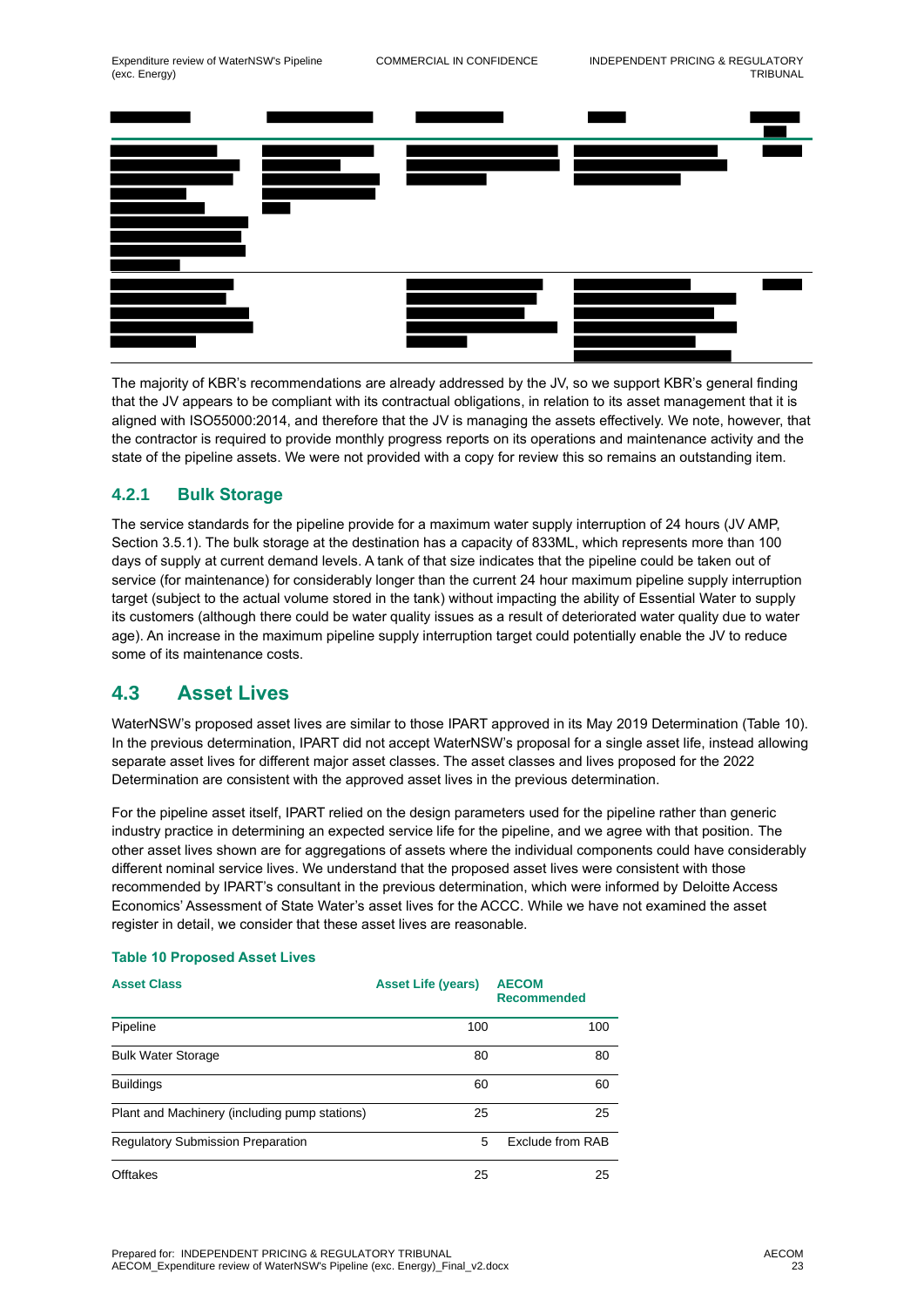WaterNSW has also included Regulatory Submission Preparation as an asset, referring to on a PwC paper intended to support a DirectLink pricing submission to the AER that made the case for partial capitalisation of the cost of a submission, namely the cost of external consultants. The AER did not make a ruling on this issue at the time because it considered that the capital value proposed was not material. We address this issue in Section [7.3,](#page-53-0) and conclude that this decision would represent a policy position for IPART because the principle, if adopted, could then set a precedent for other utilities and be a departure from current practice.

Our experience is that the majority of utilities recover the cost of their submission preparation as an expense (operational cost) during the period of the pricing determination. Pricing submissions are a key part of the regulatory environment in which the utilities operate and view this as a cost of doing business and we conclude that this cost should continue to be expensed. Therefore, there is no asset life required.

# **4.4 Climate Change Planning**

An AMP would typically consider changes in demand, or risks, arising from changes in climate, where relevant. A review of the AMP for the Pipeline does not include a review of demand factors, or specific risks to assets and/or service delivery, and no mention of climate change planning is made. Incorporating climate change planning into planning for the assets might include consideration of increased incidences of severe weather/climate events, such as drought or heavy rain, in the risks and demand sections of the AMP.

The capacity of the pipeline and associated bulk water storage is significantly higher than what is currently required by customers. This may represent a consideration for future climatic conditions.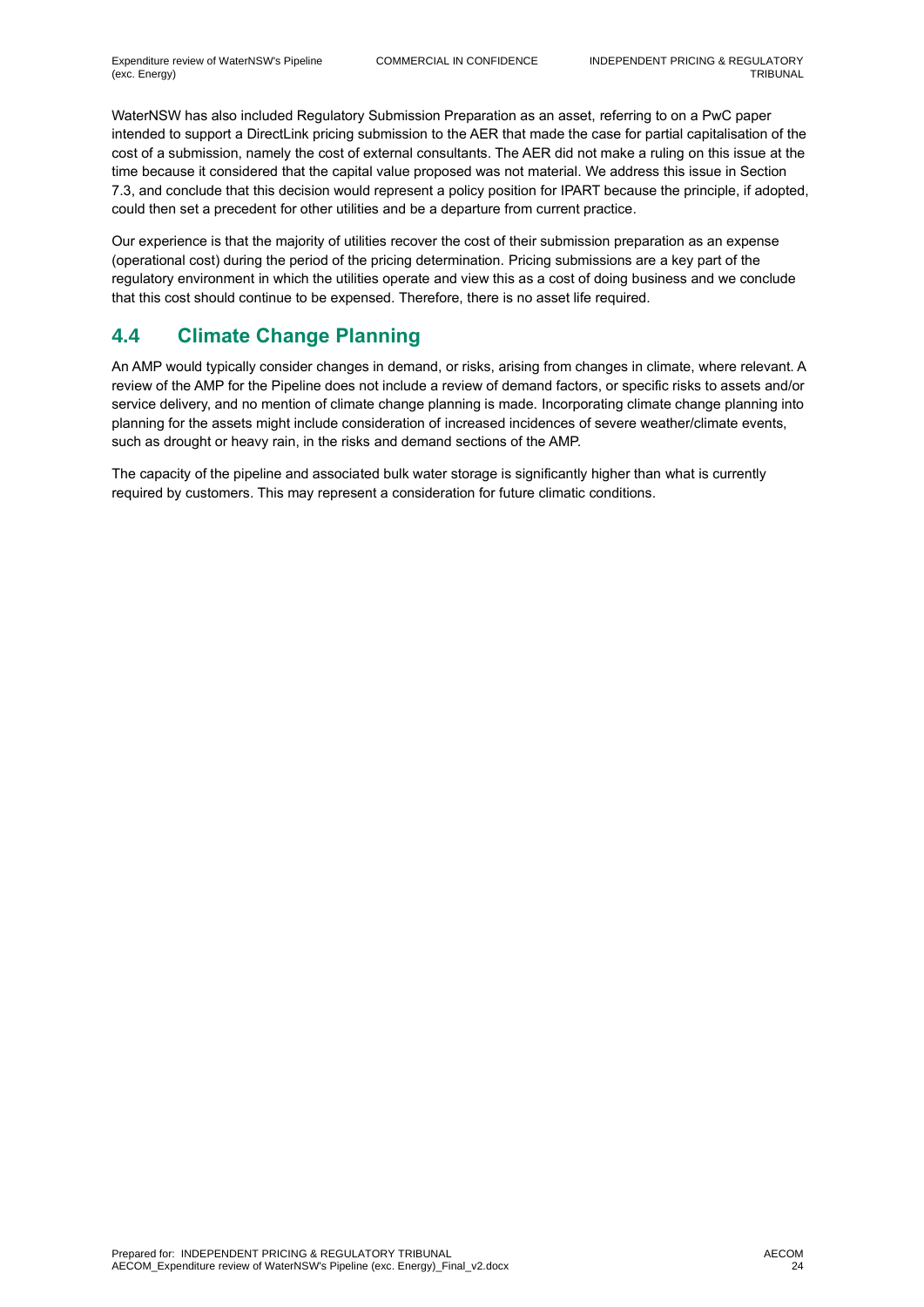# <span id="page-24-0"></span>**5. Review of Cost Allocation Methodology**

# **5.1 Summary of Findings**

Our findings relating to WaterNSW's cost allocation methodology are outlined below:

- WaterNSW has proposed a direct total expenditure (TOTEX) allocator for its corporate overheads and has used this to identify overhead costs for the two determination periods.
- Consistent with the findings of Atkins and a recent determination by IPART, we do not consider TOTEX to be the most causal driver of overhead costs, and suggest that an alternative allocator, potentially direct operating costs, be adopted.
- The nature of the Pipeline and its management gives cause for additional adjustments to the proposed allocator:
	- ─ A large proportion of WaterNSW operating costs are fixed contract costs paid to an O&M contractor, which has its own overhead costs that are included in the contract fee payable by WaterNSW. We do not consider the value of the contract to be a driver of WaterNSW corporate overhead (WaterNSW's costs to manage the contract do attract WaterNSW overhead). We recommend the contract cost be removed from the allocation calculation.
	- Similarly, we do not consider the energy cost incurred by the Pipeline to be a driver for overhead allocation (WaterNSW's costs to manage that supply contract do attract overhead). Consistent with Atkins' assessment, we recommend that these be removed from the overhead allocation calculation.
- We have recommended reductions to corporate overheads in both the historic and forward periods to account for these changes.
- Some proposed capital costs in the 2019 and 2022 Determination Period reflect an allowance for external consultant costs in preparation of WaterNSW's regulatory submission. While our recommendation is pending a policy decision from IPART, we consider that these costs should be operating costs, and have therefore assessed them as part of the operating expenditure review.

# **5.2 Principles of Cost Allocation**

Based on research into cost allocation principles, there are a number of notable principles which are common to many regulated entities' cost allocation methods:

- Wherever possible, costs should be directly identified and attributed to a service, segment or component.
- Causality is the most prominent principle in cost allocation guidelines and manuals. Costs are attributed or allocated to those activities and services that cause the cost to be incurred. This means that where a cost is unable to be directly identified or attributed, then that cost should be allocated to a service, segment or component based on a causal driver of that cost.
- In the absence of a causal relationship, a reasonable method of allocation should be used as a substitute for an ideal causal allocator.
- All costs should only be allocated once, and cascading of overhead (to other overhead cost categories) should be avoided to keep cost allocation relatively simple to apply in practice.

These principles have formed the basis of review of WaterNSW's cost allocation methodology.

# **5.3 WaterNSW's Cost Allocation Principles**

WaterNSW has a Cost Allocation Manual which sets out the principles and methodology for cost allocation. It outlines the following principles for cost allocation used as a guide for its methodology:

- **The causality principle** all costs (capital and operating) must be allocated to the relevant service which causes those costs to be incurred.
- **Allocating costs where a causal relationship cannot be established** where a causal relationship does not exist, or where it is not practicable to precisely identify and measure causal allocators, it is then necessary to substitute a close approximation to an ideal causal allocation.
- **Total costs to be allocated** the sum of costs allocated to each service must reconcile with the total costs outlined in our audited statutory financial accounts.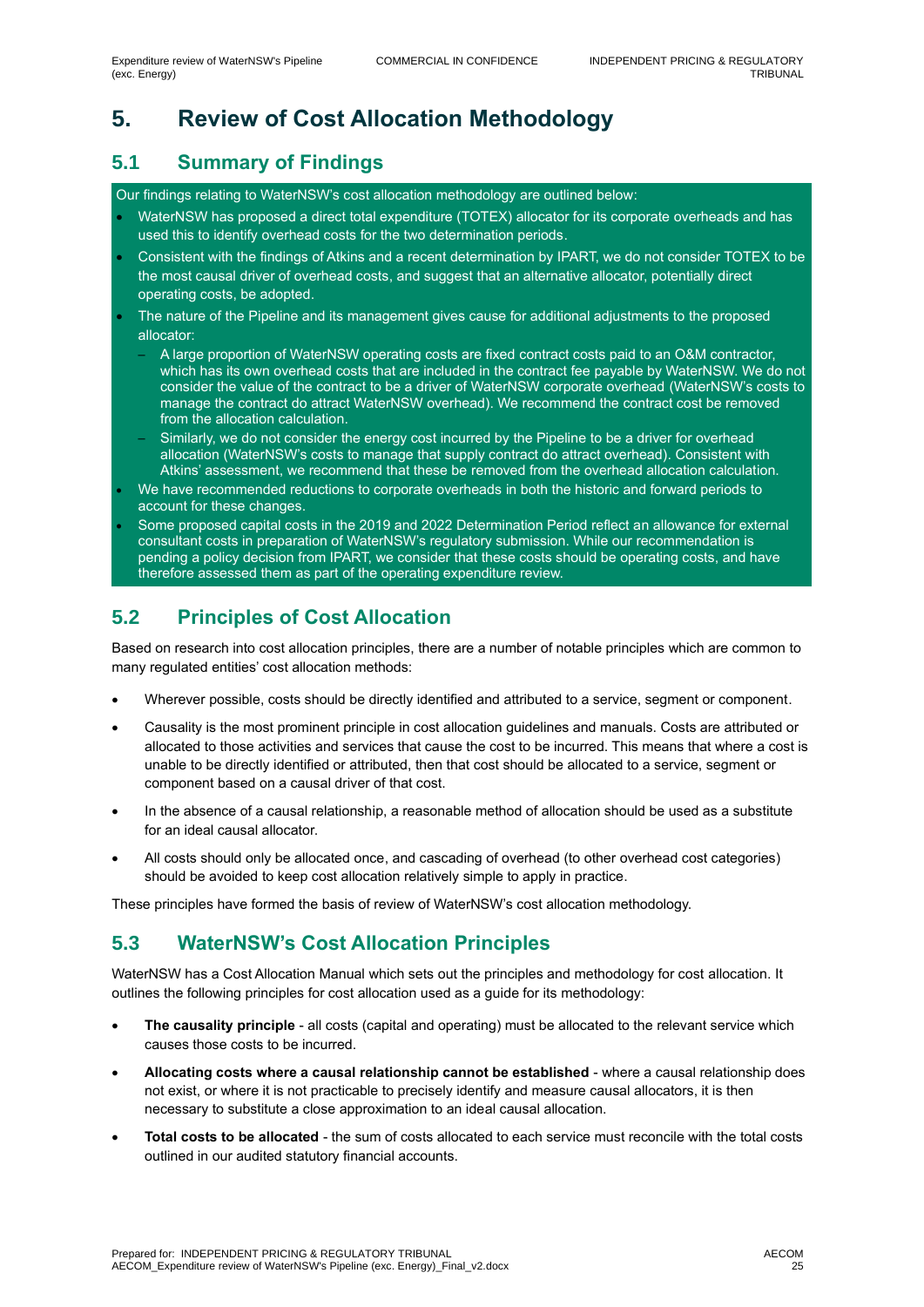- **A cost should only be allocated once** costs within a service, as well as between services, should only be counted or allocated once. There should be no double counting or duplication of costs across WaterNSW's separate determinations and service areas.
- **Periodic review of the basis for cost allocation** allocators should not be regarded as static or permanent, and as such causal allocators should be updated as often as is practical, to ensure casual relationships remain relevant.
- **Can be practically implemented** although ideal allocators are always preferred, in some cases it may not be practicable to precisely identify and measure causal allocators of cost without undue cost and effort.

The principles are largely an interpretation of the principles outlined by IPART for cost allocation, with the addition of the practicality principle. These closely align with the common principles noted across many regulated entities and we consider these cost allocation principles, if properly applied, to drive efficient cost allocations.

# <span id="page-25-0"></span>**5.4 WaterNSW's Cost Allocation Method for Corporate Overheads**

WaterNSW uses TOTEX as the cost allocator for its shared operating expenditure costs. This is a blanket application of an allocator, and as found in previous reviews of the CAM, the TOTEX allocator may not be consistent with the principles stated in the CAM, specifically approximating an ideal causal allocator. As Atkins noted in 2021<sup>6</sup>, capital expenditure is not a major driver for operational and corporate costs (particularly if there are high materials/equipment costs), and the use of capital costs for overhead allocation can result in variable, inconsistent and often unpredictable overhead allocations driven by a capital works program that can fluctuate markedly year by year.

Atkins suggested reviewing the allocator for each shared cost to see if a practical and more causal allocator might be appropriate, for example, FTE numbers for Safety, People and Performance and Business Information Systems.

As a blanket allocator, the use of direct operating costs is a more commonly adopted approach, and this was the approach recommended by Atkins in the absence of strong data to support other allocators. Overhead cost allocation using this approach could, however, result in an increase in the allocation to the Broken Hill Pipeline (as demonstrated in Table 8-24 and 8-25 of Atkins' final report) because of the high energy costs incurred by the Pipeline. Atkins proposed in its Supplementary Report an adjustment to the suggested allocation methodology that removed energy costs from the allocator calculation. IPART's determination accepted Atkins' recommendation for this change.

We also do not consider TOTEX to be an appropriate allocator and note that it is not commonly used by water utilities in Australia. We recommend that WaterNSW revise its CAM to use direct costs as its driver for overhead costs in line with IPART's determinations. For the Pipeline specifically, we also consider that amendments to the currently suggested direct cost allocator should be made in relation to energy (consistent with Atkins' findings) and the O&M Contract fixed costs.

We note that the direct costs used to determine the receiving cost pool for overhead allocation include labour, materials and consumables, but will usually exclude contractor costs (the direct cost involved in managing contracts or contractors would be included in the receiving cost pool, but not the contract value itself) because the contractor provides its own overhead for the contract, and this is included in the contract value payable by the utility. This principle avoids double-counting overhead or cascading overhead (allocating overhead to other overhead).

This principle applies to the Pipeline, which is operated as a SPV managing a JV that has its own management and therefore its own overheads (which are included in the contract value paid by WaterNSW). WaterNSW has contended that it incurs its own corporate overhead costs associated with the management and governance the Pipeline contract (separate to the corporate overhead costs of the JV), including costs relating to corporate risk management, corporate governance (executive and board oversight), legal support, finance, billing, auditing functions, human resources and IT support. We recommend that all costs that can reasonably be directly attributed and charged to the pipeline should be (including legal costs, for example), and that the remaining overhead cost pool be allocated to WaterNSW's direct costs only (excluding the value of the JV contract).

The cost of staff directly associated with managing the contract and SPV audits are already included in the receiving direct cost pool.

<sup>6</sup> February 2021 – Atkins Report on Expenditure – Final Report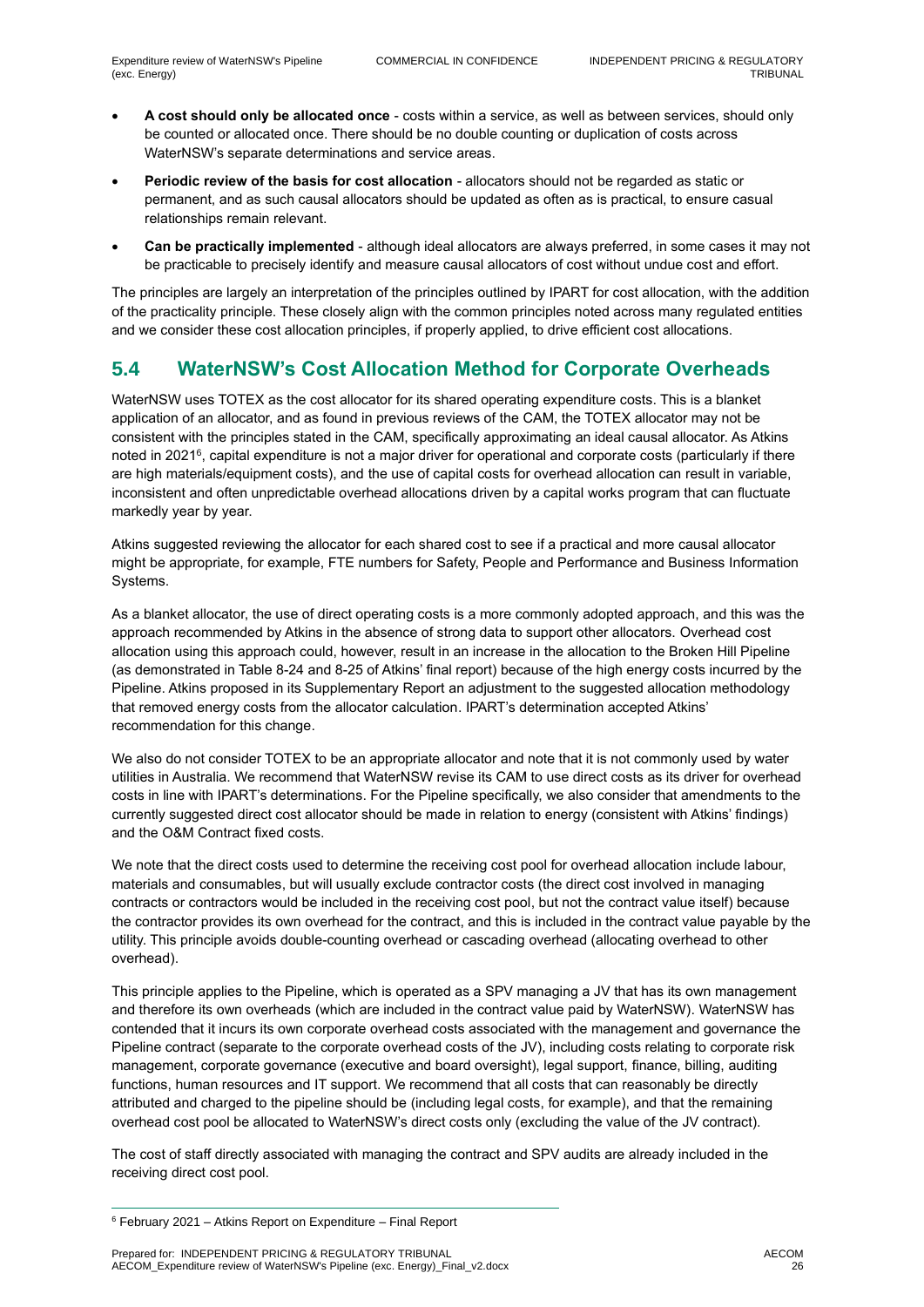Some external costs are generally approached in the same principle. As Atkins has suggested, the cost of electricity purchased at scale to move water (for example) would not normally be included in the receiving cost pool, but the cost of staff and systems used to procure and manage the energy purchase contract would be included. We note that electricity used in WaterNSW facilities (such as buildings or workshops) is an internal cost and should be included in the receiving cost pool.

We agree with Atkins' view that changes to a cost allocation methodology may take time and are generally required before or during budget-setting, so it may be difficult for WaterNSW to review and apply new allocator(s) before the Determination Period.

WaterNSW has noted that the cost allocation approach should be consistent with its three main determinations (the timing of which differ to this review). For example, the Rural Valley and WAMC determinations were finalised in September 2021. We acknowledge that there may be issues associated with the practicality of revising the allocation methodology considering the timeframe of other reviews, however in this review recommend what we consider to be an efficient approach and (consequent) cost.

# <span id="page-26-1"></span>**5.5 Overhead Cost Allocation to the Pipeline SPV**

We recommend that the overhead cost allocation principles summarised in Section [5.4](#page-25-0) should be applied to the Pipeline as follows:

- The allocator of corporate overhead will need to be adjusted (increased) to reflect the use of direct costs only for overhead allocation. We note this will need to be done in WaterNSW's business model to derive an accurate allocator, but for the purposes of this report we have approximated the change based on the analysis undertaken in the Atkins Supplementary Report.
- The receiving cost pool for the Pipeline should:
	- Exclude the cost of the bulk energy used by the Pipeline, and
	- Exclude the ongoing fixed costs for the O&M Contract.
- The overhead cost pool to be allocated is assumed for this purpose to not require further adjustment, but this will depend on the workings of the business model used by WaterNSW.
- The allocation of overhead costs to the revised receiving cost pool for the Pipeline should in practice be adjusted to reflect the smaller size of the receiving pool. We note this will need to be done in WaterNSW's business model to derive an accurate allocator, but in practice we believe an adjustment in the ratio of the new to the old receiving cost pools (the value used in WaterNSW's submission) should be close enough for pricing determination purposes.

We recommend that resultant adjustments to corporate overhead costs should apply to both the historic and forward periods, to reflect regulatory principles as we understand them. We acknowledge, however, that there may be issues associated with the practicality of revising the allocation methodology (especially over the 2019 Determination Period) considering the timeframe of other reviews.

# <span id="page-26-0"></span>**5.6 Regulatory Submission Costs**

For both historical and future periods, WaterNSW has proposed that a proportion of the costs for regulatory submission preparation be capitalised, namely the costs for external consultants. WaterNSW's proposed position references a paper by PwC submitted to the AER by APT Management Services in 2019, which suggests that an intangible asset is created by the submission and uses that assumption to justify capitalisation.<sup>7</sup> In its determination, the AER suggested that while the expenditure should most likely be considered operating expenditure, it declined to take a position on this issue because it found that the amount claimed as capital was not material.<sup>8</sup> This issue is not specifically addressed by current accounting standards.

It remains standard practice to expense the cost of preparing a regulatory submission, and if IPART were to accept WaterNSW's position, this could set a precedent for all regulated entities. We therefore regard this issue as a policy position that IPART may wish to state or adopt to clarify its views for WaterNSW and the other entities it regulates. In the interim, we consider that the cost of preparation of a regulatory submission should be entirely expensed, not partly capitalised.

<sup>7</sup> Attachment 4-3 – PwC – Capitalisation – 10 December 2019

<sup>8</sup> Final Decision: Directlink Transmission Determination 2020 to 2025 Attachment 5 Capital expenditure. AER, June 2020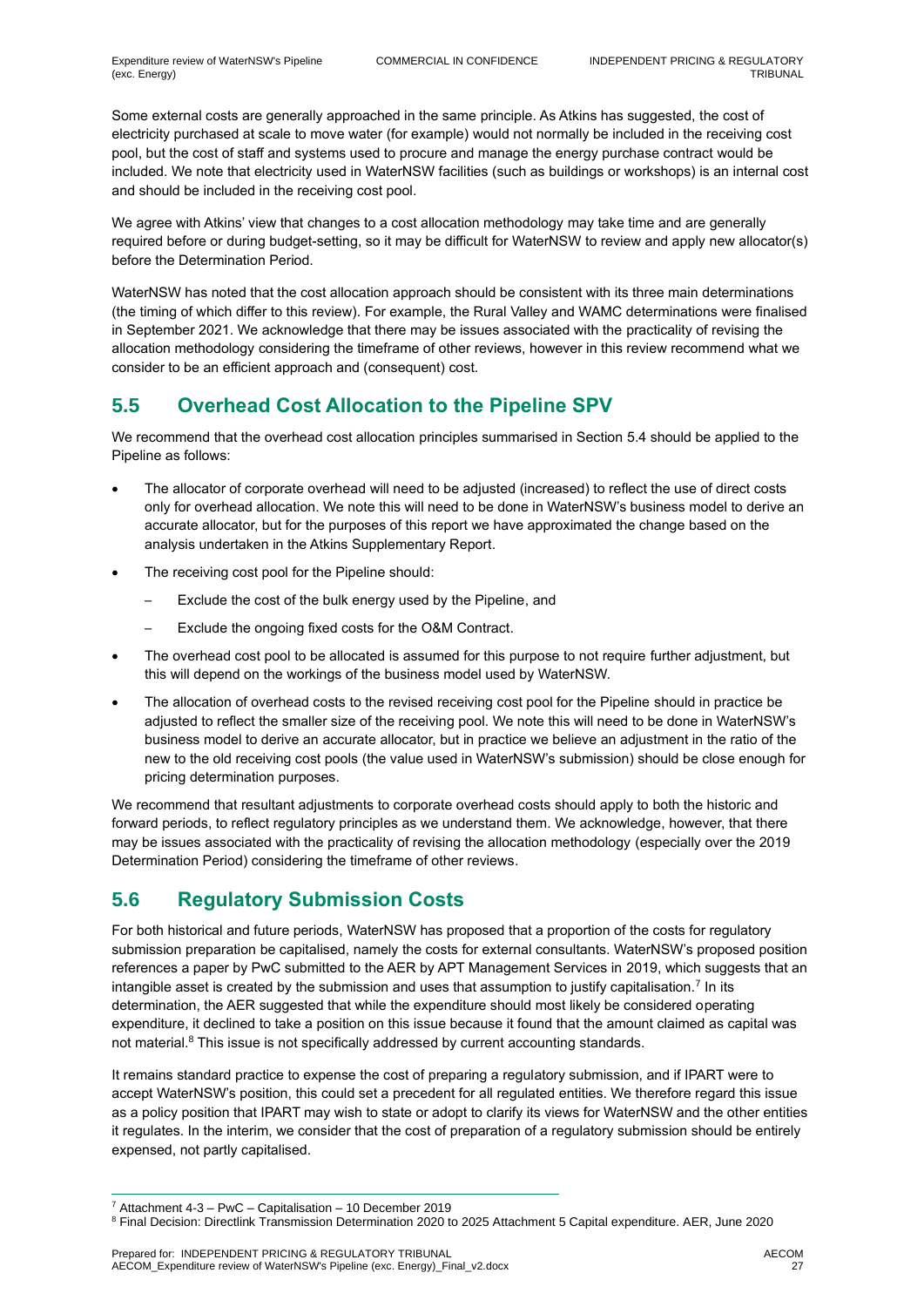Regulated utilities generally feel that they have an incentive to capitalise as much as reasonably possible, because returns on their RAB are preferable to recover expenses treated as operational costs. This view reflects the bias towards capital expenditure in the building block model currently used by IPART and other regulators. The TOTEX approach being adopted in Great Britain avoids this perverse outcome,<sup>9</sup> but as far as we are aware, IPART has not indicated an intention to follow suit.

A contrasting view to the PwC paper is that the submission process is a fundamental requirement of doing business in the Australian regulatory environment, and that no asset is created that has separate value to the utility's customers. If a utility invested in an asset that would reduce the cost of preparing submissions in the future (such as software specific to the purpose), that investment should be capitalised and depreciated following standard accounting rules. The PwC paper refers to an intangible asset, however, not a physical one.

Following our review of the capitalisation of the preparation cost of regulatory submission, we recommend that this proposed expenditure be included as operating costs, subject to IPART taking a policy position on this issue. For the purposes of this review, this adjustment has been made to the proposed costs in accordance wit[h Table](#page-27-0)  [11](#page-27-0) and [Table 12.](#page-27-1) This change has been carried through the remainder of the report.

<span id="page-27-0"></span>**Table 11 2019 Determination – Reattribution of capital regulatory submission costs to operating costs (\$ Million, Actual)**

|                                                                            | <b>FY20</b> | <b>FY21</b> | <b>FY22</b> | <b>Total</b> |
|----------------------------------------------------------------------------|-------------|-------------|-------------|--------------|
| <b>WaterNSW Costs</b>                                                      |             |             |             |              |
| Operating Expenditure (Excl. Electricity)                                  | \$2.86      | \$3.19      | \$3.03      | \$9.08       |
| Capital Expenditure                                                        | \$1.86      | \$0.64      | \$1.69      | \$4.19       |
| <b>Total</b>                                                               | \$4.72      | \$3.83      | \$4.72      | \$13.28      |
| <b>Attribution of Regulatory Submission Costs to Operating Expenditure</b> |             |             |             |              |
| Operating Expenditure (Excl. Electricity)                                  |             | \$0.18      | \$0.09      | \$0.28       |
| Capital Expenditure                                                        |             | $-$0.18$    | $-$0.09$    | $-$0.28$     |
| <b>Revised WaterNSW Costs</b>                                              |             |             |             |              |
| Operating Expenditure (Excl. Electricity)                                  | \$2.86      | \$3.38      | \$3.12      | \$9.36       |
| Capital Expenditure                                                        | \$1.86      | \$0.46      | \$1.60      | \$3.92       |
| <b>Total</b>                                                               | \$4.72      | \$3.83      | \$4.72      | \$13.28      |

## <span id="page-27-1"></span>**Table 12 2022 Determination – Reattribution of capital regulatory submission costs to operating costs (\$ Million, \$FY22)**

|                                                                            | <b>FY23</b> | <b>FY24</b> | <b>FY25</b> | <b>FY26</b> | <b>FY27</b> | <b>Total</b> |
|----------------------------------------------------------------------------|-------------|-------------|-------------|-------------|-------------|--------------|
| <b>WaterNSW Costs</b>                                                      |             |             |             |             |             |              |
| Operating Expenditure (Excl. Electricity)                                  | \$2.79      | \$3.19      | \$2.71      | \$2.94      | \$3.25      | \$14.87      |
| Capital Expenditure                                                        |             |             |             | \$0.18      | \$0.09      | \$0.27       |
| <b>Total</b>                                                               | \$2.79      | \$3.19      | \$2.71      | \$3.12      | \$3.34      | \$15.14      |
| <b>Attribution of Regulatory Submission Costs to Operating Expenditure</b> |             |             |             |             |             |              |
| Operating Expenditure (Excl. Electricity)                                  |             |             |             | \$0.18      | \$0.09      | \$0.27       |
| Capital Expenditure                                                        |             |             |             | $-$0.18$    | $-$0.09$    | $-$0.27$     |
| <b>Revised WaterNSW Costs</b>                                              |             |             |             |             |             |              |
| Operating Expenditure (Excl. Electricity)                                  | \$2.79      | \$3.19      | \$2.71      | \$3.12      | \$3.34      | \$15.14      |
| Capital Expenditure                                                        |             |             |             |             |             |              |
| <b>Total</b>                                                               | \$2.79      | \$3.19      | \$2.71      | \$3.12      | \$3.34      | \$15.14      |

<sup>9</sup> Total expenditure frameworks: a report prepared for the AEMC. Frontier Economics, Dec 2017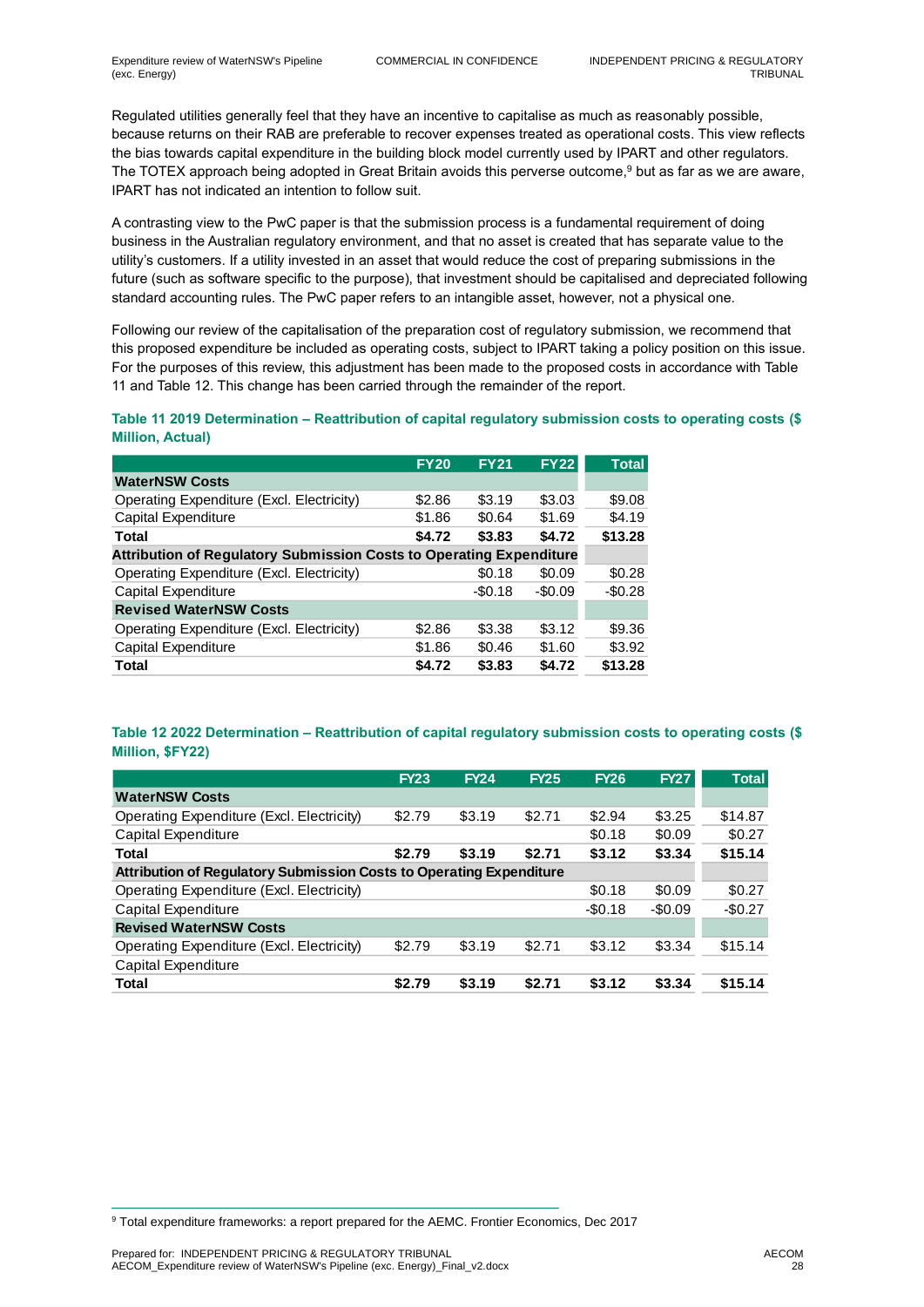# <span id="page-28-0"></span>**6. Review of Operating Expenditure**

# **6.1 WaterNSW's Operating Expenditure over the 2019 Determination Period**

AECOM's review of WaterNSW's operating expenditure for the 2019 Determination Period is provided below.

## **6.1.1 Summary of Findings**

Adjustments to WaterNSW's operating expenditure for the 2019 Determination Period are recommended for:

- Operations and maintenance under contract (with adjustments reflecting excess costs to the contract fixed charge).
- Regulatory submission preparation costs, with adjustments made to align with the previous IPART allowance which we consider an efficient level of expenditure.
- Corporate overhead costs, because of the revised approach to corporate cost allocation (direct operating costs excluding energy and fixed O&M costs under contract), and the direct cost adjustments.
- Costs relating to the Wentworth Ski Park Reserve Rehabilitation project have been excluded from the efficient operating costs, as WaterNSW propose to include these in the RAB for recovery over time.

## **6.1.2 Overview of Expenditure**

WaterNSW's operating expenditure (expressed in \$FY22) from FY19 to FY22 is indicated in [Figure 7](#page-28-1) (as presented previously in Sectio[n 1.5.1\)](#page-12-1). The coloured bars represent escalated actual costs (up to FY21) and forecast costs for FY22. IPART allowances over the 2019 Determination Period are represented by the black markers, and WaterNSW proposed costs represented by the blue markers. Total costs, as well as total costs excluding electricity, are reported. Costs are derived from WaterNSW's June 2021 submission (and accompanying attachments), with some adjustments. Namely:

- Costs relating to the Wentworth Ski Park Reserve Rehabilitation (which were recorded as 'other operating costs') have been excluded from the 2019 Determination Period figures, as these are being sought for inclusion in the RAB.<sup>10</sup>
- Regulatory submission preparation costs which are being sought by WaterNSW as capital expenditure (\$0.28 million in total over the 2019 Determination Period) have been included in the WaterNSW operating expenditure figures, for the reasons specified in Section [5.6.](#page-26-0)



## <span id="page-28-1"></span>**Figure 7 Operating Expenditure, 2019 Determination Period (\$ Millions, \$FY22)**

| <sup>10</sup> Excluded 'Other operating costs' for Wentworth Ski Park Reserve Rehabilitation amount to (in \$ millions, \$FY22): |                  |        |             |             |  |
|----------------------------------------------------------------------------------------------------------------------------------|------------------|--------|-------------|-------------|--|
|                                                                                                                                  | FY <sub>19</sub> | FY20.  | <b>FY21</b> | <b>FY22</b> |  |
| Wentworth Ski Park Reserve Rehabilitation                                                                                        | \$0.13           | \$1.21 | \$0.05      | \$0.08      |  |

Prepared for: INDEPENDENT PRICING & REGULATORY TRIBUNAL AECOM\_Expenditure review of WaterNSW's Pipeline (exc. Energy)\_Final\_v2.docx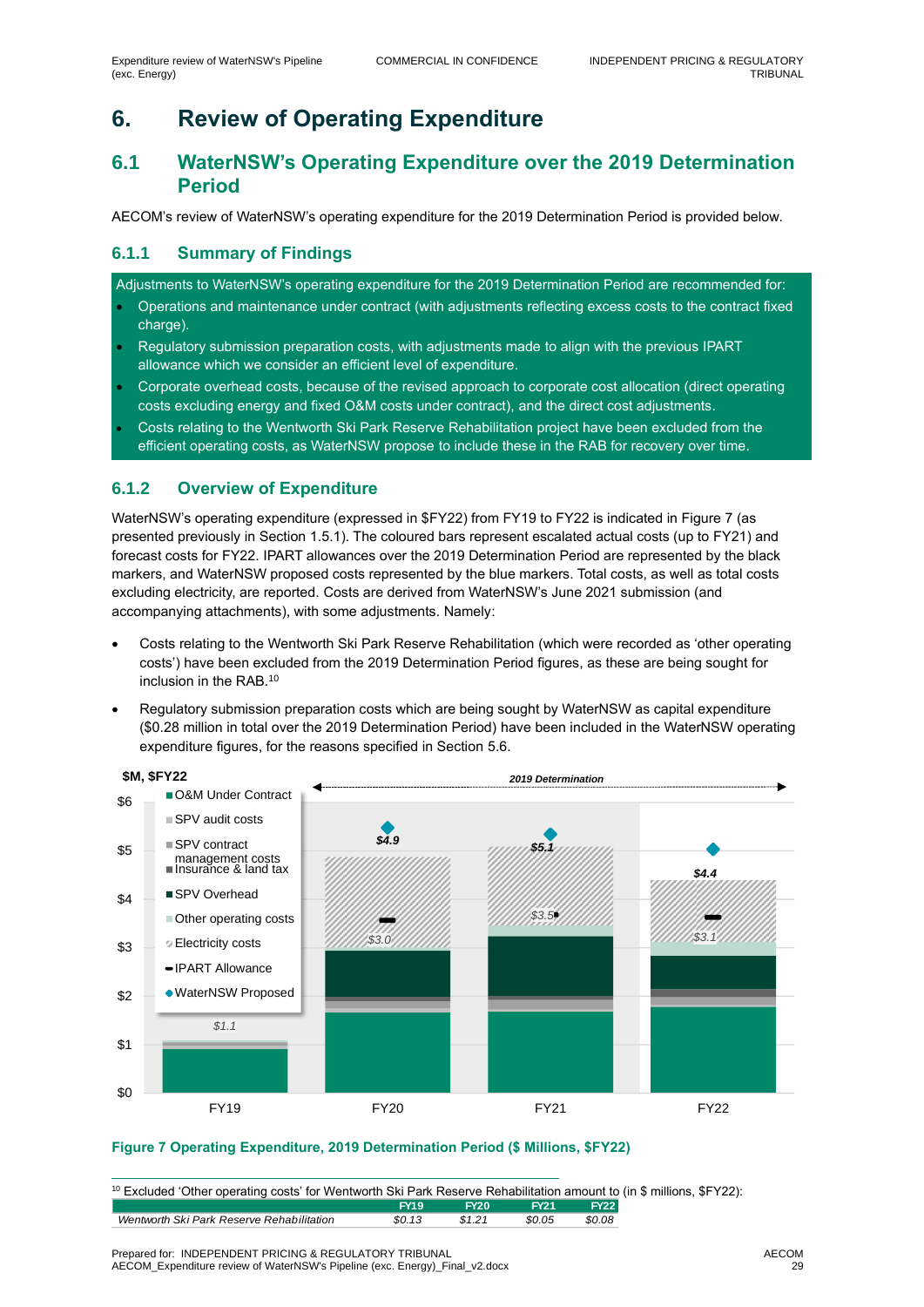WaterNSW's operating expenditure exceeded IPART allowances over the 2019 Determination Period (with average annual costs 32% higher than IPART allowances)[. Figure 8](#page-29-0) presents a summary of WaterNSW's average annual costs over the period (green columns), in comparison to IPART allowances (markers). The percentage difference for each cost category is reported.



## <span id="page-29-0"></span>**Figure 8 Average Operating Expenditure Compared to IPART Allowances, 2019 Determination Period (\$ Millions, \$FY22)**

The main drivers of the higher costs are overheads, other operating costs and electricity (which is outside the scope of this review). [Table 13](#page-29-1) presents the tabulated summary.

#### <span id="page-29-1"></span>**Table 13 Average Operating Expenditure Compared to IPART Allowances, 2019 Determination Period (\$ Millions, \$FY22)**

|                                                                | <b>Average</b><br><b>FY20 - FY22</b> |                                                 |          |
|----------------------------------------------------------------|--------------------------------------|-------------------------------------------------|----------|
| <b>Operating Expenditure,</b><br>$\mathsf{SM}, \mathsf{SFY22}$ | <b>IPART</b>                         | <b>WaterNSW</b><br><b>Allowance Expenditure</b> | % Change |
| Operation and maintenance under contract                       | \$1.67                               | \$1.71                                          | 3%       |
| <b>Electricity costs</b>                                       | \$1.31                               | \$1.59                                          | 21%      |
| SPV audit costs                                                | \$0.10                               | \$0.05                                          | $-51%$   |
| SPV contract management costs                                  | \$0.23                               | \$0.17                                          | $-25%$   |
| Insurance & land tax                                           | \$0.14                               | \$0.11                                          | $-18%$   |
| SPV Overhead                                                   | \$0.11                               | \$0.96                                          | 780%     |
| Other operating costs *                                        | \$0.07                               | \$0.19                                          | 164%     |
| Total                                                          | \$3.63                               | \$4.78                                          | 32%      |
| <b>Total Excluding Electricity</b>                             | \$2.32                               | \$3.20                                          | 38%      |

*\* Excluding Wentworth Ski Park Reserve Rehabilitation costs*

*\* Including all regulatory submission preparation costs*

The most significant expenditures and variances to IPART allowances are discussed in the following sections.

## <span id="page-29-2"></span>**6.1.3 Operation and Maintenance under Contract**

Operations and maintenance of the pipeline are delivered under an O&M Contract (with a 20-year term from the pipeline commissioning). WaterNSW pays a fixed (monthly) rate charge to the Pipeline contractor to perform the operations and maintenance works. Responsibilities (as outlined in WaterNSW's submission) include:

• Meeting WaterNSW's operational performance requirements (including availability targets, demand forecasts, water quality thresholds, safety and environmental performance indicators, as well as continuous monitoring of system performance and losses).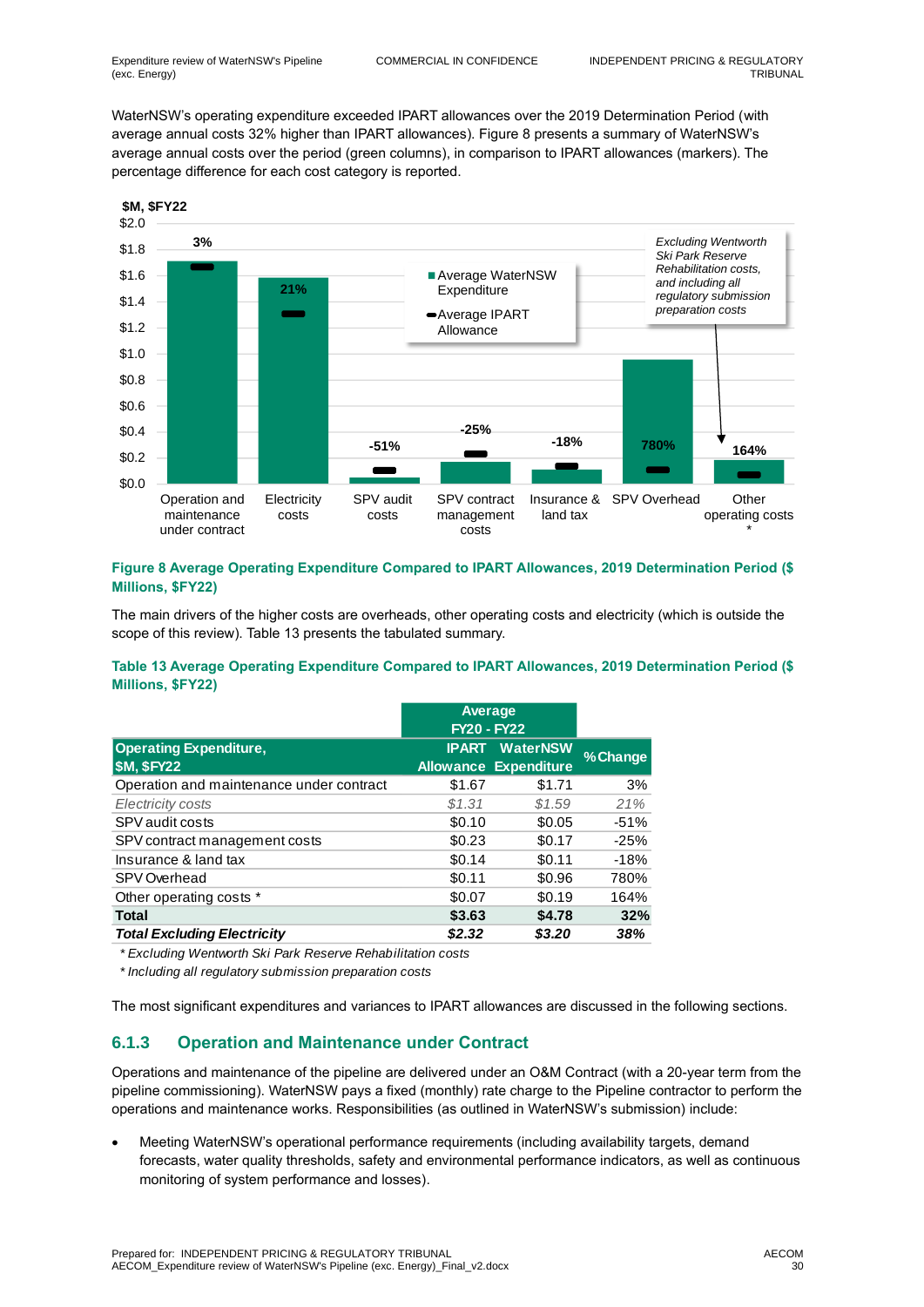- Maintaining the water supply system (including regular maintenance, inspection, scheduled replacement of equipment, reactive maintenance to meet availability targets, periodic auditing of maintenance systems, adherence to an accredited maintenance management system, recording of maintenance activities and costs).
- Development, maintenance and implementation of:
	- An asset management system (including asset data requirements, planned/routine maintenance, reactive and unplanned maintenance and other general maintenance services),
	- A Water Quality Management Plan,
	- An Incident Management Plan,
	- Management plans covering project operations and maintenance requirements for health, safety, environment and quality.
- Monthly reporting providing sufficient detail relating to performance and compliance with the requirements of the contract, in line with WaterNSW's Operating Licence.
- Communications with Essential Water and day-to-day operational issues.
- Arranging for an annual independent audit in conjunction with WaterNSW.



• Operations and maintenance work under contract is the highest value operating cost [\(Figure 9\)](#page-30-0).

## <span id="page-30-0"></span>**Figure 9 Operation and Maintenance under Contract (\$ Millions, \$FY22)**

The contract has been the subject of one review, and the operating and maintenance costs specified for the determination period found to be efficient, with Synergies' finding that:

- The operation and maintenance contractual requirements were prudent.
- An appropriate, competitive procurement process was used to select the contractor, resulting in efficient fixed operation and maintenance costs for the Pipeline.

The actual costs for FY21 and FY22 are in excess of IPART allowances, and in excess of the fixed monthly charge (by \$0.01 million in FY21, and \$0.12 million in FY22). Following further enquiry, WaterNSW has advised that the FY21 costs previously included 'one month of variable costs which were journaled out subsequent to forecast,' and that 'Final FY21 actuals reflects a more accurate position in line with the O&M Contract. Forward looking costs are in line with the contract.' This suggests that actual costs will reflect the fixed monthly charge.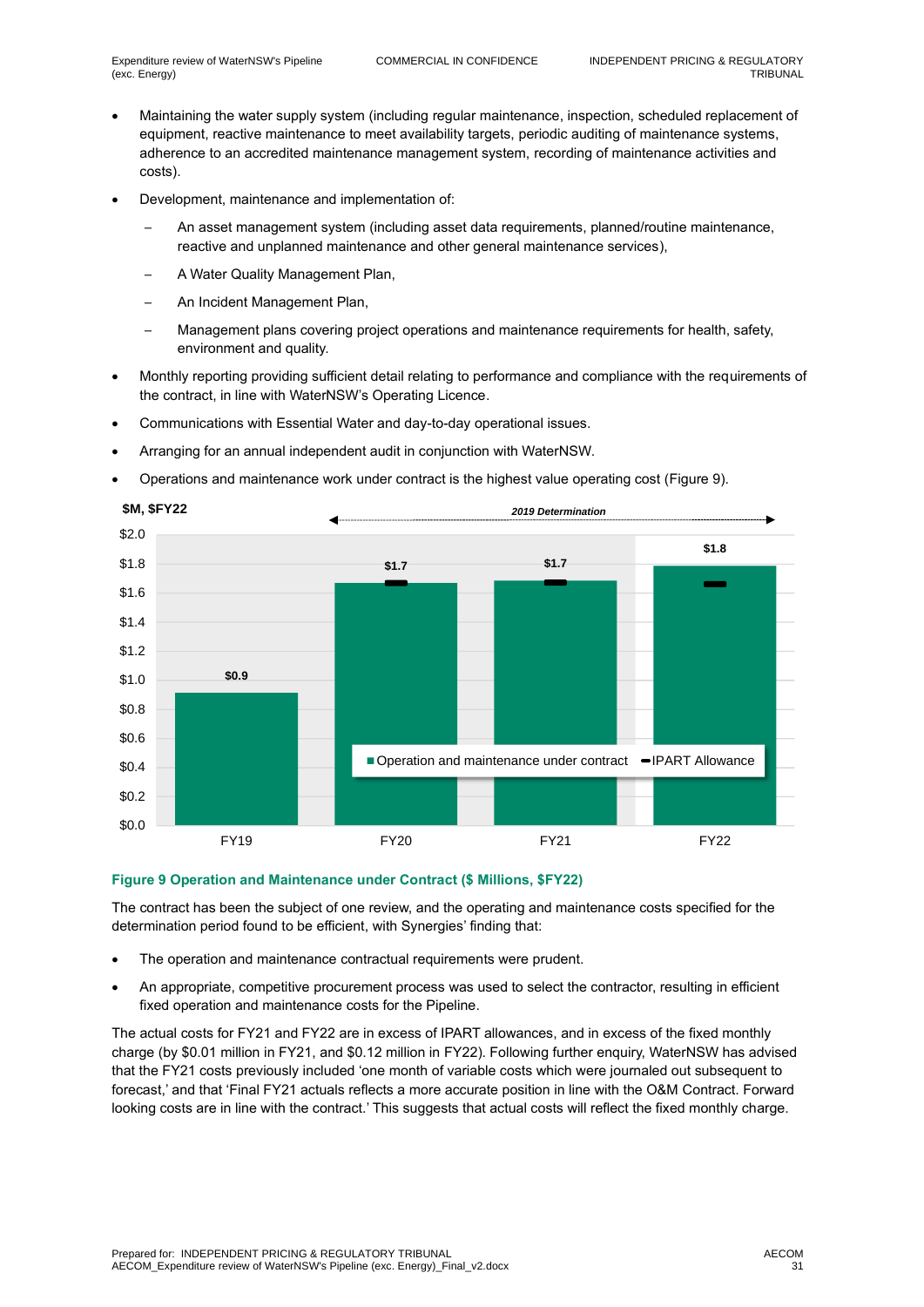## **Findings**

We consider that the costs specified by the O&M Contract are efficient, for the same reasons nominated by Synergies in the last review (namely, the competitive procurement process followed). However, the costs in excess of the amount specified in the contract (\$0.01 million in FY21 and \$0.12 million in FY22), appear to have been recorded in error according to advice from WaterNSW and in line with this advice, we recommend these be excluded from the efficient costs [\(Table 14\)](#page-31-0).

## <span id="page-31-0"></span>**Table 14 AECOM Recommended Costs, Operation and Maintenance (\$ Millions, \$FY22)**

| <b>Operation and maintenance under</b><br>contract <sup>1</sup> | <b>FY20</b> | <b>FY21</b> | FY22     |
|-----------------------------------------------------------------|-------------|-------------|----------|
| <b>WaterNSW Costs</b>                                           | \$1.67      | \$1.69      | \$1.79   |
| AECOM Recommended Adjustments                                   |             | $-$0.01$    | $-$0.12$ |
| <b>Efficient Costs</b>                                          | \$1.67      | \$1.68      | \$1.67   |

## <span id="page-31-3"></span>**6.1.4 SPV Audit Costs**

WaterNSW incurs annual audit costs associated with meeting its reporting obligations under the *Annual Report (Statutory Bodies) Act 1984,* the *SOC Act*, the *Government Sector Employment Act 2013*, the *Public Finance and Audit Act 1983* and the *Public Finance and Audit Regulation 2010*. Costs over the 2019 Determination Period (as well as IPART allowances) are provided a[t Figure 10.](#page-31-1)



## <span id="page-31-1"></span>**Figure 10 SPV Audit Costs (\$ Millions, \$FY22)**

Audit costs are significantly below IPART targets (51% below the annual average allowance over the 2019 Determination Period). Costs have decreased following from the initial operating period to a level that reflects typical operations.

## **Findings**

Costs reflect statutory obligations and are well below allowances. We consider these SPV audit costs efficient [\(Table 15\)](#page-31-2).

<span id="page-31-2"></span>

| Table 15 AECOM Recommended Costs, SPV Audit Costs (\$ Millions, \$FY22) |  |  |  |
|-------------------------------------------------------------------------|--|--|--|
|-------------------------------------------------------------------------|--|--|--|

| <b>ISPV audit costs</b>       | <b>FY20</b> | <b>FY21</b> | FY22   |
|-------------------------------|-------------|-------------|--------|
| <b>WaterNSW Costs</b>         | \$0.08      | \$0.04      | \$0.03 |
| AECOM Recommended Adjustments |             |             |        |
| <b>Efficient Costs</b>        | \$0.08      | \$0.04      | \$0.03 |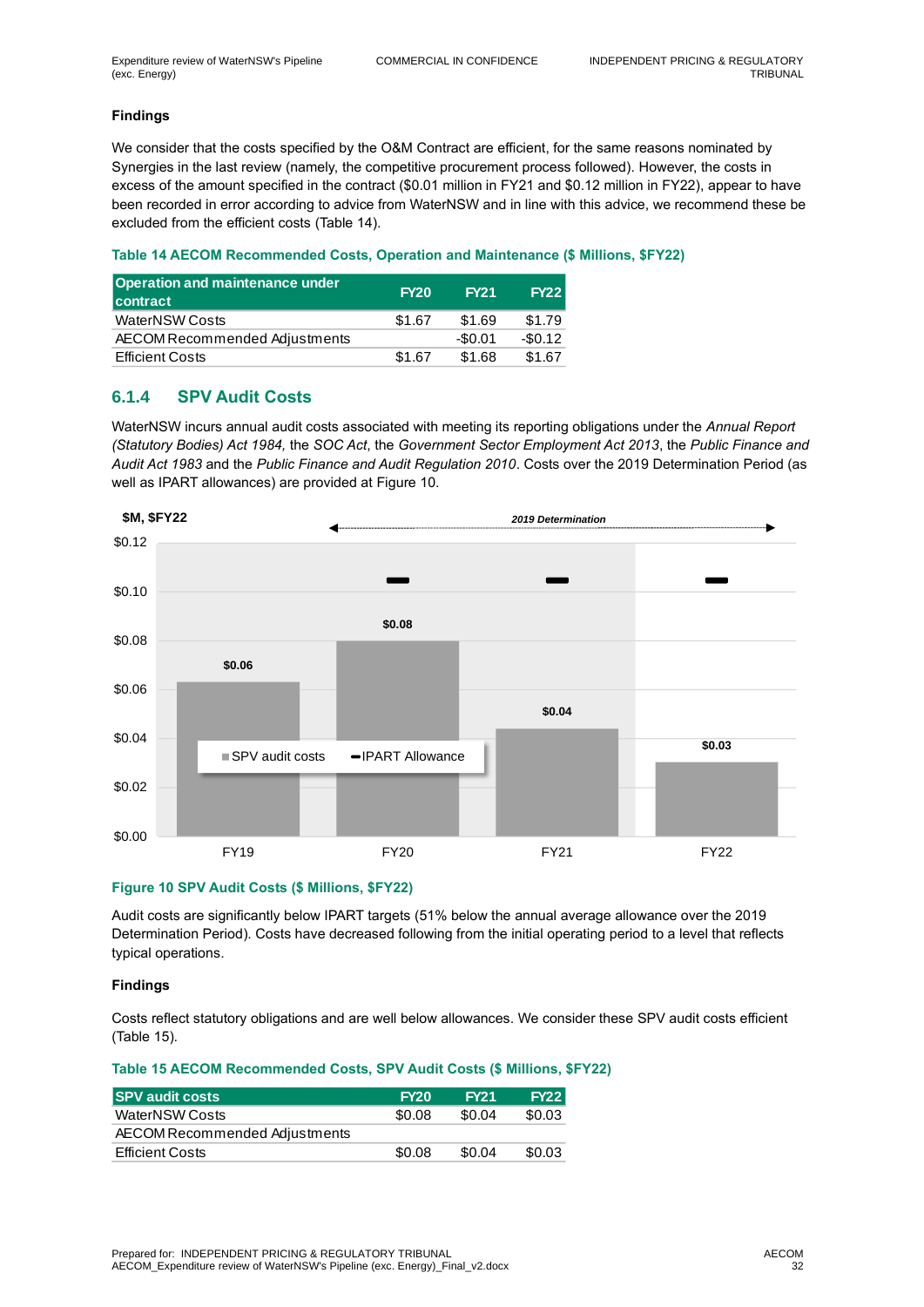## **6.1.5 SPV Contract Management Costs**

This cost reflects one WaterNSW employee who manages the O&M Contract on behalf of the SPV. The function ensures that the contractor complies with the requirements of the O&M Contract. Contract management costs over the 2019 Determination Period are provided at [Figure 11.](#page-32-0)



#### <span id="page-32-0"></span>**Figure 11 SPV Contract Management Costs (\$ Millions, \$FY22)**

Costs are below IPART allowances for the duration of the 2019 Determination Period (which allowed for 1.5 FTEs).

## **Findings**

Noting that WaterNSW has been able to deliver the contract management function at a lower cost to the IPART allowance with a lower FTE base (1 FTE instead of 1.5 FTEs), we consider contract management to be efficient [\(Table 16\)](#page-32-1).

#### <span id="page-32-1"></span>**Table 16 AECOM Recommended Costs, SPV Contract Management Costs (\$ Millions, \$FY22)**

| <b>SPV</b> contract management costs | <b>FY20</b> | <b>FY21</b> | FY22   |
|--------------------------------------|-------------|-------------|--------|
| <b>WaterNSW Costs</b>                | \$0.15      | \$0.19      | \$0.17 |
| AECOM Recommended Adjustments        |             |             |        |
| <b>Efficient Costs</b>               | \$0.15      | \$0.19      | \$0.17 |

## <span id="page-32-2"></span>**6.1.6 Insurance and Land Tax**

The SPV uses WaterNSW's insurance cover with iCare for its infrastructure and property assets, covering property, public liability, directors and officer's liability and statutory liability. Insurance costs are allocated to the pipeline in the same proportion as the Pipeline value/WaterNSW total asset value.

WaterNSW also incurs land tax payable on the land owned by the SPV (calculated as 2% of the value of the land). Land tax is a legislative obligation, and an unavoidable cost. Insurance and land tax costs over the 2019 Determination Period are provided a[t Figure 12.](#page-33-0)<sup>11</sup>

<sup>11</sup> Insurance and land tax costs are not separated in WaterNSW's June 2021 submission. The relative split in costs has been estimated by escalating the proposed land tax costs from the 2019 determination and adding the additional land tax incurred for the land acquired over 2020-21 and 2021-22.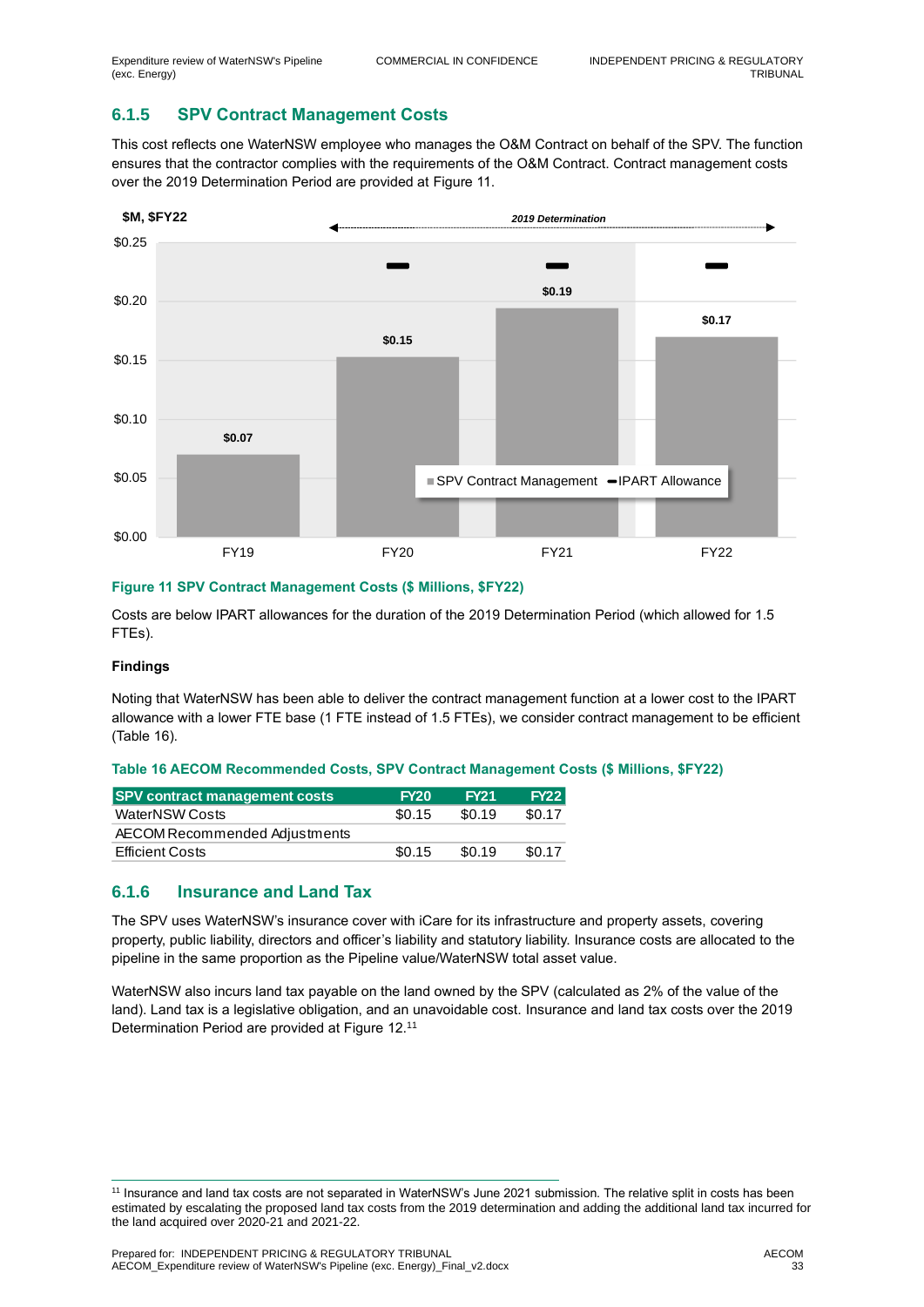

## <span id="page-33-0"></span>**Figure 12 Insurance and Land Tax (\$ Millions, \$FY22)**

Insurance and land tax are on average below IPART allowances. For FY20 and FY21 this appears to be due to lower insurance costs than forecast, which were estimated at \$126,000 (in \$FY22) in the 2019 Determination. Costs are forecast to exceed the allowance in FY22, with WaterNSW noting that:

- Its forecast insurance premiums have increased as a result of recent bushfires and floods (as advised by WaterNSW's insurance provider based on the claims received).
- There is an increase in land tax costs, with WaterNSW acquiring land specifically related to the pipeline (at an acquisition cost of \$1.71 million over FY21 and FY22). WaterNSW has advised that the NSW Government's land tax calculator has been used as the basis of the cost increase.

Based on the information available, we conclude that approximately half of the increase at FY22 is due to additional land tax expenditure, and the remaining half due to increased insurance premiums.

## **Findings**

On average costs are below IPART targets, and there are defined drivers for the forecast cost increase in FY22. Costs relating to land acquisition have exceeded what was proposed in the 2019 Determination, however we have been advised that this is the result of changed conditions and negotiations. We consider the insurance and land tax costs over the 2019 Determination Period to be efficient.

## **Table 17 AECOM Recommended Costs, Insurance and Land Tax Costs (\$ Millions, \$FY22)**

| <b>Insurance &amp; land tax</b> | <b>FY20</b> | <b>FY21</b> | FY22   |
|---------------------------------|-------------|-------------|--------|
| WaterNSW Costs                  | \$0.09      | \$0.09      | \$0.16 |
| AECOM Recommended Adjustments   |             |             |        |
| <b>Efficient Costs</b>          | \$0.09      | \$0.09      | \$0.16 |

## <span id="page-33-1"></span>**6.1.7 Other Operating Costs**

A range of 'other' operating costs are presented i[n Figure 13.](#page-34-0) Costs relating to the Wentworth Ski Park Reserve Rehabilitation, landscaping and replanting works are represented by the hatched grey columns. These costs have been excluded from the proposed operating costs, as WaterNSW has stated that it intends to capitalise these costs. The works for this project are discussed further in Section [7.](#page-50-0)

WaterNSW proposes to capitalise \$0.28 million in external consultant costs in relation to preparation of its regulatory submission, contending that the professional fees incurred in relation to the preparation of a pricing proposal are incremental and directly attributable to the creation of an intangible asset. For the reasons outlined in Section [5.6,](#page-26-0) we consider these to be operating costs and have included these amounts in [Figure 13.](#page-34-0)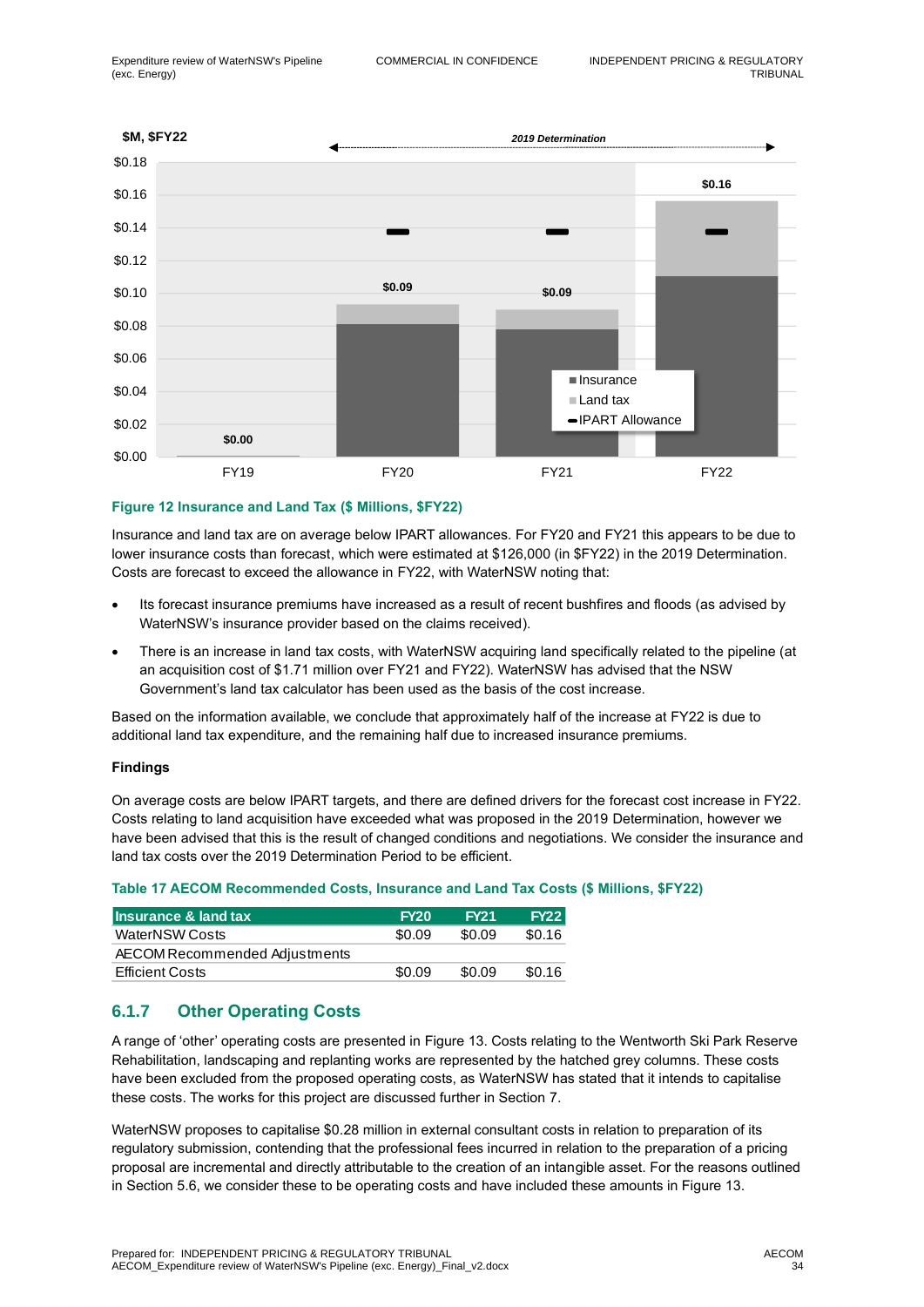

#### <span id="page-34-0"></span>**Figure 13 Other Operating Costs (\$ Millions, \$FY22)**

In the 2019 Determination Period, IPART provided an operating cost allowance for the preparation of the regulatory submission in FY21 and FY22. Considering the proposed capital costs (moved to operating expenditure), the allowance over these two years has been exceeded by over 100%.

Other costs were not provided for in the IPART allowance. However, travel and property costs represent relatively small portions of the total for other operating costs and are not material to the claim.

#### **Findings**

Costs relating to the Wentworth Ski Park Reserve Rehabilitation are excluded from the 2019 Determination Period figures, as these are being sought for inclusion in the RAB. The review of the Wentworth Ski Park Reserve Rehabilitation project is included at Section [7.](#page-50-0)

We consider regulatory submission preparation costs as operating expenditure and have included all related costs in WaterNSW's reported operating costs. Additional comment on this issue is provided at Section [5.6.](#page-26-0) In total, these costs are significantly above IPART allowances, which have been based on recommendations from Synergies. Based on industry knowledge, we believe that typical costs of preparing regulatory submissions for water utilities should be in the order of 1% of the annual revenue for the business. For the WaterNSW Broken Hill Pipeline, this would arrive at around \$0.25 million. WaterNSW has contended that the 1% benchmark may not be appropriate for a business of the scale for the WaterNSW Broken Hill Pipeline, noting a 'fixed cost' effort required to prepare a submission. We disagree with this view. In this case, we believe that the level of effort (and cost) should in practice be lower than average as:

- WaterNSW can obtain many of the inputs from the JV (for instance, with operations and maintenance costs being specified in the contract) and does not need to develop them itself.
- WaterNSW should be able to leverage its broader regulatory capability for this small portion of its business.

WaterNSW has noted that in the 2021 Rural Valley Determination, IPART found that three additional regulatory staff were required for regulatory preparation. However, the determination specifically cites that the increase in 3 FTEs was attributable to the rural bulk water and Water Administration Ministerial Corporation (WAMC) determinations. WaterNSW proposed a 50:50 allocation between WAMC and rural bulk water *'because of the extensive work involved in these reviews.' 12*

<sup>12</sup> IPART (2021). *Review of WaterNSW's Rural Bulk Water Prices - 1 October 2021 to 30 June 2025.* https://www.ipart.nsw.gov.au/sites/default/files/cm9\_documents/Final-Report-Review-of-Water-NSWs-rural-bulk-water-prices-September-2021.PDF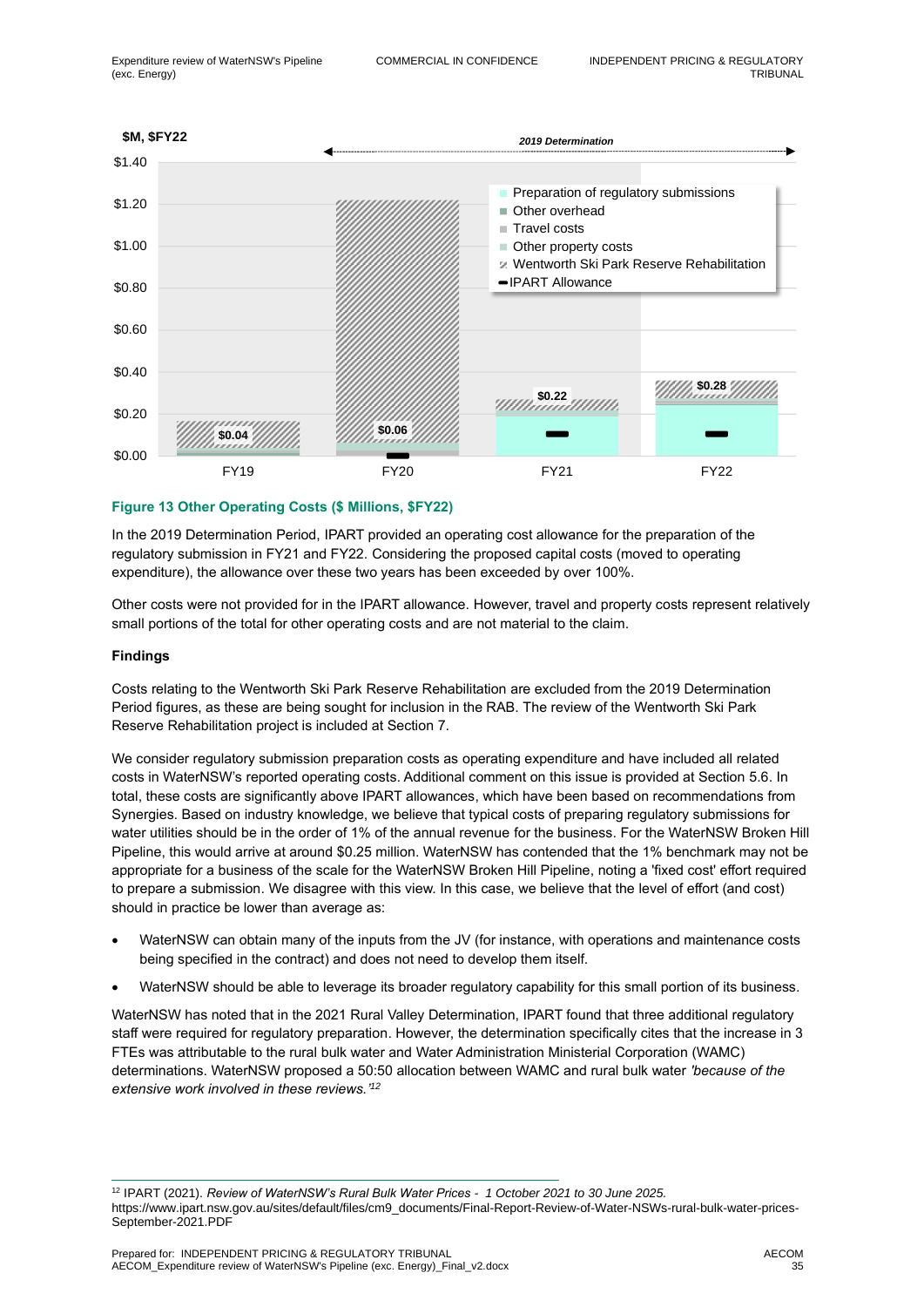WaterNSW also notes that there is a requirement to forecast future energy costs over the regulatory period, under IPART Framework to set Pipeline charges. In the previous determination, IPART commissioned Frontier Economics to provide this specialist advice. However, for this determination WaterNSW commissioned Frontier Economics through a competitive procurement process, at a cost of \$0.06 million.

Considering this, we conclude that the IPART allowance (and Synergy recommendation) of \$0.21 million, with an additional allowance of \$0.06 million associated with the provision of specialist advice applied (or \$0.27 million in total), reflects an efficient cost. We therefore recommend a reduction of costs above this allowance [\(Table 18\)](#page-35-1). We were not provided any detail of the costs relating to preparation of the submission. This adjustment is purely based on a high-level assessment, considering industry benchmarks. We consider this a catch-up adjustment.

## <span id="page-35-1"></span>**Table 18 AECOM Recommended Costs, Other Operating Costs (\$ Millions, \$FY22)**

| <b>Other operating costs</b>                                                  | <b>FY20</b> | <b>FY21</b> | <b>FY22</b> |
|-------------------------------------------------------------------------------|-------------|-------------|-------------|
| <b>WaterNSW Costs</b>                                                         | \$0.06      | \$0.03      | \$0.18      |
| Attribution of Regulatory Submission<br><b>Costs to Operating Expenditure</b> |             | \$0.19      | \$0.09      |
| <b>Revised WaterNSW Costs</b>                                                 | \$0.06      | \$0.22      | \$0.28      |
| <b>AECOM Recommended Adjustments</b>                                          |             | $-$0.06$    | $-$0.11$    |
| <b>Efficient Costs</b>                                                        | \$0.06      | \$0.16      | \$0.17      |

## <span id="page-35-0"></span>**6.1.8 SPV Overheads**

Overhead costs are allocated from WaterNSW to the SPV in accordance with WaterNSW's cost allocation methodology (discussed in detail in Section [5\)](#page-24-0). Overhead costs over the 2019 Determination Period are indicated in [Figure 14.](#page-35-2)



## <span id="page-35-2"></span>**Figure 14 SPV Overhead (\$ Millions, \$FY22)**

Overhead costs consistently exceed IPART allowances of \$0.1 million per annum. These were based on recommendations from Synergies, which provided for WaterNSW staff for a select number of relevant functions to spend a portion of their time providing services to the SPV.<sup>13</sup> WaterNSW's actual and projected overhead costs for the 2019 Determination Period have been determined using the WaterNSW cost allocation methodology (TOTEX) outlined at Section [5,](#page-24-0) as opposed to the process suggested by Synergies, which has resulted in much higher than allowed for costs.

<sup>&</sup>lt;sup>13</sup> Additional allowances in the overhead category in FY21 and FY22 for regulatory submission preparation costs were also allowed for, which are shown (where recorded by WaterNSW) against 'other operating costs' at Section [6.1.7.](#page-33-1)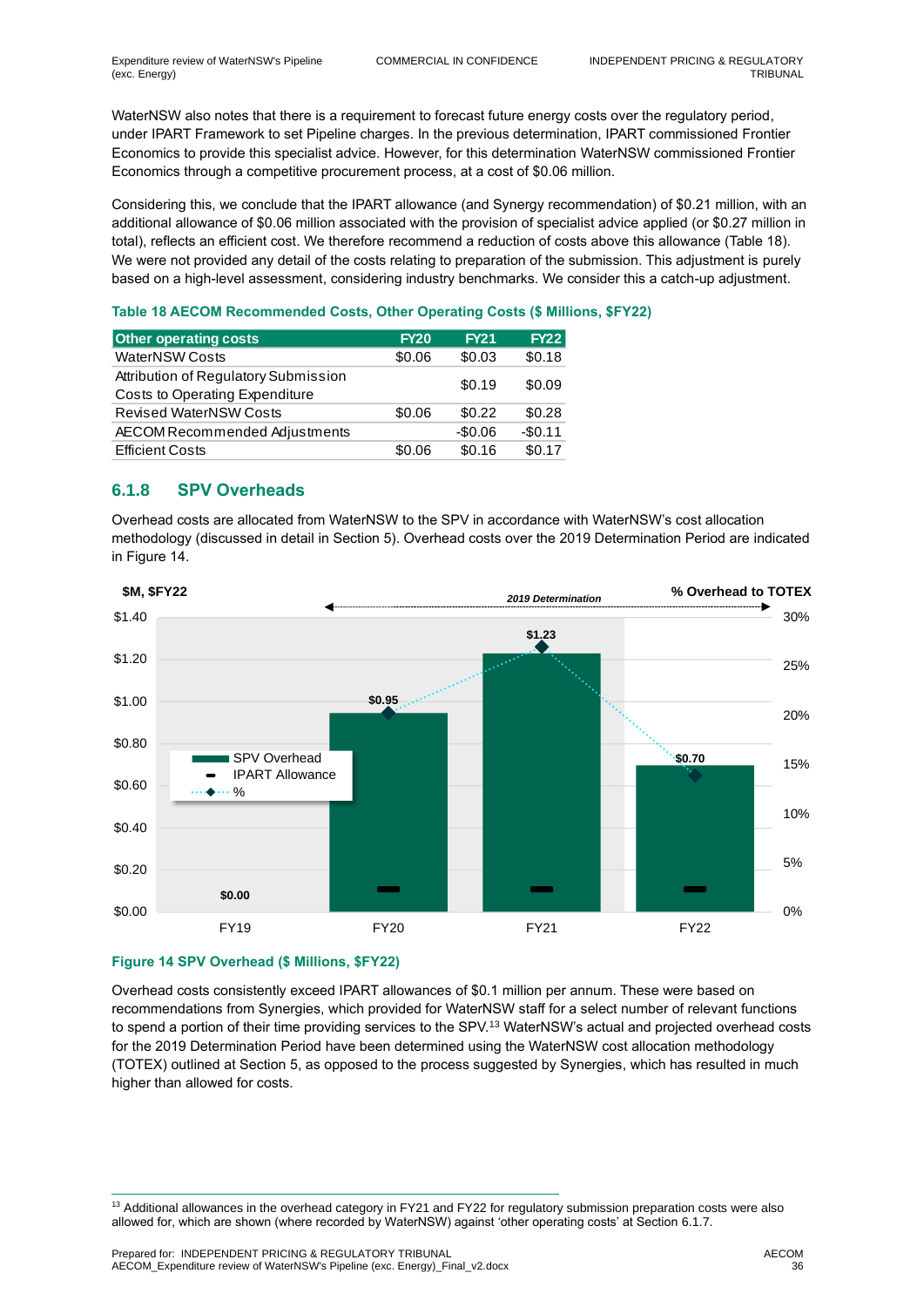Forecast overhead costs in FY22 (of \$0.70 million) are lower than actuals costs in FY20 of \$0.95 million and FY21 of \$1.23 million. The ratio of allocated corporate overhead costs to total expenditure is also higher in FY20 and FY21 (at 20% and 27% respectively). WaterNSW has noted that a number of system changes occurred in and around 2019. Namely, the implementation of a new finance System, delivery of training to enable improved allocation of costs using the new system and hiring of three finance business partners to assist the business in navigating the system. As a result of this initiative, improved direct costing reduced the pool of overhead cost to be allocated to the Broken Hill Pipeline (and other areas of WaterNSW). This does not appear to have yet occurred in FY21, however is observed in FY22.

## **Findings**

We recommend that adjustments be made to overheads based on the revised allocation methodology outlined in Sectio[n 5.5.](#page-26-1) Adjustments made to efficient direct costs are also reflected in the revised corporate overhead allocation. [Table 19](#page-36-0) presents our recommended adjustments and resulting efficient costs. We consider these to be catch up adjustments.

|                                         | <b>FY20</b> | <b>FY21</b> | <b>FY22</b> |
|-----------------------------------------|-------------|-------------|-------------|
| <b>WaterNSW Costs</b>                   |             |             |             |
| SPV Overhead                            | \$0.95      | \$1.23      | \$0.70      |
| <b>AECOM Recommended Adjustments</b>    |             |             |             |
| Shift in Allocator from TOTEX to Direct | \$0.06      | \$0.08      | \$0.05      |
| Operating Costs (Excluding Energy)      |             |             |             |
| Removal of Fixed Costs for the O&M      | $-$0.77$    | $-$1.01$    | $-$0.54$    |
| Contract from the Receiving Pool        |             |             |             |
| Adjustments Resultant of Other Direct   |             | \$0.08      | \$0.00      |
| Cost Adjustments                        |             |             |             |
| <b>Efficient Costs</b>                  |             |             |             |
| SPV Overhead                            | \$0.24      | \$0.38      | \$0.20      |

## <span id="page-36-0"></span>**Table 19 AECOM Recommended Costs, SPV Overhead Costs (\$ Millions, \$FY22)**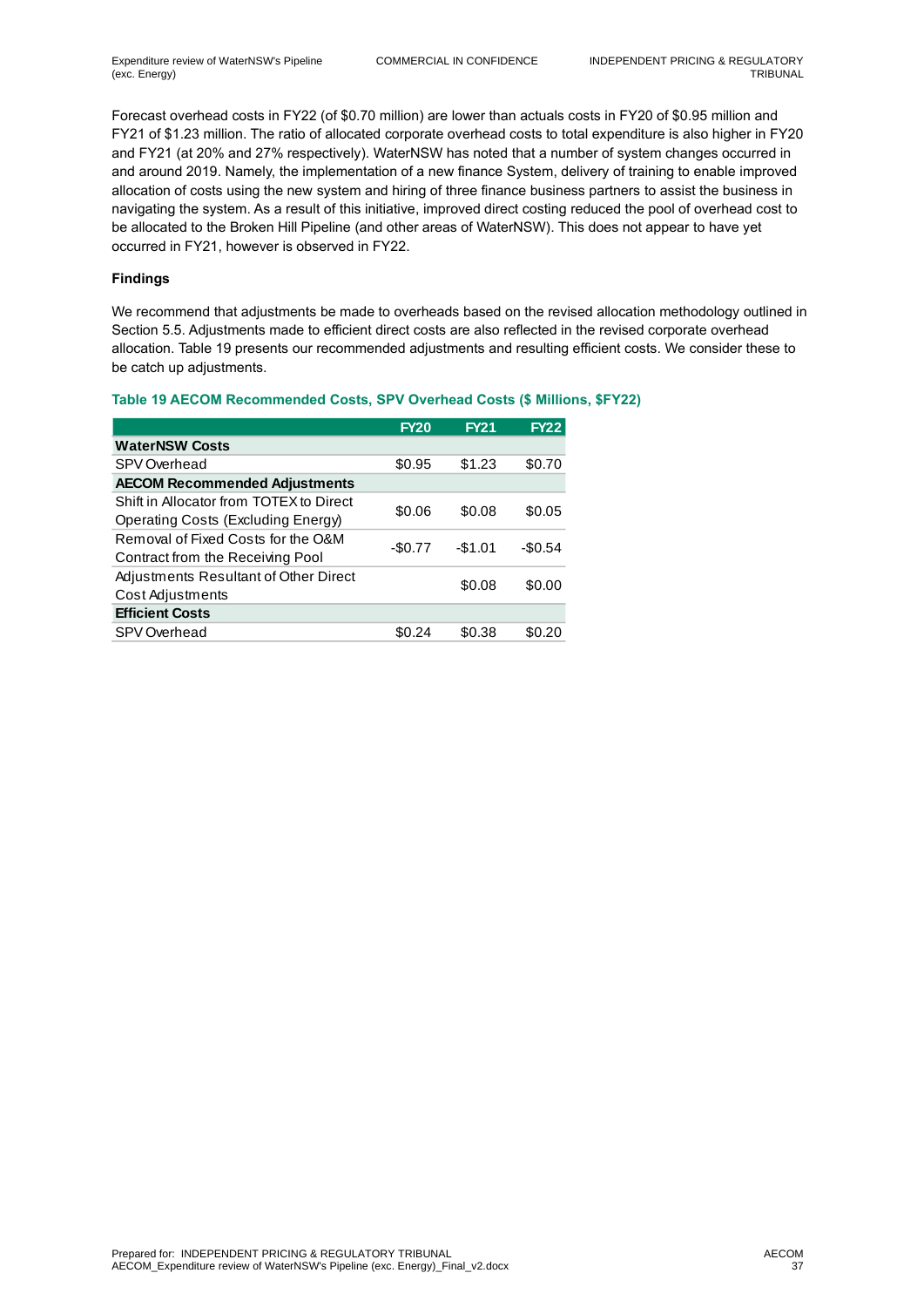## **6.1.9 Recommended Efficient Costs**

[Table 20](#page-37-0) presents a summary of the proposed adjustments to WaterNSW's operating expenditure over the 2019 Determination Period.

<span id="page-37-0"></span>

|  | Table 20 WaterNSW's Operating Costs for the 2019 Determination Period (\$ Million, \$FY22) |  |
|--|--------------------------------------------------------------------------------------------|--|
|--|--------------------------------------------------------------------------------------------|--|

|                                                                     | <b>FY20</b> | <b>FY21</b> | <b>FY22</b> | <b>Total</b> |
|---------------------------------------------------------------------|-------------|-------------|-------------|--------------|
| <b>WaterNSW Costs</b>                                               |             |             |             |              |
| Operation and maintenance under                                     |             |             |             |              |
| contract                                                            | \$1.67      | \$1.69      | \$1.79      | \$5.14       |
| SPV audit costs                                                     | \$0.08      | \$0.04      | \$0.03      | \$0.15       |
| SPV contract management costs                                       | \$0.15      | \$0.19      | \$0.17      | \$0.52       |
| Insurance & land tax                                                | \$0.09      | \$0.09      | \$0.16      | \$0.34       |
| SPV Overhead                                                        | \$0.95      | \$1.23      | \$0.70      | \$2.87       |
| Other operating costs                                               | \$0.06      | \$0.03      | \$0.18      | \$0.28       |
| <b>Total, Excluding Electricity</b>                                 | \$3.01      | \$3.27      | \$3.03      | \$9.31       |
| Attribution of Regulatory Submission Costs to Operating Expenditure |             |             |             |              |
| Other operating costs                                               |             | \$0.19      | \$0.09      | \$0.28       |
| <b>Total, Excluding Electricity</b>                                 |             | \$0.19      | \$0.09      | \$0.28       |
| <b>Revised WaterNSW Costs</b>                                       |             |             |             |              |
| Operation and maintenance under                                     | \$1.67      | \$1.69      | \$1.79      | \$5.14       |
| contract                                                            |             |             |             |              |
| SPV audit costs                                                     | \$0.08      | \$0.04      | \$0.03      | \$0.15       |
| SPV contract management costs                                       | \$0.15      | \$0.19      | \$0.17      | \$0.52       |
| Insurance & land tax                                                | \$0.09      | \$0.09      | \$0.16      | \$0.34       |
| SPV Overhead                                                        | \$0.95      | \$1.23      | \$0.70      | \$2.87       |
| Other operating costs                                               | \$0.06      | \$0.22      | \$0.28      | \$0.56       |
| <b>Total, Excluding Electricity</b>                                 | \$3.01      | \$3.46      | \$3.12      | \$9.59       |
| <b>AECOM Recommended Adjustments</b>                                |             |             |             |              |
| Operation and maintenance under                                     |             | $-$0.01$    | $-$0.12$    | $-$0.12$     |
| contract                                                            |             |             |             |              |
| SPV Overhead                                                        | $-$0.70$    | $-$0.85$    | $-$0.49$    | $-$2.05$     |
| Other operating costs                                               |             | $-$0.06$    | $-$0.11$    | $-$0.16$     |
| <b>Total, Excluding Electricity</b>                                 | $-$0.70$    | $-$0.91$    | $-$0.72$    | $-$2.34$     |
| Percentage change                                                   | $-23.4%$    | $-26.4%$    | $-23.1%$    | $-24.4%$     |
| <b>Recommended Efficient Costs</b>                                  |             |             |             |              |
| Operation and maintenance under                                     | \$1.67      | \$1.68      | \$1.67      | \$5.02       |
| contract                                                            |             |             |             |              |
| SPV audit costs                                                     | \$0.08      | \$0.04      | \$0.03      | \$0.15       |
| SPV contract management costs                                       | \$0.15      | \$0.19      | \$0.17      | \$0.52       |
| Insurance & land tax                                                | \$0.09      | \$0.09      | \$0.16      | \$0.34       |
| SPV Overhead                                                        | \$0.24      | \$0.38      | \$0.20      | \$0.82       |
| Other operating costs                                               | \$0.06      | \$0.16      | \$0.17      | \$0.39       |
| <b>Total, Excluding Electricity</b>                                 | \$2.30      | \$2.55      | \$2.40      | \$7.25       |

*\*The WaterNSW costs and efficient costs exclude Wentworth Ski Park Reserve Rehabilitation costs.*

[Table 21](#page-37-1) presents the efficient costs de-escalated to nominal dollars.

## <span id="page-37-1"></span>**Table 21 WaterNSW's Operating Costs for the 2019 Determination Period (\$ Million, \$Nominal)**

|                                             | <b>FY20</b> | <b>FY21</b> | <b>FY22</b> |
|---------------------------------------------|-------------|-------------|-------------|
| <b>Efficient Costs</b>                      |             |             |             |
| Operation and maintenance under<br>contract | \$1.59      | \$1.64      | \$1.67      |
| SPV audit costs                             | \$0.08      | \$0.04      | \$0.03      |
| SPV contract management costs               | \$0.15      | \$0.19      | \$0.17      |
| Insurance & land tax                        | \$0.09      | \$0.09      | \$0.16      |
| SPV Overhead                                | \$0.23      | \$0.37      | \$0.20      |
| Other operating costs                       | \$0.06      | \$0.16      | \$0.17      |
| <b>Total, Excluding Electricity</b>         | \$2.19      | \$2.49      | \$2.40      |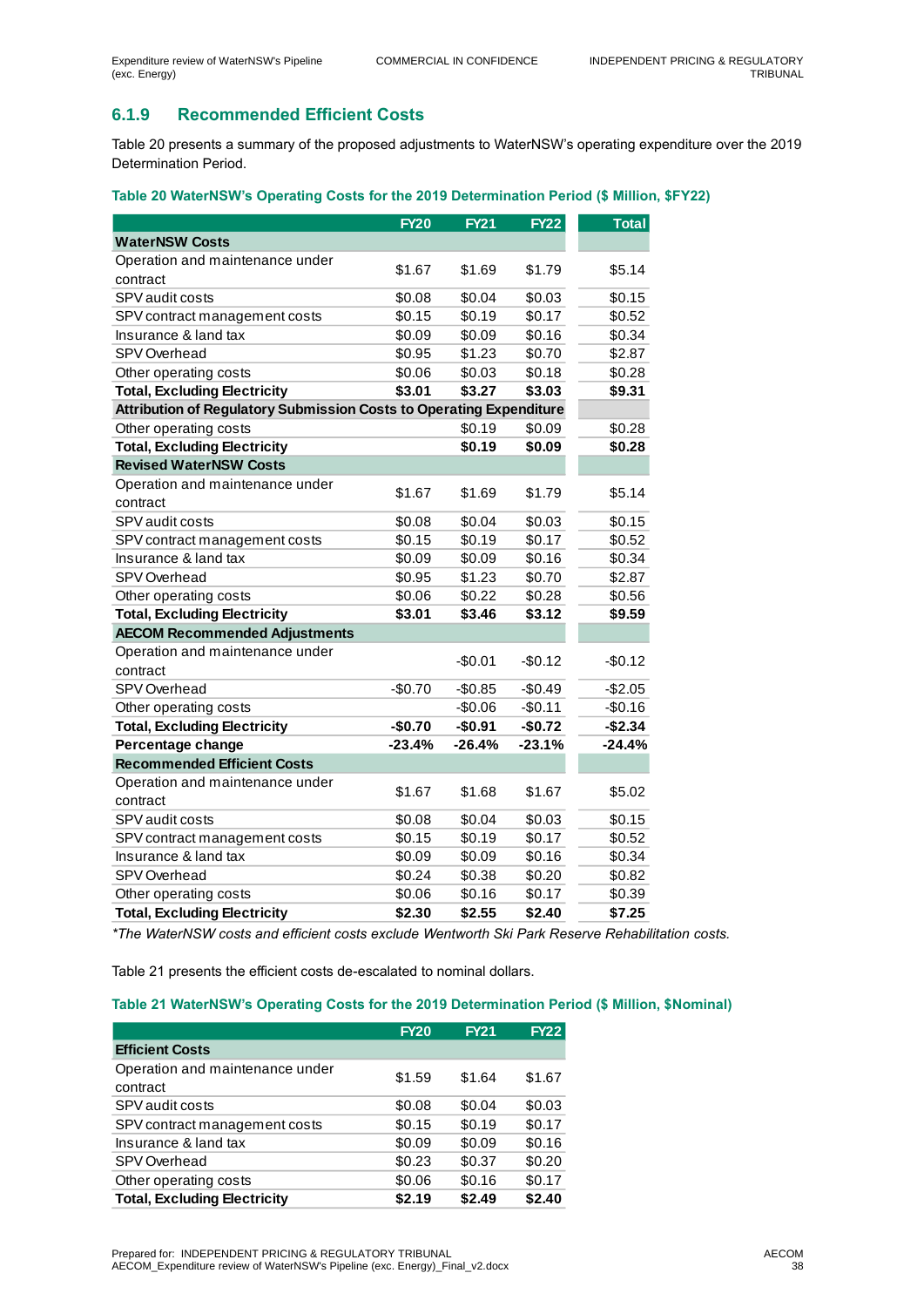# **6.2 Review of WaterNSW's Operating Expenditure for the 2022 Determination Period**

AECOM's review of WaterNSW's proposed operating expenditure for the forward 2022 Determination Period is provided below.

# **6.2.1 Summary of Findings**

Adjustments to WaterNSW's proposed operating expenditure for the 2022 Determination Period are recommended for:

- Regulatory submission preparation costs, with adjustments made in accordance with the IPART allowance which we consider an efficient level of expenditure
- A revised approach to corporate cost allocation (direct operating costs excluding energy and fixed O&M costs under contract), and further adjustments to corporate overhead costs in accordance with direct cost adjustments

While we have not proposed an adjustment to the asset replacement forecast (which has been included as an operating cost), we note two areas of concern for future consideration (with the cost of renewals forecast be more substantial over future Determination Periods):

- There may be potential for assets to outlive their nominal life expectancies and would typically expect asset renewal forecasts to be revised based on monitoring of actual asset condition.
- We reiterate Synergies' finding from the previous 2019 review that there appears to be little incentive for the contractor to achieve lower replacement costs than those specified in the tender, and that a mechanism to share cost savings could be beneficial.

# **6.2.2 Overview of Proposed Expenditure**

WaterNSW's historical and proposed operating expenditure (expressed in \$FY22) from FY19 to FY27 is provided at [Figure 1](#page-13-0) (as presented previously at Sectio[n 1.5.1\)](#page-12-1). The coloured bars represent escalated actual costs (up to 2020-21) and forecast costs from 2021-22 to 2026-27. IPART allowances over the 2019 Determination Period are represented by the black markers, and WaterNSW proposed costs represented by the blue markers. Total costs, as well as total costs excluding electricity, are reported.

Costs relating to the Wentworth Ski Park Reserve Rehabilitation have been excluded from the 2019 Determination Period figures, as these are being sought for inclusion in the RAB. <sup>14</sup> Regulatory submission preparation costs which are being sought by WaterNSW as capital expenditure (\$0.28 million in total over the 2019 Determination Period and \$0.27 million in total over the 2022 Determination Period) have been included in the WaterNSW operating expenditure figures, for the reasons specified in Section [5.6.](#page-26-0)

| <sup>14</sup> Excluded 'Other operating costs' for Wentworth Ski Park Reserve Rehabilitation amount to (in \$ millions, \$FY22): |                  |             |             |        |  |
|----------------------------------------------------------------------------------------------------------------------------------|------------------|-------------|-------------|--------|--|
|                                                                                                                                  | FY <sub>19</sub> | <b>EY20</b> | <b>FY21</b> | FY22   |  |
| Wentworth Ski Park Reserve Rehabilitation                                                                                        | \$0.13           | \$1.21      | \$0.05      | \$0.08 |  |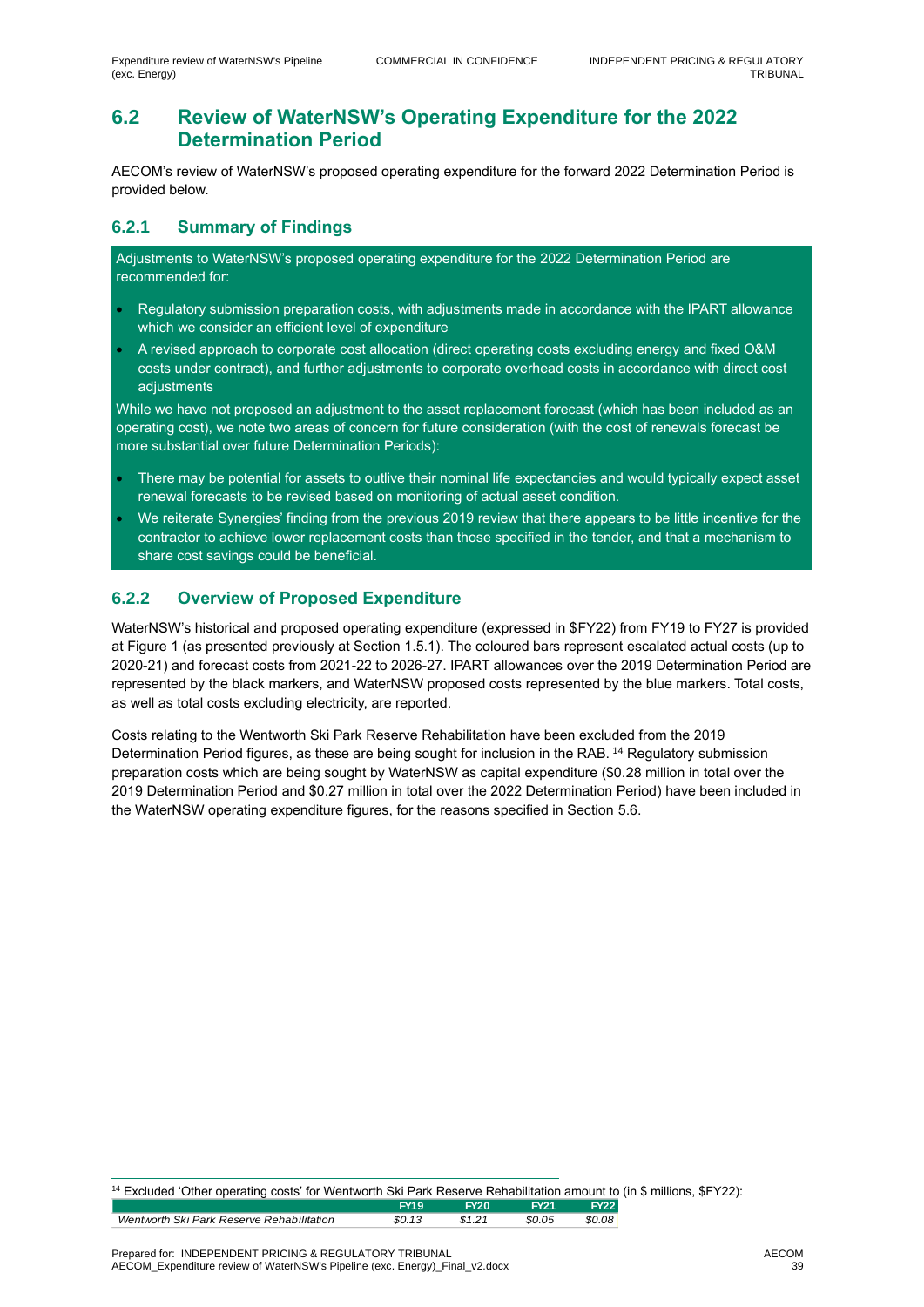

#### <span id="page-39-1"></span>**Figure 15 Operating Expenditure (\$ Millions, \$FY22)**

Average annual costs (excluding electricity) over the 2022 Determination Period are 6% lower than historic costs over FY20 to FY21 (excluding historical Wentworth Ski Park Reserve Rehabilitation costs and including the full value of regulatory submission preparation costs).

## **6.2.3 Operation and Maintenance Under Contract**

Costs for operations and maintenance delivered under the O&M Contract are presented in [Figure 16.](#page-39-0)



## <span id="page-39-0"></span>**Figure 16 Operation and Maintenance under Contract (\$ Millions, \$FY22)**

Average costs are relatively aligned with historic, reflecting the fixed basis of the costs. There is some year-onyear variability which is driven by variability in the contract specified fixed (monthly) rate charge for the given years. The forecast cost over the determination period aligns with the fixed (monthly) rate charge specified in the O&M Contract, escalated in accordance with the designated escalation method (where the annual escalation factor is a weighted combination of CPI at 70.54% and WPI at 29.46%).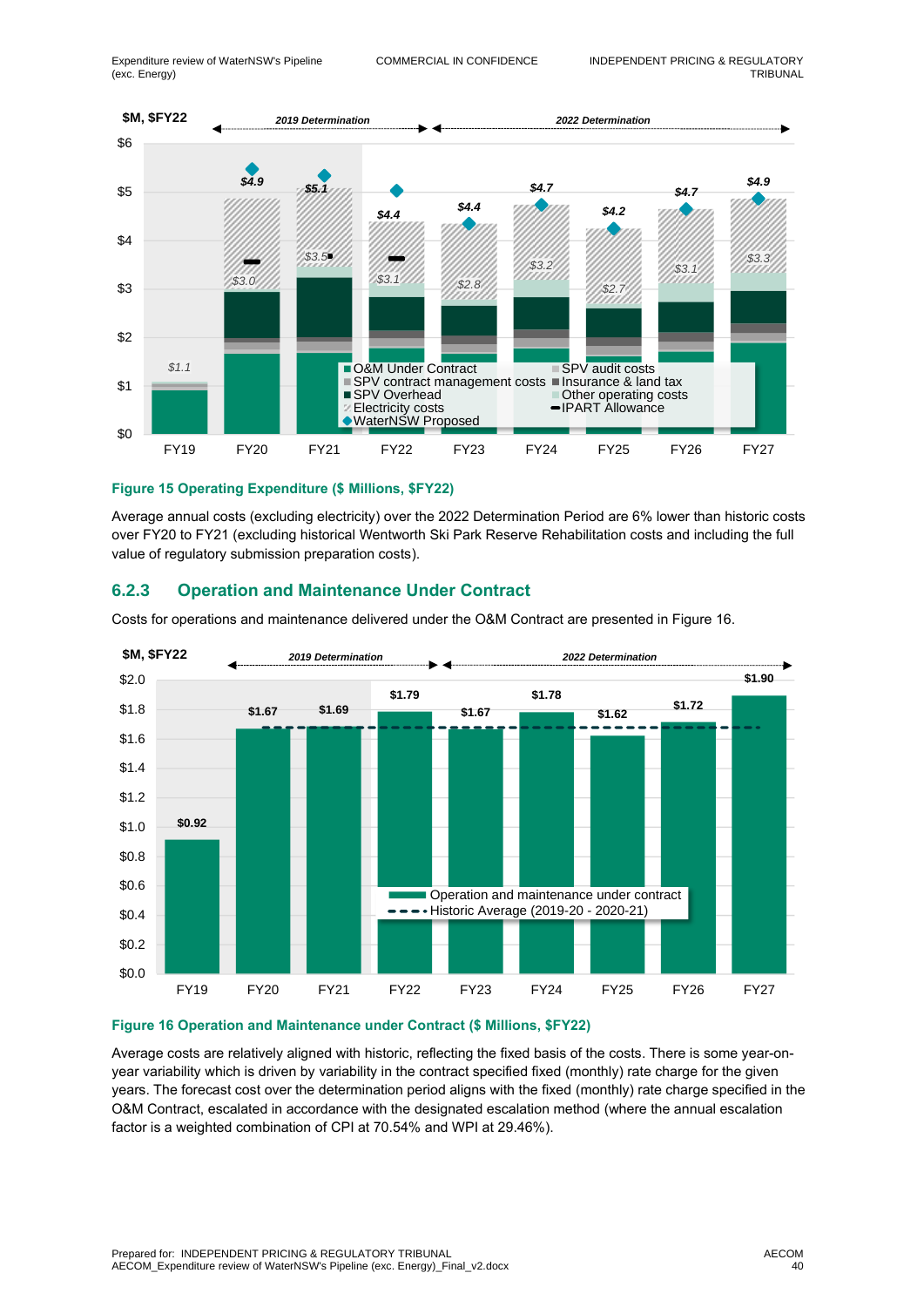## **Findings**

The costs reflect the fixed charges specified in the O&M Contract. The full O&M Contract has not yet been provided for review, however for the same reasons as specified during the 2019 review (namely the competitive procurement process followed, as outlined at Sectio[n 6.1.3\)](#page-29-2), we consider the costs efficient [\(Table 22\)](#page-40-0).

<span id="page-40-0"></span>**Table 22 AECOM Recommended Costs, Operation and Maintenance (\$ Millions, \$FY22)**

| <b>Operation and maintenance under</b> |             |             |             |             |             |
|----------------------------------------|-------------|-------------|-------------|-------------|-------------|
| contract                               | <b>FY23</b> | <b>FY24</b> | <b>FY25</b> | <b>FY26</b> | <b>FY27</b> |
| <b>WaterNSW Costs</b>                  | \$1.67      | \$1.78      | \$1.62      | \$1.72      | \$1.90      |
| AECOM Recommended Adjustments          | \$0.00      | \$0.00      | \$0.00      | \$0.00      | \$0.00      |
| <b>Efficient Costs</b>                 | \$1.67      | \$1.78      | \$1.62      | \$1.72      | \$1.90      |

*\*Excluding continuing efficiency adjustment.* 

## **6.2.4 SPV Audit Costs**

[Figure 15](#page-39-1) presents the forecast SPV audit costs over the 2022 Determination Period.



#### **Figure 17 SPV Audit Costs (\$ Millions, \$FY22)**

Forecast audit costs well below the historic average costs (measured over FY20 to FY21), at a constant level that reflects typical operations.

#### **Findings**

As for the historic costs (Section [6.1.4\)](#page-31-3), costs reflect statutory obligations, and are well below previous IPART allowances. For these reasons, we consider SPV audit costs efficient [\(Table 23\)](#page-40-1).

#### <span id="page-40-1"></span>**Table 23 AECOM Recommended Costs, SPV Audit Costs (\$ Millions, \$FY22)**

| <b>SPV audit costs</b>        | <b>FY23</b> | <b>FY24</b> | <b>FY25</b> | <b>FY26</b> | <b>FY27</b> |
|-------------------------------|-------------|-------------|-------------|-------------|-------------|
| WaterNSW Costs                | \$0.03      | \$0.03      | \$0.03      | \$0.03      | \$0.03      |
| AECOM Recommended Adjustments | \$0.00      | \$0.00      | \$0.00      | \$0.00      | \$0.00      |
| <b>Efficient Costs</b>        | \$0.03      | \$0.03      | \$0.03      | \$0.03      | \$0.03      |

*\*Excluding continuing efficiency adjustment.*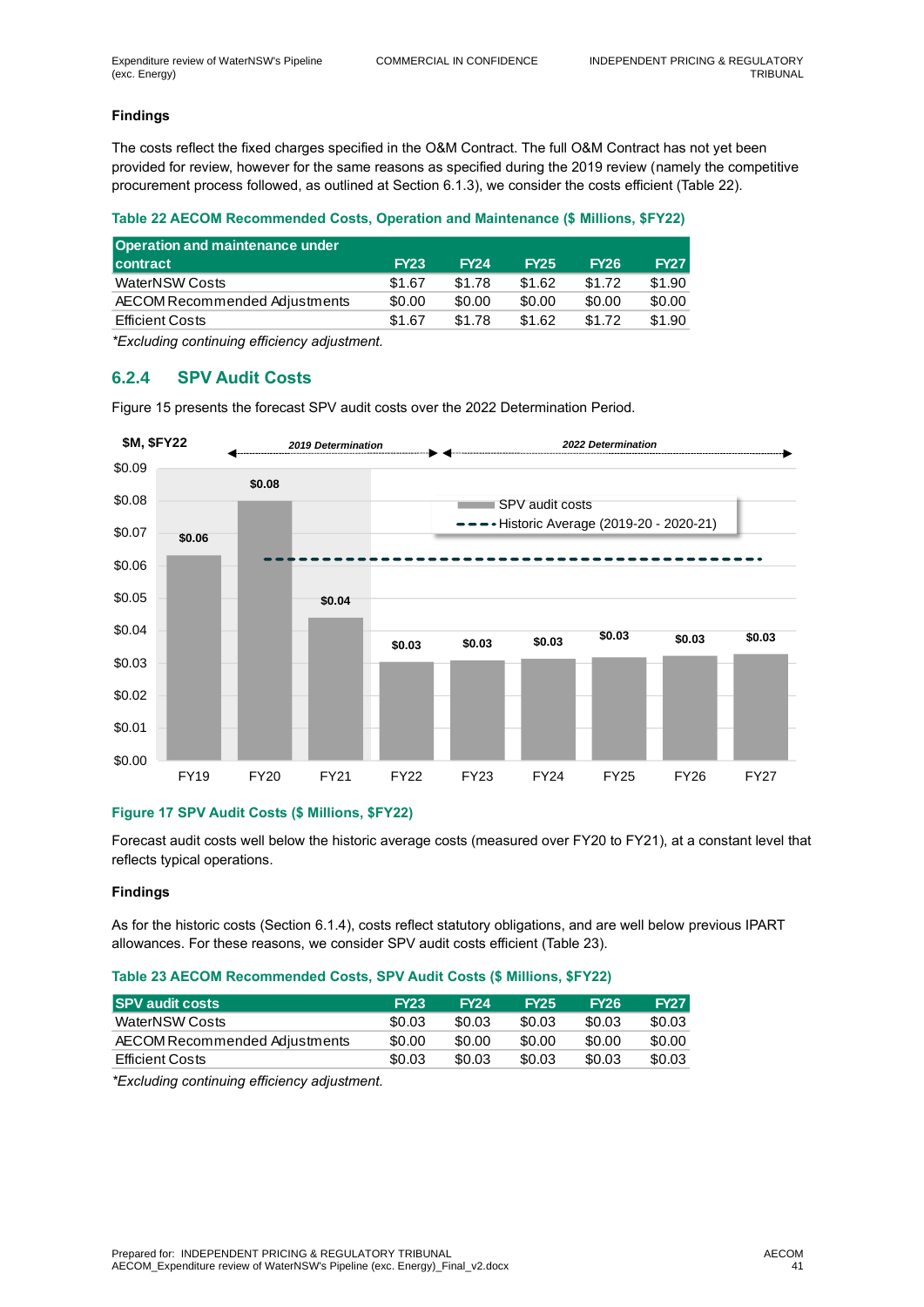## **6.2.5 SPV Contract Management Costs**

[Figure 18](#page-41-0) presents the forecast contract management costs (one WaterNSW employee who manages the O&M Contract on behalf of the SPV) over the 2022 Determination Period.



#### <span id="page-41-0"></span>**Figure 18 SPV Contract Management Costs (\$ Millions, \$FY22)**

Annual costs over the 2022 Determination Period are on average 2% lower than historic (measured over FY20 to FY21). Costs are still well below the previous IPART allowance of \$0.23 million (which provided for 1.5 FTEs to perform the function).

## **Findings**

We consider that the forecast costs for one FTE to manage the O&M Contract are efficient [\(Table 24\)](#page-41-1).

#### <span id="page-41-1"></span>**Table 24 AECOM Recommended Costs, SPV Contract Management Costs (\$ Millions, \$FY22)**

| <b>SPV contract management costs</b> | <b>FY23</b> | <b>FY24</b> | <b>FY25</b> | <b>FY26</b> | <b>FY27</b> |
|--------------------------------------|-------------|-------------|-------------|-------------|-------------|
| <b>WaterNSW Costs</b>                | \$0.17      | \$0.17      | \$0.17      | \$0.17      | \$0.17      |
| AECOM Recommended Adjustments        | \$0.00      | \$0.00      | \$0.00      | \$0.00      | \$0.00      |
| <b>Efficient Costs</b>               | \$0.17      | \$0.17      | \$0.17      | \$0.17      | \$0.17      |

*\*Excluding continuing efficiency adjustment.*

## **6.2.6 Insurance and Land Tax**

[Figure 19](#page-42-0) presents the insurance and land tax costs forecast over the 2022 Determination Period. <sup>15</sup>

<sup>&</sup>lt;sup>15</sup> Insurance and land tax costs are not separated in WaterNSW's June 2021 submission. The relative split in costs has been estimated by escalating the proposed land tax costs from the 2019 determination and adding the additional land tax incurred for the land acquired over 2020-21 and 2021-22.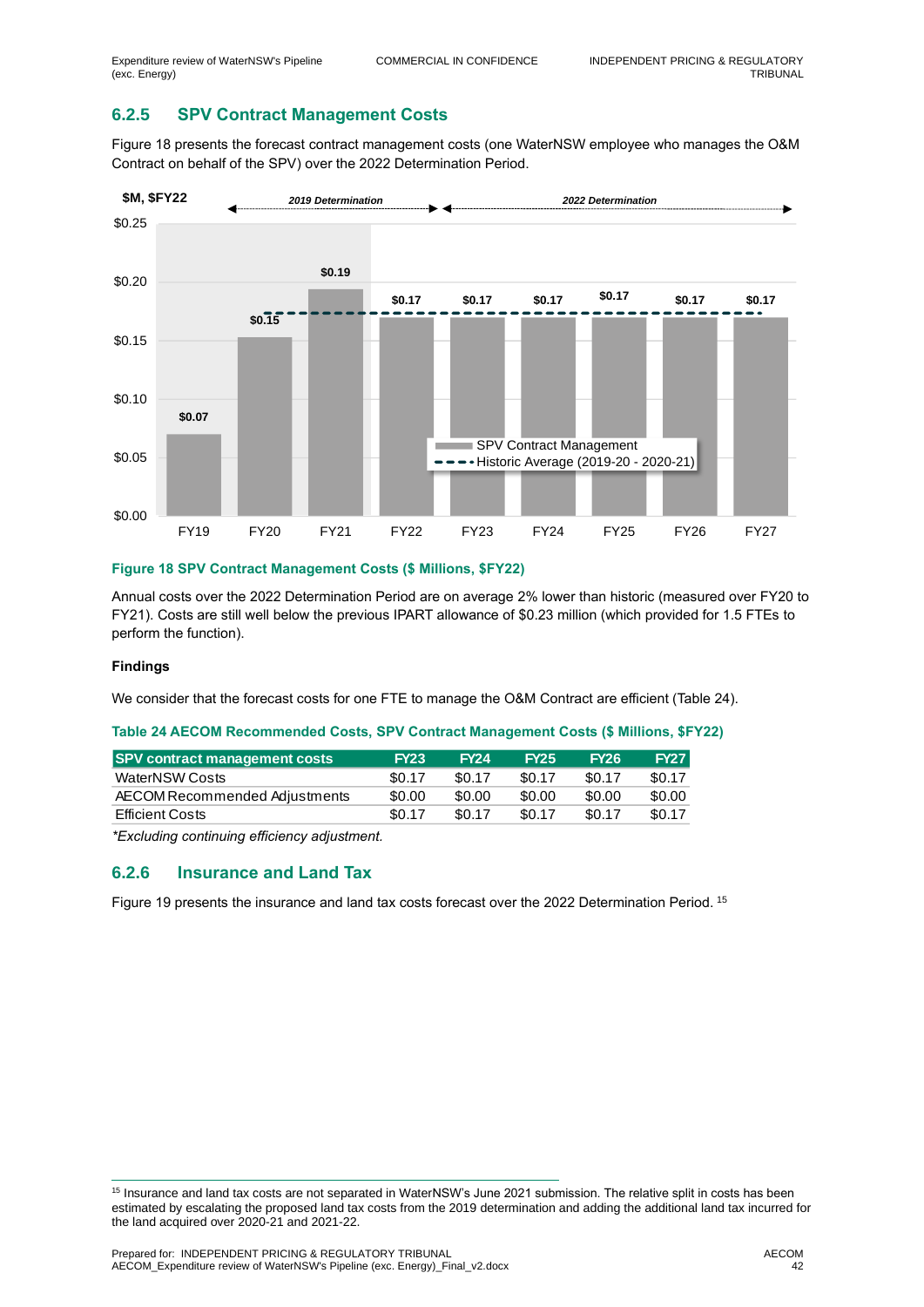

#### <span id="page-42-0"></span>**Figure 19 Insurance and Land Tax Costs (\$ Millions, \$FY22)**

As discussed at Section [6.1.6,](#page-32-2) average annual costs have increased by 99% (or \$0.09 million) from historic (measured over FY20 to FY21) because of additional land acquisitions and increased insurance premiums. At a value of \$1.71 million (and a tax rate of 2% as advised by WaterNSW), \$0.03 million of the cost increase can be attributed to the additional land acquired.

This suggests that the remainder of the increase (\$0.06 million) is attributable to increased insurance premiums. Insurance costs are allocated based on the total pipeline asset value as a percentage of WaterNSW's total asset portfolio value. WaterNSW has stated that the increase in premiums is driven by recent bushfires and floods. This is consistent with recent reports offering insights on trends in the insurance industry:

- A report from the Insurance Council of Australia indicates that Australian insurers have paid more than \$8.9 billion in natural disaster claims since December 2018, with more than \$6.1 billion paid out since the FY20 bushfires.<sup>16</sup>
- A report from the Australian Business Roundtable for Disaster Resilience and Safer Communities estimates that annual extreme weather losses to infrastructure will grow to \$39 billion per annum by 2050. <sup>17</sup>

While these are general trends not specific to the Broken Hill region, these are still reasonable drivers for the increased premiums, as premiums are influenced by global insurance losses in direct insurance and reinsurance markets. [Figure 20](#page-43-0) presents data sourced from Swiss Re<sup>18</sup>, which demonstrates an increase in the quantum of global insured losses in 2020 compared to the previous years.

<sup>17</sup> Insurance Council of Australia (2018): ICA Response to ACCC Issues Paper – Northern Australia Insurance Inquiry

<sup>18</sup> Swiss Re (2021). Sigma - Natural catastrophes in 2020. *https://www.swissre.com/dam/jcr:ebd39a3b-dc55-4b34-9246- 6dd8e5715c8b/sigma-1-2021-en.pdf*

<sup>&</sup>lt;sup>16</sup> Insurance Council of Australia (2021): Insurance Catastrophe Resilience Report: 2020-21.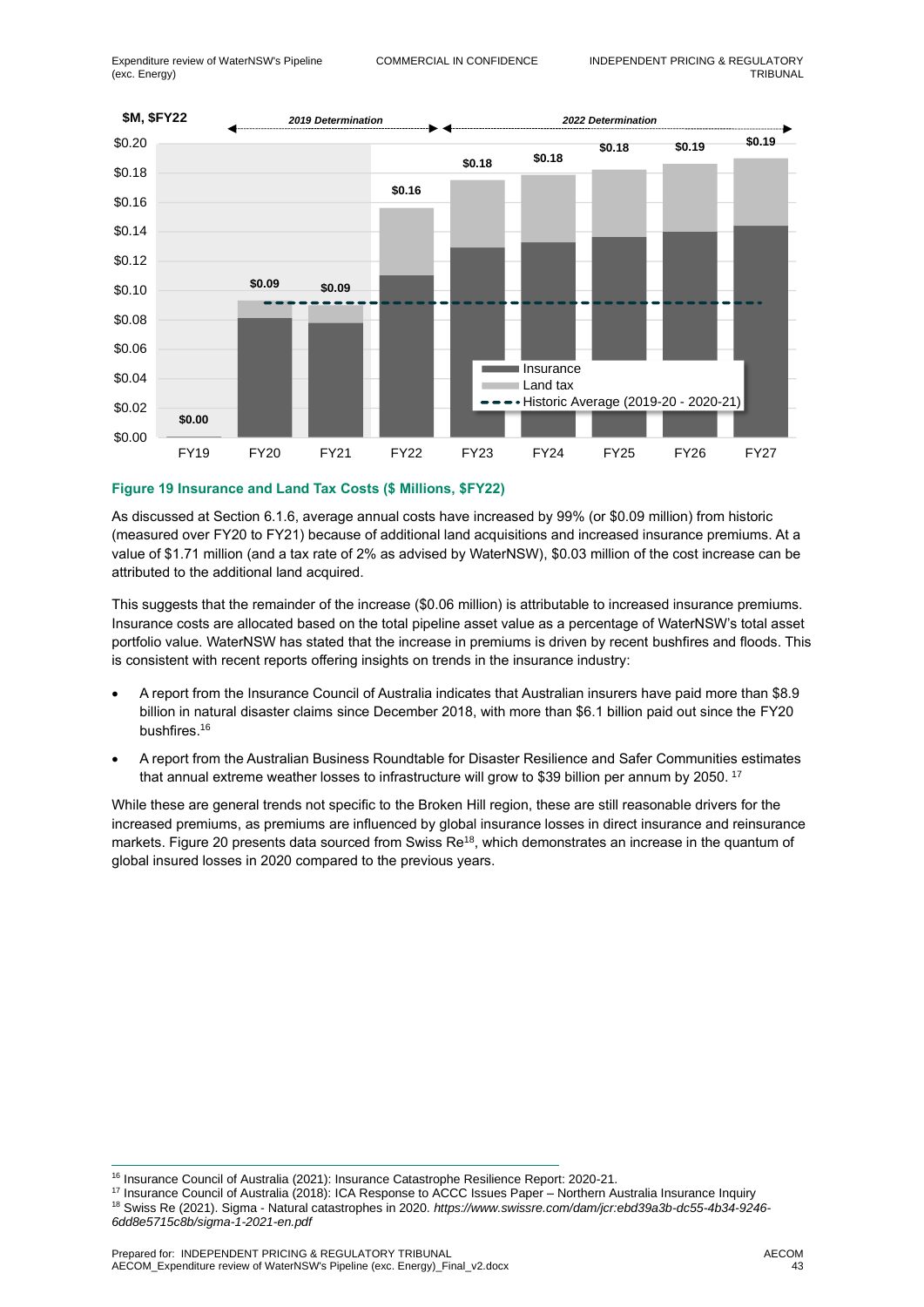## **\$ Billion (\$FY20, USD)**



#### <span id="page-43-0"></span>**Figure 20 Global Insured Losses, 2020**

#### **Findings**

There is a clear driver for the forecast increase in land tax costs, however we are reviewing the land acquisition requirement for the 2019 Determination Period, as these were higher than forecasted and allowed for. While the land tax for acquired land is a necessary and prudent cost, this ties in with the 2019 Determination Period Capital review. Our review of these costs finds that they are efficient, and so no amendments have been recommended.

Insurance premiums are market driven and inherently difficult to forecast. However, WaterNSW has advised that its expectations for increased insurance premiums are based on advice provided by its insurance provider, and these increases appear consistent with industry insights. For these reasons, we consider the forecast expenditure for insurance to be efficient [\(Table 25\)](#page-43-1).

#### <span id="page-43-1"></span>**Table 25 AECOM Recommended Costs, Insurance and Land Tax (\$ Millions, \$FY22)**

| Insurance & land tax          | <b>FY23</b> | <b>FY24</b> | <b>FY25</b> | <b>FY26</b> | <b>FY27</b> |
|-------------------------------|-------------|-------------|-------------|-------------|-------------|
| WaterNSW Costs                | \$0.18      | \$0.18      | \$0.18      | \$0.19      | \$0.19      |
| AECOM Recommended Adjustments | \$0.00      | \$0.00      | \$0.00      | \$0.00      | \$0.00      |
| <b>Efficient Costs</b>        | \$0.18      | \$0.18      | \$0.18      | \$0.19      | \$0.19      |

*\*Excluding continuing efficiency adjustment.*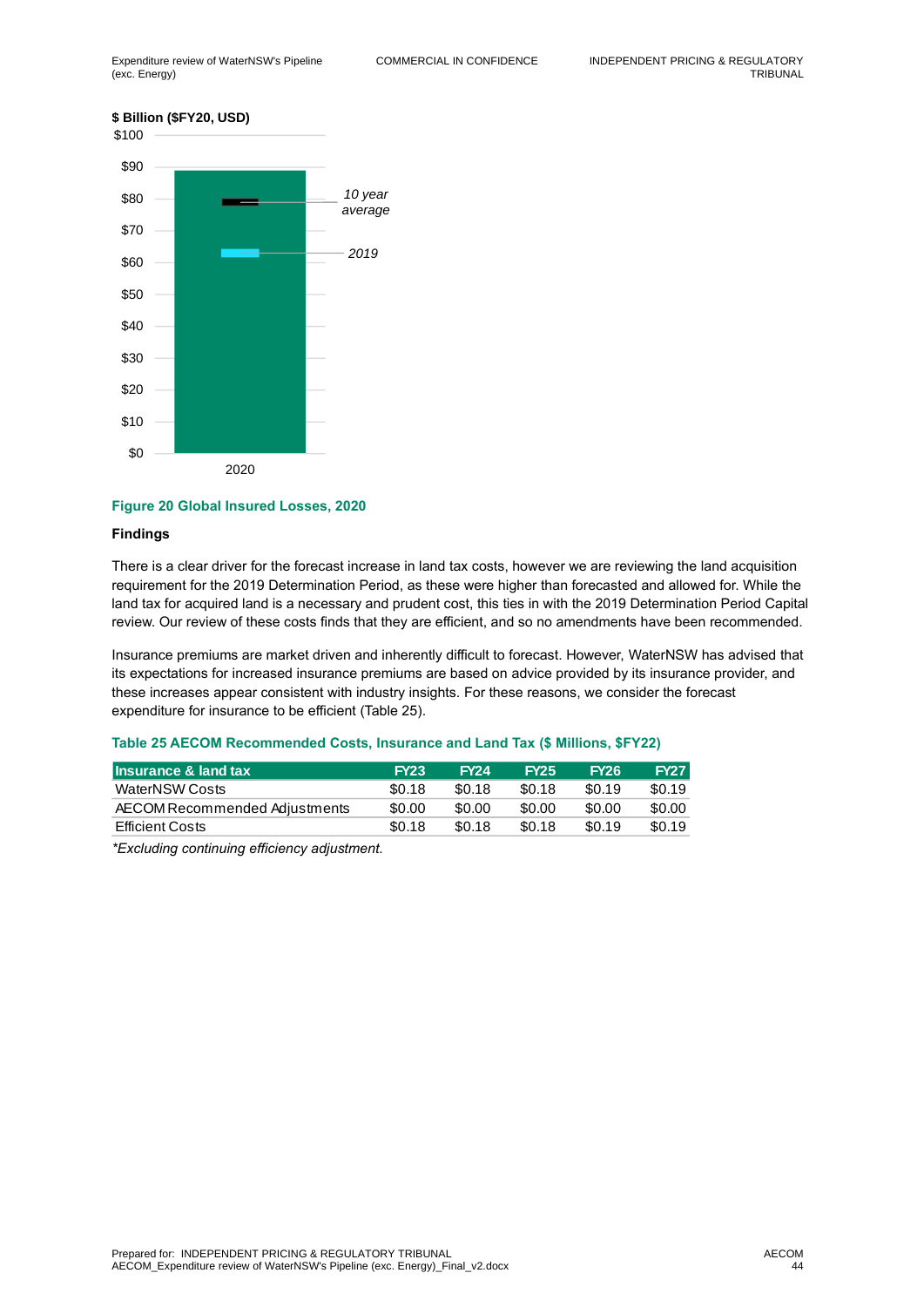# **6.2.7 Other Operating Costs**

[Figure 21](#page-44-0) presents a range of 'other' operating costs forecast over the 2022 Determination Period.



## <span id="page-44-0"></span>**Figure 21 Other Operating Costs (\$ Millions, \$2021-22)**

Average annual costs over the 2022 Determination Period are higher than the historical average (measured over FY20 to FY21). This is due to forecast asset replacement costs, increased travel costs, and inclusion of costs associated with maintaining the rehabilitated areas delivered under the Wentworth Ski Park Reserve Rehabilitation project. [Table 26](#page-44-1) presents a summary of the average forward and historic costs. Regulatory submission preparation costs appear reduced due to the longer time period over the forward determination period.

## <span id="page-44-1"></span>**Table 26 Average 'Other' Operating Costs (\$ Millions, \$FY22)**

|                                                     | Average                               |                                      |         |
|-----------------------------------------------------|---------------------------------------|--------------------------------------|---------|
| <b>Operating Expenditure,</b><br><b>\$M, \$FY22</b> | <b>Historic</b><br><b>FY20 - FY21</b> | <b>Forward</b><br><b>FY23 - FY27</b> | %Change |
|                                                     |                                       |                                      |         |
| Other overhead                                      | \$0.00                                | \$0.00                               | 461%    |
| Travel costs                                        | \$0.01                                | \$0.04                               | 226%    |
| Other property costs                                | \$0.03                                | $-$0.01$                             | $-137%$ |
| Other operation and maintenance                     | \$0.00                                | \$0.05                               |         |
| Preparation of regulatory submissions               | \$0.09                                | \$0.11                               | 13%     |
| Asset replacement cost                              | \$0.00                                | \$0.06                               |         |
| Other                                               | \$0.00                                | \$0.00                               |         |
| <b>Total</b>                                        | \$0.14                                | \$0.26                               | 87%     |

*\*Costs relating to the Wentworth Ski Park Reserve Rehabilitation have been excluded from the 2019 Determination Period figures ('Other operation and maintenance'), as these are being sought for inclusion in the RAB. Regulatory submission preparation costs which are being sought by WaterNSW as capital expenditure (\$0.28 million in total over the 2019 Determination Period and \$0.27 million in total over the 2022 Determination Period) have been included in the WaterNSW operating expenditure figures, for the reasons specified in Section [5.6.](#page-26-0)*

Each of these costs are discussed in turn in [Table 27.](#page-45-0)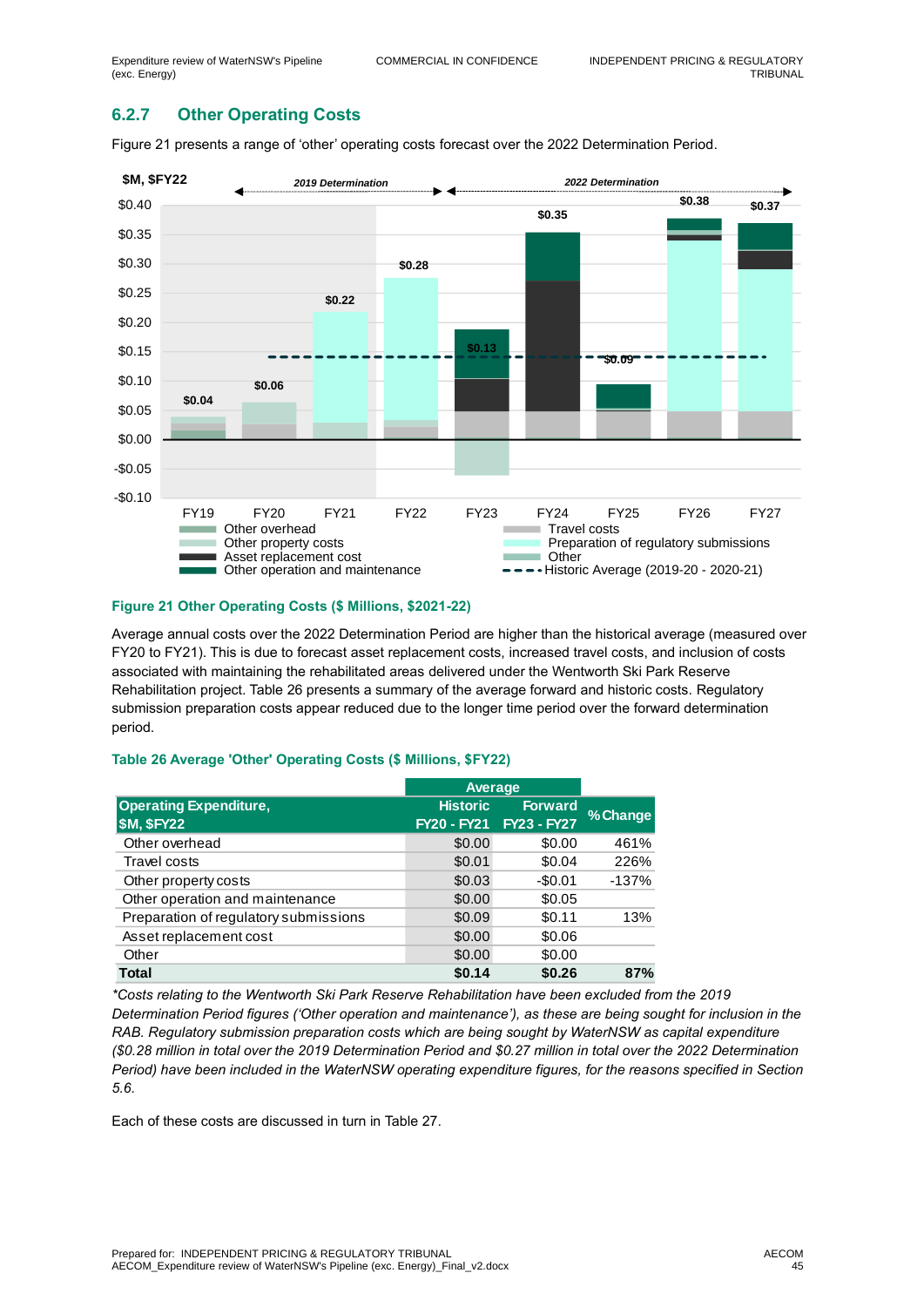## <span id="page-45-0"></span>**Table 27 Review of Forecast 'Other' Operating Costs**

| Cost                                                     | <b>Review</b>                                                                                                                                                                                                                                                                                                                                                                                                                                                                                                                                                                                                                                                                                                                                                  |
|----------------------------------------------------------|----------------------------------------------------------------------------------------------------------------------------------------------------------------------------------------------------------------------------------------------------------------------------------------------------------------------------------------------------------------------------------------------------------------------------------------------------------------------------------------------------------------------------------------------------------------------------------------------------------------------------------------------------------------------------------------------------------------------------------------------------------------|
| Asset<br>Replacement                                     | This includes minor asset replacement works for pipeline exterior coating replacement and refurbishment<br>on pipeline appurtenances, bulk storage cells, control systems, electrical systems and other minor assets.<br>The total expected expenditure for these asset replacements is \$0.34 million over five years.                                                                                                                                                                                                                                                                                                                                                                                                                                        |
|                                                          | Due to the large number of small assets, provision for asset replacement for the Wentworth to Broken Hill<br>Pipeline has been included in operating costs. Minor asset replacement works for pipeline exterior coating<br>replacement and refurbishment on pipeline appurtenances, bulk storage cells, control systems, electrical<br>systems and other minor assets. The total expected operating costs for these small asset replacements is<br>\$0.34 million (FY21) and can be found in Section 5.                                                                                                                                                                                                                                                        |
|                                                          | Most organisations have a minimum value below which assets are expensed, the value representing an<br>assumed trade-off of the cost of handling and processing the transaction as capital rather than as an<br>expense. We have not been able to confirm WaterNSW's capitalisation policy and therefore the minimum<br>asset value that it will capitalise, but we agree with this practical approach and with the assumption that the<br>minimum value will be like that used by peer organisations (generally \$10,000), we agree with the approach<br>taken.                                                                                                                                                                                                |
|                                                          | The asset renewal schedule is based on a 20-year forecast specified in the contract (which is based on the<br>nominal asset life expectancy). There may be potential for assets to outlive their nominal life expectancies<br>and would typically expect asset renewal forecasts to be revised based on monitoring of actual asset<br>condition. However, WaterNSW has advised that the costs it pays to the contractor for asset renewals is<br>fixed. WaterNSW state the following in its submission – 'Over the O&M contract term, the contractor will be<br>paid based on the lower of actual asset replacement costs incurred and the cumulative asset replacement<br>cost profile bid by the contractor in its tender (adjusted for indexation).'        |
|                                                          | In relation the cost of asset replacement, Synergies noted in its 2019 review that: "We consider that the<br>mechanism does not particularly incentivise the John Holland/Trility JV to strive to achieve lower<br>replacement prices than have been included in the tender. We consider that a mechanism that provided a<br>shared cost of savings would provide a better incentive." To the best of our understanding, no amendment<br>of the O&M Contract has since occurred, and this finding appears still relevant.                                                                                                                                                                                                                                      |
|                                                          | A review of the asset lives applied to the assets being replaced through this mechanism shows that nominal<br>asset lives are generally reasonable and consistent with asset management practice, with the exception of<br>a few assets which appear to have been assigned shorter than expected asset lives. However, with the<br>limited information available on the assets, this may be due to the nature of the specific assets being<br>employed.                                                                                                                                                                                                                                                                                                        |
| <b>Preparation of</b><br>Regulatory<br><b>Submission</b> | WaterNSW has forecast a total of \$0.54 million for preparation of the next regulatory submission over FY26<br>and FY27. As discussed, WaterNSW proposed a separate capital allowance to fund the external costs of<br>submission preparation. For the reasons specified in Section 5.6, we consider these to be operating costs<br>and have included the full amount in the operating figures reported.                                                                                                                                                                                                                                                                                                                                                       |
|                                                          | The inclusion of some operating expenditure for regulatory submission preparation is reasonable, noting<br>that WaterNSW staff who would usually perform other functions for the consolidated business will be<br>required to support this activity (and that the direct attribution of this time would avoid the potential for<br>double counting with overhead costs). However, the forecast cost is double the \$0.27 million considered<br>efficient for the 2019 Determination Period. On the same basis as adopted for the 2019 Determination<br>Period, we consider the IPART allowance (with an additional allowance for specialist advice) to be an<br>efficient quantum of cost and recommend an adjustment to the forecast costs in excess of this. |
| Other<br><b>Operation and</b><br>Maintenance             | This cost relates to the Wentworth Ski Park Reserve Rehabilitation, landscaping and replanting works.<br>While historic expenditure for the upfront works is being sought for inclusion in the RAB, ongoing works<br>associated with maintaining the rehabilitated areas (including weed control, tree maintenance, pruning,<br>replanting, and other routine maintenance) have been included in the operating cost forecast. This cost is<br>minor over the 2022 Determination Period (amounting to \$0.27 million in total).                                                                                                                                                                                                                                 |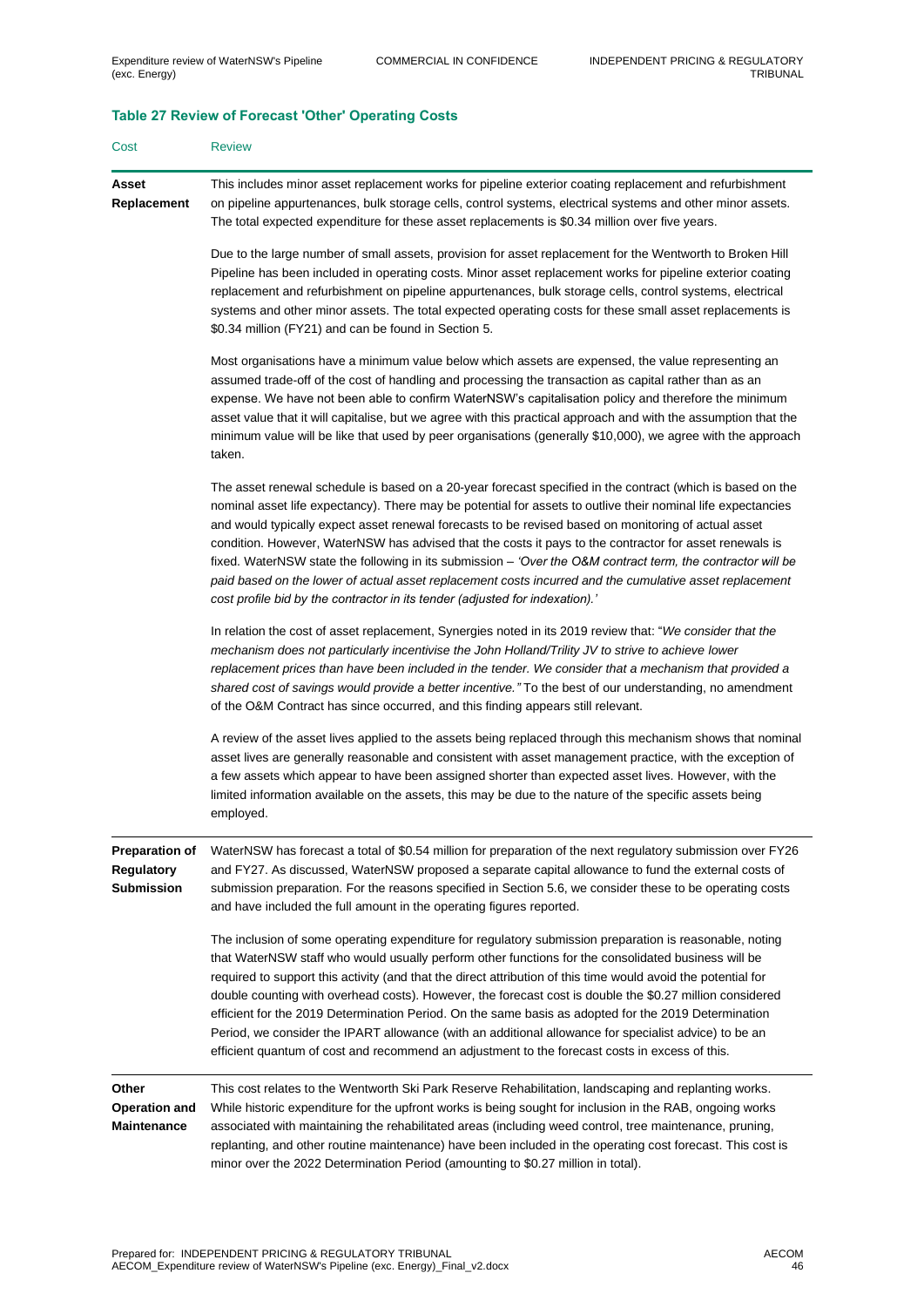**Travel Costs** We have observed an increase in travel costs of over 200% over the determination period (with average annual costs from FY20 to FY21 at \$13,000, and average costs from FY23 to FY27 of \$43,000). WaterNSW has advised that the main reason for the increase in travel costs is travel restrictions over the 2019 Determination Period due to the COVID-19 pandemic. The forecast however assumes normal operations (no travel restrictions) and a steady state cost.

WaterNSW notes that:

- The forecast cost is based on a bottom-up build from project managers and subject matter experts.
- There are significant travel distances involve, with staff travelling from Melbourne to a depot at Menindee Lakes, which is some 120 km from Broken Hill.

| <b>Other Property</b> | Other property costs are negative \$60,000 in FY23. WaterNSW has advised that this reflects a change in |
|-----------------------|---------------------------------------------------------------------------------------------------------|
| Costs                 | cost allocation due to routine accounting adjustment.                                                   |
| Other                 | WaterNSW has advised that this is a nominal amount to cover unplanned materials. Costs are immaterial   |
| Overhead              | over the 2022 Determination Period, amounting to a total of \$24,000.                                   |
| Other                 | These are minor costs (\$14,000 in total) relating to offtake customers.                                |

## **Findings**

We consider regulatory submission preparation costs to be operating expenditure and have included all related costs in WaterNSW's reported operating costs. Additional comment on this issue is provided at Section [7.](#page-50-0) For the same reasons specified for the 2019 Determination Period (Section [6.1.7\)](#page-33-1), we believe that the IPART allowance (and Synergy recommendation) of \$0.21 million, with an additional allowance of \$0.06 million associated with the provision of specialist advice applied (or \$0.27 million in total), reflects an efficient cost. We therefore recommend a reduction of costs above this allowance (a reduction of \$0.27 million). We were not provided any detail of the costs relating to preparation of the submission. This adjustment is purely based on a high-level assessment, considering industry benchmarks.

The 'other' operating costs over the 2022 Determination Period are considered reasonable, with the possible exception of asset replacements. While we have not proposed an adjustment to the asset replacement forecast (noting that this is in effect a fixed cost, and over the 2022 Determination Period is not a material expenditure), this may be a consideration for future Determination Periods where forecast expenditure is larger in value [\(Figure](#page-46-0)  [22\)](#page-46-0). For example, spikes in expenditure are forecast for FY28 and FY29, and significant annual expenditure is expected from FY33. It may be possible for some of these works to be deferred (based on asset condition assessments as the works become more imminent), or for the works to be delivered in a lower-cost manner.



<span id="page-46-0"></span>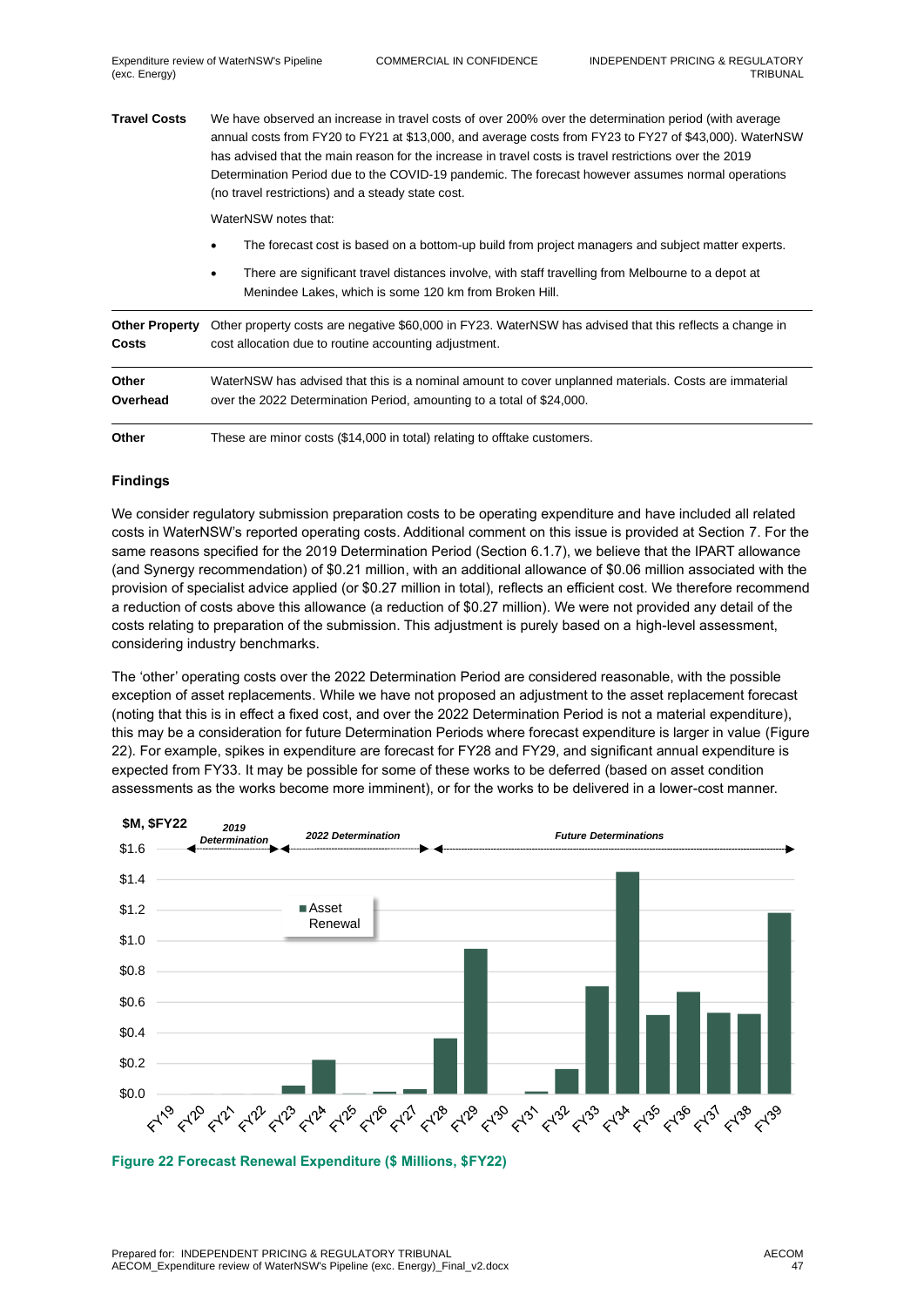[Table 28](#page-47-0) presents our recommended 'other' operating costs.

#### <span id="page-47-0"></span>**Table 28 AECOM Recommended Costs, Other Operating Costs (\$ Millions, \$FY22)**

| <b>Other operating costs</b>                                           | <b>FY23</b> | <b>FY24</b> | <b>FY25</b> | <b>FY26</b> | <b>FY27</b> |
|------------------------------------------------------------------------|-------------|-------------|-------------|-------------|-------------|
| <b>WaterNSW Costs</b>                                                  | \$0.13      | \$0.35      | \$0.09      | \$0.20      | \$0.28      |
| Attribution of Regulatory Submission<br>Costs to Operating Expenditure |             |             |             | \$0.18      | \$0.09      |
| <b>Revised WaterNSW Costs</b>                                          | \$0.13      | \$0.35      | \$0.09      | \$0.38      | \$0.37      |
| AECOM Recommended Adjustments                                          |             |             |             | $-$0.16$    | $-$0.11$    |
| <b>Efficient Costs</b>                                                 | \$0.13      | \$0.35      | \$0.09      | \$0.22      | \$0.26      |

*\*Excluding continuing efficiency adjustment.*

## **6.2.8 SPV Overhead**

[Figure 23](#page-47-1) presents a summary of the corporate overhead costs forecast over the 2022 Determination Period.



## <span id="page-47-1"></span>**Figure 23 SPV Overhead Costs (\$ Millions, \$FY22)**

Annual overhead costs over the 2022 Determination Period are below average historical (measured over FY20 to FY21). The ratio of allocated corporate overhead costs to TOTEX (the cost allocator) increases from FY22, which indicates changes in the value of the overhead cost pool being allocated.

## **Findings**

Our review of the cost allocation methodology applied has found that the proposed allocator may not be the most efficient allocator for shared costs to the Pipeline. Recommended adjustments have been made based on a suggested revised allocation methodology outlined in Section [5.5.](#page-26-1) Adjustments made to efficient direct costs are also reflected in the revised corporate overhead allocation. [Table 29](#page-48-0) presents our recommended adjustments and resulting efficient costs. We consider these to be catch up adjustments.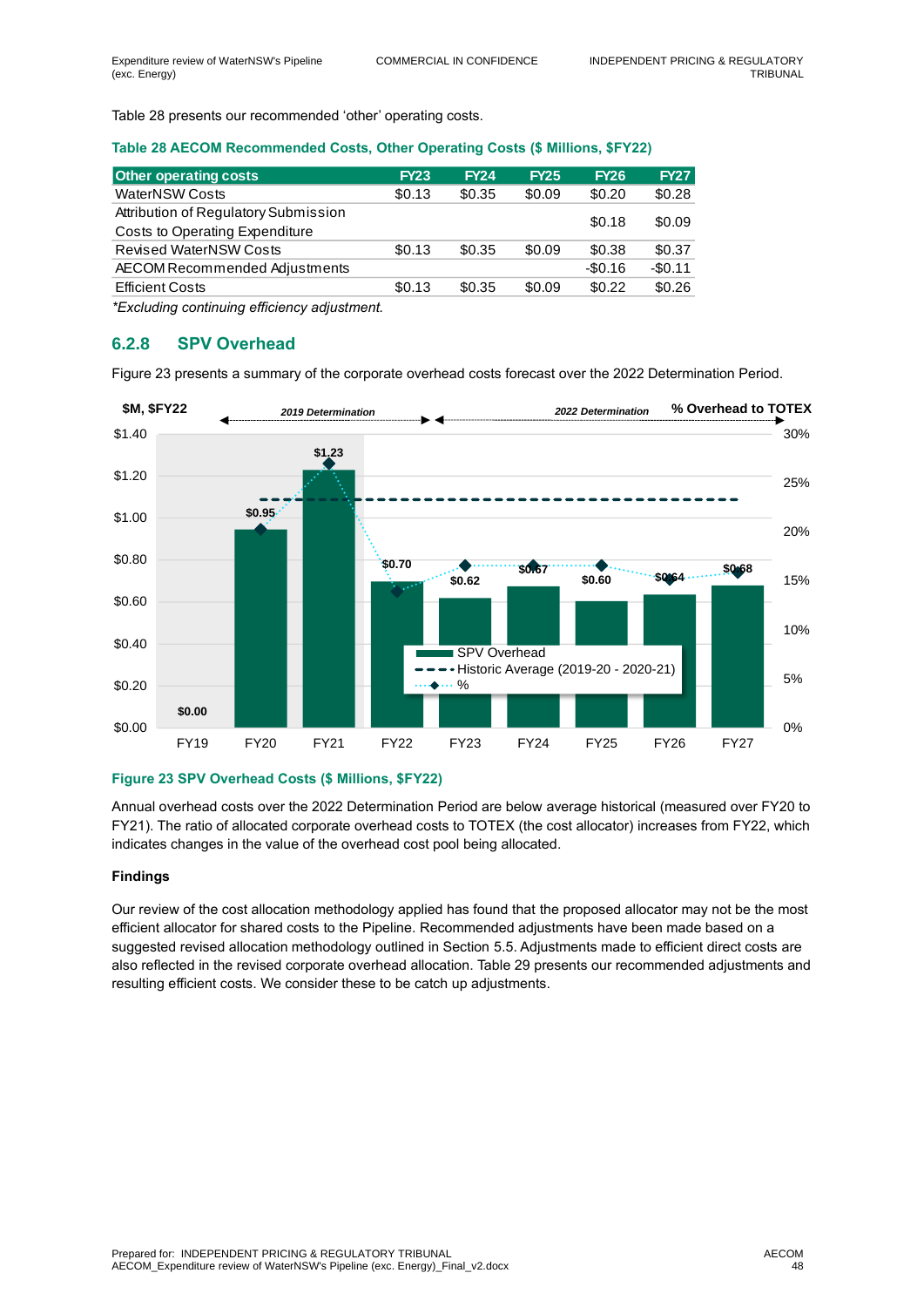## <span id="page-48-0"></span>**Table 29 AECOM Recommended Costs, SPV Overhead Costs (\$ Millions, \$FY22)**

|                                                                        | <b>FY23</b> | <b>FY24</b> | <b>FY25</b> | <b>FY26</b> | <b>FY27</b> |
|------------------------------------------------------------------------|-------------|-------------|-------------|-------------|-------------|
| <b>WaterNSW Costs</b>                                                  |             |             |             |             |             |
| SPV Overhead                                                           | \$0.62      | \$0.67      | \$0.60      | \$0.64      | \$0.68      |
| <b>AECOM Recommended Adjustments</b>                                   |             |             |             |             |             |
| Shift in Allocator from TOTEX to Direct                                | \$0.04      | \$0.04      | \$0.04      | \$0.04      | \$0.05      |
| Operating Costs (Excluding Energy)                                     |             |             |             |             |             |
| Removal of Fixed Costs for the O&M<br>Contract from the Receiving Pool | $-$0.48$    | $-$0.48$    | $-$0.47$    | $-$0.47$    | $-$0.50$    |
| Adjustments Resultant of Other Direct<br>Cost Adjustments              |             |             |             | \$0.01      | \$0.00      |
| <b>Efficient Costs</b>                                                 |             |             |             |             |             |
| SPV Overhead<br>.                                                      | \$0.18      | \$0.24      | \$0.18      | \$0.21      | \$0.22      |

*\*Excluding continuing efficiency adjustment.*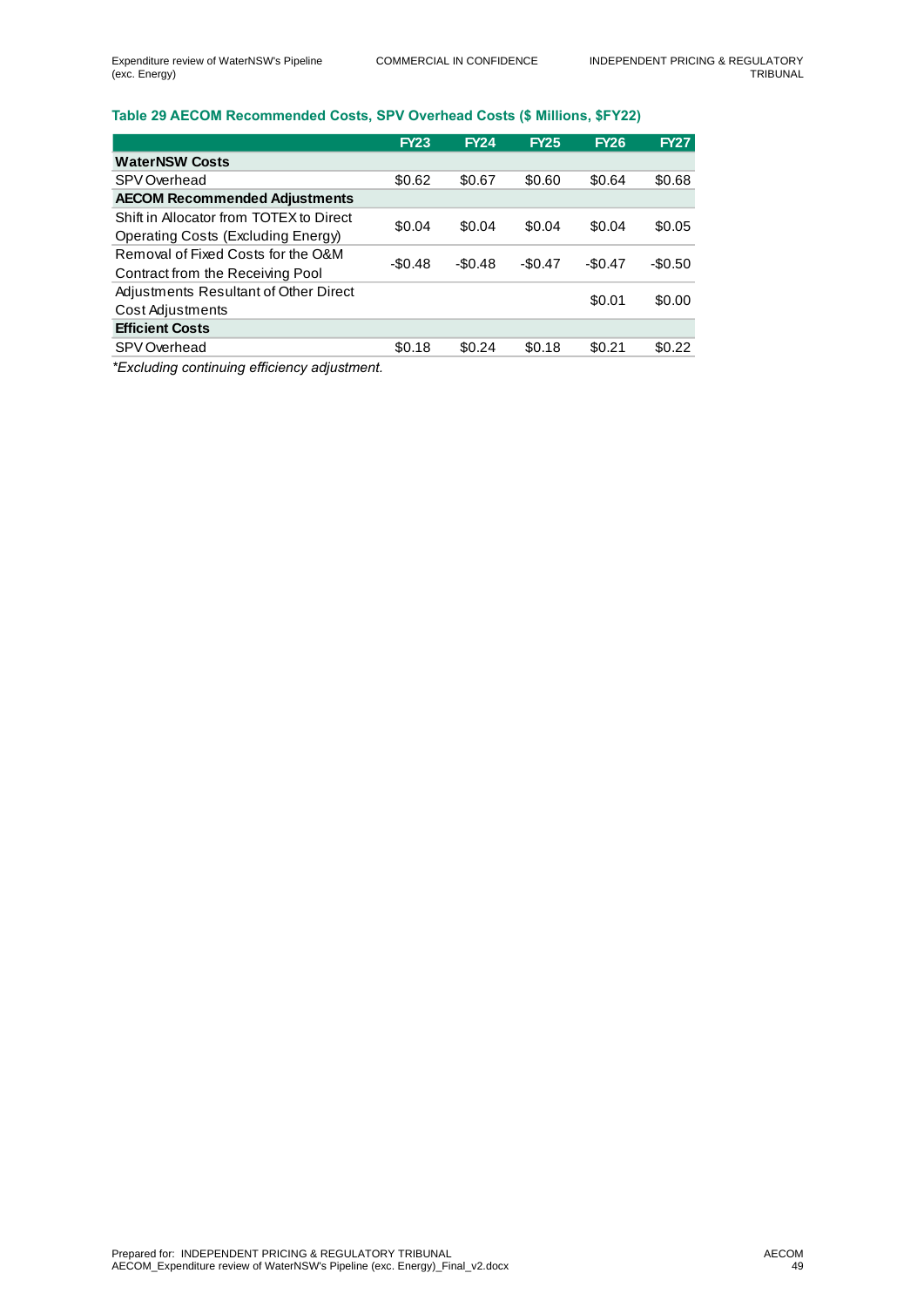## **6.2.9 Recommended Efficient Costs**

[Table 30](#page-49-0) presents a summary of the recommended adjustments to WaterNSW's proposed operating costs, and our recommended efficient operating costs (prior to, and including the continuing efficiency adjustment).

## <span id="page-49-0"></span>**Table 30 Adjustments to WaterNSW's Proposed Operating Costs (\$ Million, \$FY22)**

|                                                                         | <b>FY23</b> | <b>FY24</b> | <b>FY25</b> | <b>FY26</b> | <b>FY27</b> | <b>Total</b> |
|-------------------------------------------------------------------------|-------------|-------------|-------------|-------------|-------------|--------------|
| <b>WaterNSW Costs</b>                                                   |             |             |             |             |             |              |
| Operation and maintenance under                                         |             |             |             |             |             |              |
| contract                                                                | \$1.67      | \$1.78      | \$1.62      | \$1.72      | \$1.90      | \$8.68       |
| SPV audit costs                                                         | \$0.03      | \$0.03      | \$0.03      | \$0.03      | \$0.03      | \$0.16       |
| SPV contract management costs                                           | \$0.17      | \$0.17      | \$0.17      | \$0.17      | \$0.17      | \$0.85       |
| Insurance & land tax                                                    | \$0.18      | \$0.18      | \$0.18      | \$0.19      | \$0.19      | \$0.91       |
| SPV Overhead                                                            | \$0.62      | \$0.67      | \$0.60      | \$0.64      | \$0.68      | \$3.21       |
| Other operating costs                                                   | \$0.13      | \$0.35      | \$0.09      | \$0.20      | \$0.28      | \$1.05       |
| <b>Total, Excluding Electricity</b>                                     | \$2.79      | \$3.19      | \$2.71      | \$2.94      | \$3.25      | \$14.87      |
| Attribution of Regulatory Submission Costs to Operating Expenditure     |             |             |             |             |             |              |
| Other operating costs                                                   |             |             |             | \$0.18      | \$0.09      | \$0.27       |
| <b>Total, Excluding Electricity</b>                                     |             |             |             | \$0.18      | \$0.09      | \$0.27       |
| <b>Revised WaterNSW Costs</b>                                           |             |             |             |             |             |              |
| Operation and maintenance under                                         |             |             |             |             |             |              |
| contract                                                                | \$1.67      | \$1.78      | \$1.62      | \$1.72      | \$1.90      | \$8.68       |
| SPV audit costs                                                         | \$0.03      | \$0.03      | \$0.03      | \$0.03      | \$0.03      | \$0.16       |
| SPV contract management costs                                           | \$0.17      | \$0.17      | \$0.17      | \$0.17      | \$0.17      | \$0.85       |
| Insurance & land tax                                                    | \$0.18      | \$0.18      | \$0.18      | \$0.19      | \$0.19      | \$0.91       |
| SPV Overhead                                                            | \$0.62      | \$0.67      | \$0.60      | \$0.64      | \$0.68      | \$3.21       |
| Other operating costs                                                   | \$0.13      | \$0.35      | \$0.09      | \$0.38      | \$0.37      | \$1.32       |
| <b>Total, Excluding Electricity</b>                                     | \$2.79      | \$3.19      | \$2.71      | \$3.12      | \$3.34      | \$15.14      |
| <b>AECOM Recommended Adjustments</b>                                    |             |             |             |             |             |              |
| SPV Overhead                                                            | $-$0.43$    | $-$0.43$    | $-$0.43$    | $-$0.43$    | $-$0.46$    | $-$2.18$     |
| Other operating costs                                                   |             |             |             | $-$0.16$    | $-$0.11$    | $-$0.27$     |
| <b>Total, Excluding Electricity</b>                                     | $-$0.43$    | $-$0.43$    | $-$0.43$    | $-$0.58$    | $-$0.57$    | $-$2.45$     |
| Percentage change                                                       | $-15.6%$    | $-13.6%$    | $-15.8%$    | $-18.7%$    | $-17.1%$    | $-16.2%$     |
| <b>Recommended Efficient Costs</b>                                      |             |             |             |             |             |              |
| Operation and maintenance under                                         |             |             |             |             |             |              |
| contract                                                                | \$1.67      | \$1.78      | \$1.62      | \$1.72      | \$1.90      | \$8.68       |
| SPV audit costs                                                         | \$0.03      | \$0.03      | \$0.03      | \$0.03      | \$0.03      | \$0.16       |
| SPV contract management costs                                           | \$0.17      | \$0.17      | \$0.17      | \$0.17      | \$0.17      | \$0.85       |
| Insurance & land tax                                                    | \$0.18      | \$0.18      | \$0.18      | \$0.19      | \$0.19      | \$0.91       |
| SPV Overhead                                                            | \$0.18      | \$0.24      | \$0.18      | \$0.21      | \$0.22      | \$1.03       |
| Other operating costs                                                   | \$0.13      | \$0.35      | \$0.09      | \$0.22      | \$0.26      | \$1.06       |
| <b>Total, Excluding Electricity</b>                                     | \$2.36      | \$2.76      | \$2.28      | \$2.53      | \$2.77      | \$12.70      |
| Recommended Efficient Costs, Including Continuing Efficiency Adjustment |             |             |             |             |             |              |
| Operation and maintenance under                                         |             |             |             |             |             |              |
| contract                                                                | \$1.66      | \$1.76      | \$1.59      | \$1.67      | \$1.83      | \$8.50       |
| SPV audit costs                                                         | \$0.03      | \$0.03      | \$0.03      | \$0.03      | \$0.03      | \$0.16       |
| SPV contract management costs                                           | \$0.17      | \$0.17      | \$0.17      | \$0.17      | \$0.16      | \$0.83       |
| Insurance & land tax                                                    | \$0.17      | \$0.18      | \$0.18      | \$0.18      | \$0.18      | \$0.89       |
| SPV Overhead                                                            | \$0.18      | \$0.24      | \$0.17      | \$0.20      | \$0.21      | \$1.01       |
| Other operating costs                                                   | \$0.13      | \$0.35      | \$0.09      | \$0.21      | \$0.25      | \$1.03       |
| <b>Total, Excluding Electricity</b>                                     | \$2.34      | \$2.72      | \$2.23      | \$2.46      | \$2.67      | \$12.43      |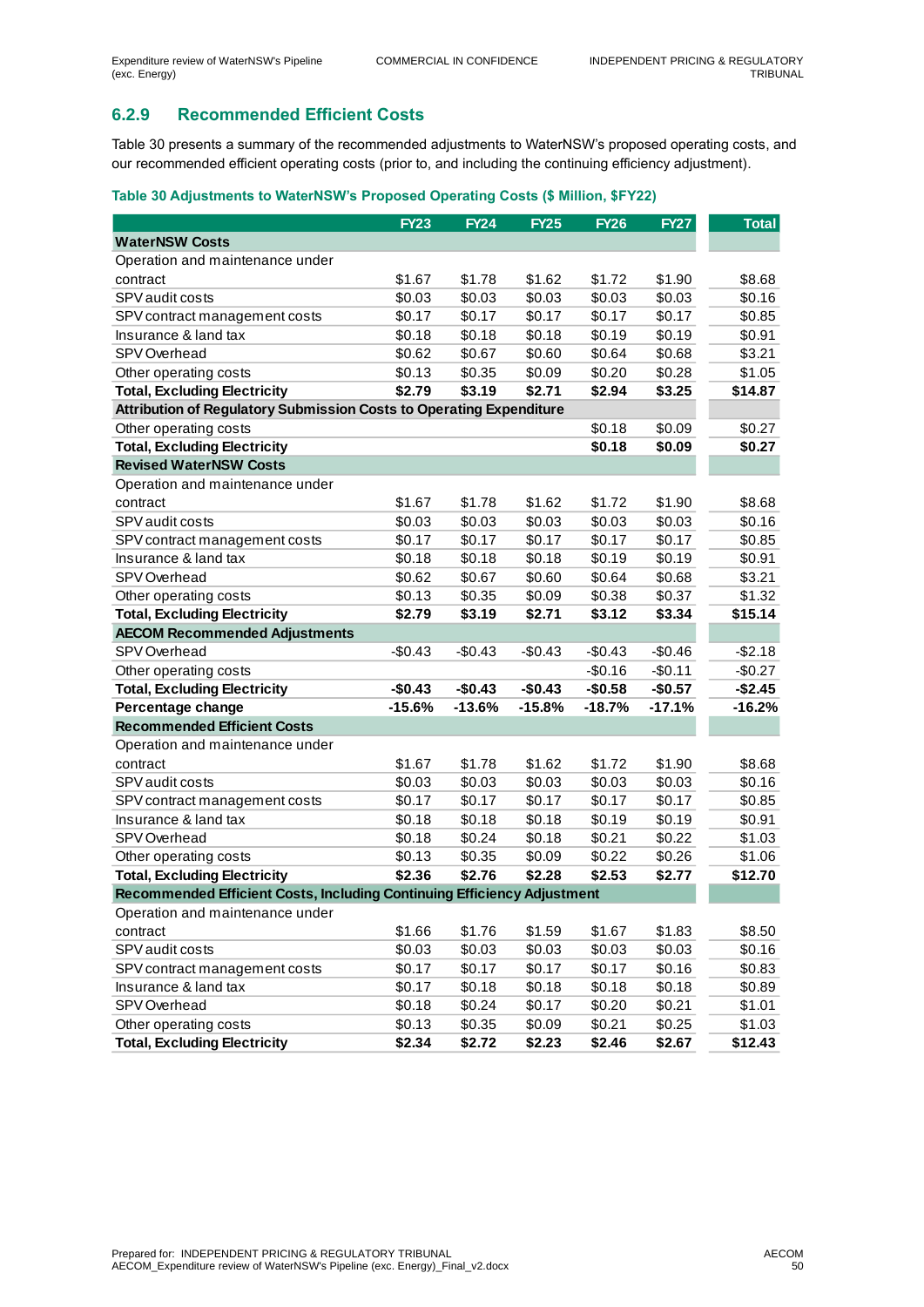# <span id="page-50-0"></span>**7. Review of Capital Expenditure**

# **7.1 Summary of Findings**

We have reviewed the information made available on the capital expenditure for the 2019 Determination Period and the 2022 Determination Period, and have made the following observations:

- Capital expenditure significantly exceeded the allowed amounts for the 2019 Determination Period, due to:
	- Increased costs for land acquisitions.
	- The Wentworth Ski Park Reserve Rehabilitation Project.
- For the Wentworth Ski Park Reserve Rehabilitation Project, we refer to a letter of intent to the Wentworth Council which states WaterNSW's intention to proceed with the works as part of a make good exercise. The letter states that a sum will be included in the construction contract to cover the costs for this. We outline the following findings:
	- Costs for the project were not specifically requested in the 2019 review, despite WaterNSW knowing of the requirement in 2017 and it is not clear if the costs were included in the contract costs.
	- The project was separately tendered and awarded to a local contractor (not the JV).
	- Basis for the scope of works has not been provided for review.
	- The works were competitively tendered, resulting in an efficient cost for the works.
	- The assessment has been based on quality of documentation that we assess to be low.
- Land acquisition is a necessary activity to ensure infrastructure is available to support pipeline operations. WaterNSW has cited the nature of commercial negotiations for the excess costs in this area. We find that the costs are reasonable, however note that the quality documentation made available to support review of these costs has been low.
- We recommend that WaterNSW improve the quality of its documentation for capital costs to demonstrate prudency and efficiency in scope and cost.
- Proposed costs in the 2022 Determination Period are minimal and reflect an allowance of \$0.27 million for external consultant costs in preparation of WaterNSW's regulatory submission. While our recommendation is pending a policy decision from IPART, we consider that these costs should be operating costs, and have therefore assessed them as part of the operating expenditure review.

# **7.2 WaterNSW's Capital Expenditure over the 2019 Determination Period**

Capital expenditure over the 2019 Determination Period (excluding regulatory submission preparation costs) is expected at \$2.3 million, \$1.8 million higher than IPARTs allowance of \$0.5 million. WaterNSW is also proposing to capitalise an additional \$1.6 million over the period through the Wentworth Ski Park Reserve Rehabilitation Project and foregone revenue because of the Land Swap Agreement. A breakdown of capital expenditure can be found i[n Table 31.](#page-51-0)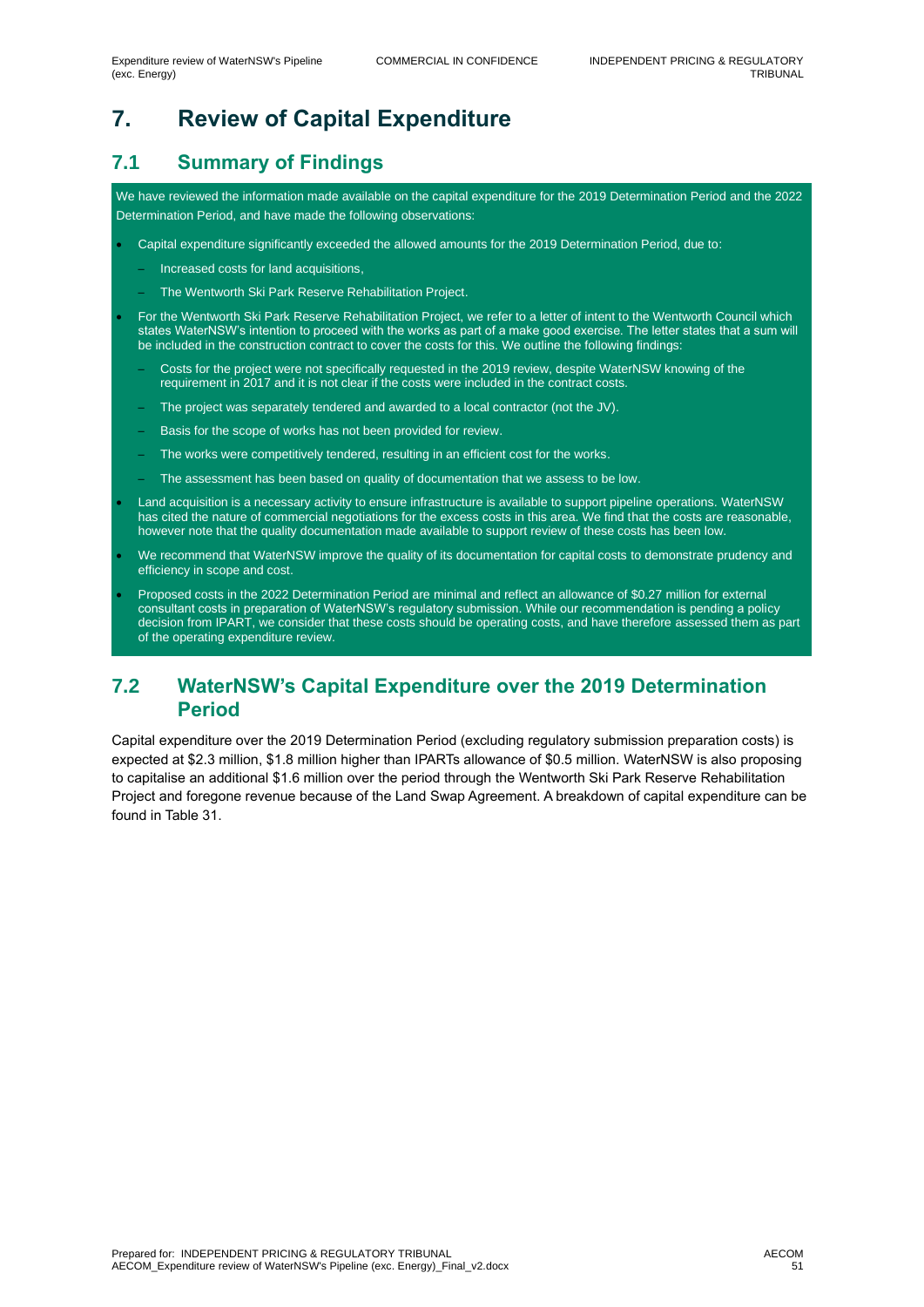#### <span id="page-51-0"></span>**Table 31 Actual and forecast capital expenditure over 2019 Determination period (\$M, \$Nominal)**

|                                                                     | <b>FY20</b> | <b>FY21</b> | <b>FY22</b> |
|---------------------------------------------------------------------|-------------|-------------|-------------|
| <b>WaterNSW Capital Expenditure</b>                                 |             |             |             |
| Pipeline                                                            | \$0.61      | \$0.01      | \$0.00      |
| Bulk water storage facility                                         | \$0.04      | \$0.00      | \$0.00      |
| Plant and machinery (including pump stations and river intake)      | \$0.05      | \$0.00      | \$0.00      |
| <b>Buildings</b>                                                    | \$0.01      | \$0.00      | \$0.00      |
| Regulatory submission preparation and other support costs           | \$0.00      | \$0.28      | \$0.09      |
| Non-depreciating assets (eg land and holes)                         | \$0.00      | \$0.30      | \$1.22      |
| <b>Total</b>                                                        | \$0.70      | \$0.59      | \$1.31      |
| Attribution of Regulatory Submission Costs to Operating Expenditure |             |             |             |
| Regulatory submission preparation and other support costs           | \$0.00      | $-$0.18$    | $-$0.09$    |
| <b>Total</b>                                                        | \$0.00      | $-$0.18$    | -\$0.09     |
| <b>Revised Capital Expenditure</b>                                  |             |             |             |
| Pipeline                                                            | \$0.61      | \$0.01      | \$0.00      |
| Bulk water storage facility                                         | \$0.04      | \$0.00      | \$0.00      |
| Plant and machinery (including pump stations and river intake)      | \$0.05      | \$0.00      | \$0.00      |
| <b>Buildings</b>                                                    | \$0.01      | \$0.00      | \$0.00      |
| <b>Other Suppport Costs</b>                                         | \$0.00      | \$0.10      | \$0.00      |
| Non-depreciating assets (eg land and holes)                         | \$0.00      | \$0.30      | \$1.22      |
| Total                                                               | \$0.70      | \$0.40      | \$1.22      |
| <b>Additional costs</b>                                             |             |             |             |
| Wentworth Ski Park Reserve Rehabilitation                           | \$1.16      | \$0.05      | \$0.08      |
| Land Swap Agreement                                                 | \$0.00      | \$0.00      | \$0.30      |
| <b>Total Including Additional costs</b>                             | \$1.86      | \$0.46      | \$1.60      |
| <b>IPART Allowance</b>                                              | \$0.50      | \$0.00      | \$0.00      |
| WaterNSW Proposed                                                   | \$0.50      | \$0.00      | \$0.00      |

*\*Regulatory submission preparation costs (\$0.18 million in in FY21 and \$0.09 million in FY22) have been included in WaterNSW operating expenditure figures and are excluded from the reported figures (for the reasons specified at Sectio[n 5.6\)](#page-26-0).*

WaterNSW has significantly exceeded its proposed (and IPART allowed) capital costs for the 2019 Determination Period, by \$3.5 million. This exceedance has been driven by:

- Land acquisition costs which have exceeded allowances by \$1.2 million, with an additional \$0.3 million incurred as foregone revenue from a Land Swap Agreement.
- The Wentworth Ski Park Reserve Rehabilitation Project which was not included in the proposed capital costs for the 2019 Determination Period. The total for this project was \$1.4 million (with \$0.13 million incurred in FY19).

These are looked at in more detail in the following sections.

## **7.2.1 Land Acquisitions**

WaterNSW attributes a large proportion of its capital cost to land acquisitions required to place infrastructure such as pump stations, bulk water storage and access to place pipe on private lands. While land acquisition is prudent for these reasons, WaterNSW's pricing proposal does not explain in detail the reasons behind the requirements for the additional acquisitions or costs.

Further discussion with WaterNSW has provided more information on this item. WaterNSW is forecasting capital expenditure of \$301,000 in FY21 for easement acquisition and leasing costs with landholders, including costs of surveying and planning, the largest landholder being **. Further in the land of the land of the land of the land of the land of the land of the land of the land of the land of the land of the land of the land of the land of** acquisition costs of \$1.2 million are expected to be incurred in FY22. WaterNSW has stated that the land acquisitions are necessary to place infrastructure such as pump stations and bulk water storage and provide access to place pipe on private lands.

WaterNSW has suggested that the commercial nature of the negotiations for land acquisitions are responsible for the difference between forecast costs and actuals. It is unclear if additional land was required as the driver for these costs, or if the costs were significantly higher due to the commercial negotiations.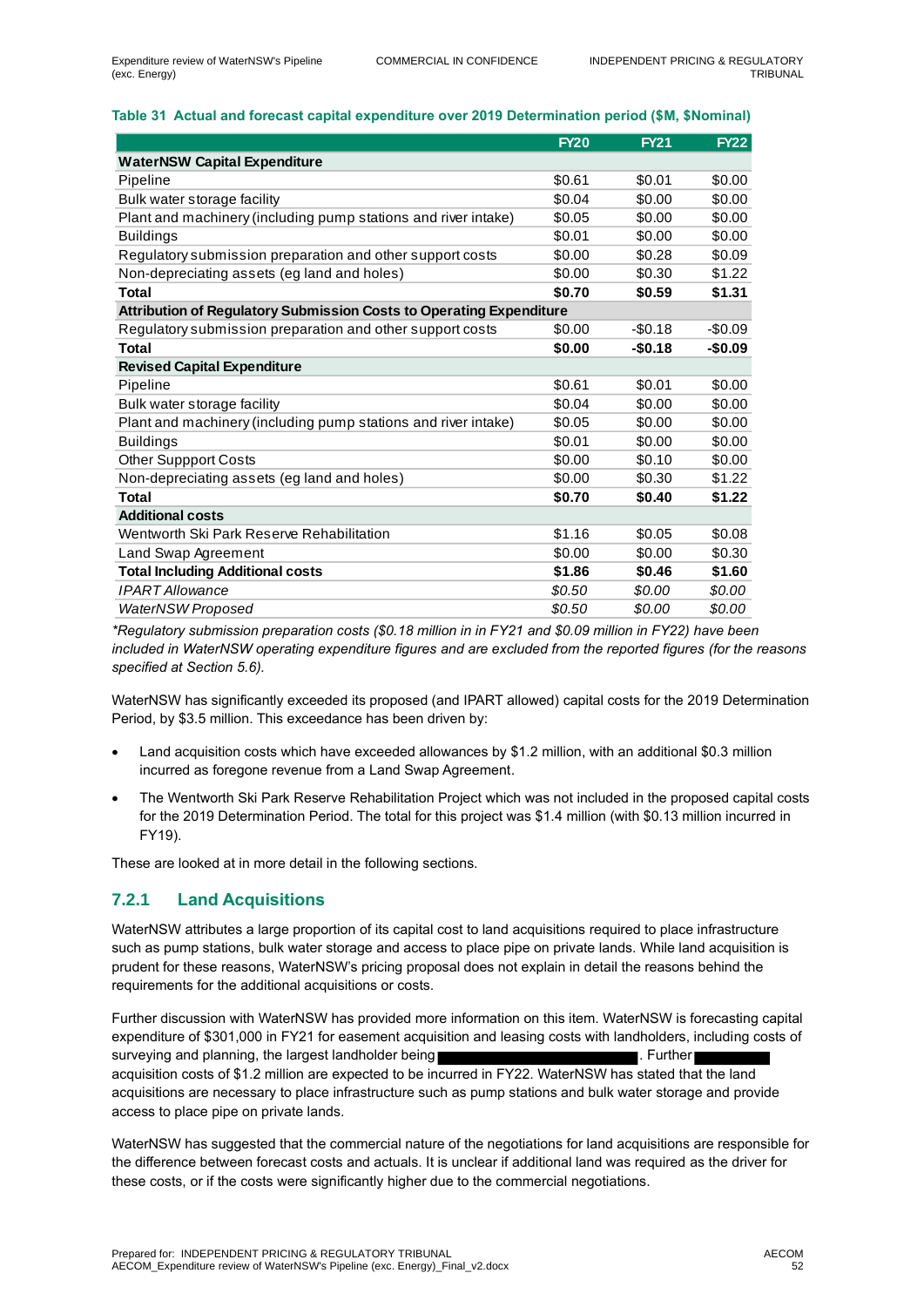#### **Findings**

Land acquisition is a necessary activity to ensure infrastructure is available to support pipeline operations. WaterNSW has cited the nature of commercial negotiations for the excess costs in this area. We find that the costs are reasonable, however note that the quality documentation made available to support review of these costs has been low.

## **7.2.2 Wentworth Ski Park Reserve Rehabilitation**

#### **Project Overview**

Due to the disturbance caused during the construction of the Pipeline, WaterNSW rehabilitated the Greater Murray Darling Junction Reserve at Wentworth Ski Park as a 'make good' obligation to the residents of Wentworth. This \$1.4 million project included the construction of a functional outdoor recreational space in the Ski Park Reserve at Wentworth, with works being undertaken in accordance with the Wentworth Shire Management Plan.

WaterNSW states that the costs were incurred because of the need for WaterNSW to comply with the Direction issued to WaterNSW's board under the *SOC ACT 1989*.

#### **Efficiency Considerations**

AECOM's review of the efficiency considerations for this project is provided in [Table 32.](#page-52-0)

#### <span id="page-52-0"></span>**Table 32 Efficiency Considerations – Wentworth Ski Park**

| <b>Efficiency Consideration</b>                                                      | <b>Comment</b>                                                                                                                                                                                                                                                                                                                                                                                                                                                                                                                                                                                                                                                                                                           |  |  |  |
|--------------------------------------------------------------------------------------|--------------------------------------------------------------------------------------------------------------------------------------------------------------------------------------------------------------------------------------------------------------------------------------------------------------------------------------------------------------------------------------------------------------------------------------------------------------------------------------------------------------------------------------------------------------------------------------------------------------------------------------------------------------------------------------------------------------------------|--|--|--|
| Customer needs, subject to the utility's regulatory<br>requirements.                 | The major driver for this project is the delivery of make good<br>activities to the community of Wentworth, as stated in<br>WaterNSW's proposal, and was required to comply with a<br>direction issued to the WaterNSW Board under the SOC ACT<br>1989.                                                                                                                                                                                                                                                                                                                                                                                                                                                                  |  |  |  |
|                                                                                      | A Letter of Intent from WaterNSW in 2017 stated 'WaterNSW<br>shall establish with the Contractor a provisional sum under<br>the Contract to implement rehabilitation works within the<br>Great Murray Darling Junction Reserve in accordance with<br>the Reserve Management Plan. This will comprise<br>implementation of the desired management outcomes for<br>Management Zones 1 and 2 of the Reserve Management<br>Plan.' It is unclear whether a provisional sum, or how much,<br>was included in the Pipeline contract, however the project<br>was issued for open tender. In addition, this project was not<br>included in the 2019 Pricing Proposal, despite the letter<br>demonstrating intent for the project. |  |  |  |
| Customer preferences for service levels, including<br>customers' willingness to pay. | This project was not related to customers of the Pipeline,<br>rather a make good exercise for the Wentworth community<br>because of disturbance from construction.                                                                                                                                                                                                                                                                                                                                                                                                                                                                                                                                                       |  |  |  |
| Trade-offs between operating and capital expenditure, where<br>relevant.             | Evaluation of options and consideration of capital<br>expenditure and operating expenditure has not been made<br>available for review.                                                                                                                                                                                                                                                                                                                                                                                                                                                                                                                                                                                   |  |  |  |
| The utility's capacity to deliver planned expenditure.                               | This is a completed project delivered through a contractor,<br>demonstrating capacity to deliver the project.                                                                                                                                                                                                                                                                                                                                                                                                                                                                                                                                                                                                            |  |  |  |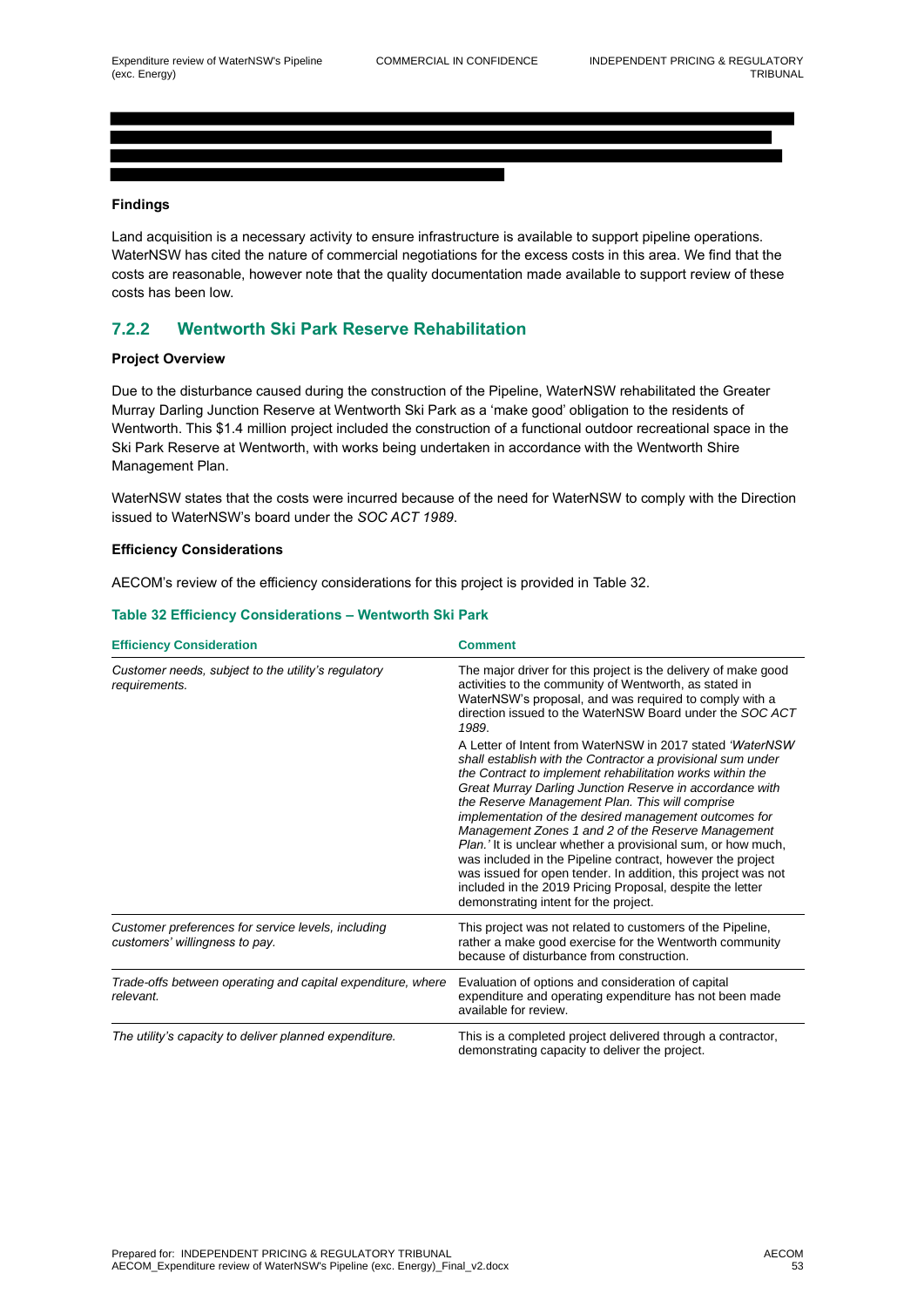| <b>Efficiency Consideration</b>                                      | <b>Comment</b>                                                                                                                                                                                                                                                                                                                                                                                                                                                          |
|----------------------------------------------------------------------|-------------------------------------------------------------------------------------------------------------------------------------------------------------------------------------------------------------------------------------------------------------------------------------------------------------------------------------------------------------------------------------------------------------------------------------------------------------------------|
| The utility's expenditure planning and decision-making<br>processes. | AECOM has made the following findings relating to<br>expenditure planning:                                                                                                                                                                                                                                                                                                                                                                                              |
|                                                                      | <b>Procurement</b>                                                                                                                                                                                                                                                                                                                                                                                                                                                      |
|                                                                      | A Tender Recommendation Report was provided for the<br>works, demonstrating a competitive tender process with four<br>tenderers submitting conforming bids. The selected tenderer<br>was King Construction Group Pty Ltd for a tendered price of<br>\$949,838, which was the lowest tendered price. The report<br>showed that the review panel was confident in King's ability<br>to complete the project, and cited reference checks which<br>were generally positive. |
|                                                                      | <b>Contingency and Variations</b>                                                                                                                                                                                                                                                                                                                                                                                                                                       |
|                                                                      | Contingency of 10% of the tendered price was requested for<br>approval to account for variations in the project, bringing the<br>total recommended cost for the project up to \$1.05 million. It<br>is unclear what the remaining \$0.37 million was required for,<br>or if the project went over budget as this information has not<br>been made available to review.                                                                                                  |
| <b>Project Scope</b>                                                 | A landscape scope has been sighted, as well as Council<br>confirmation of scope, and notice to proceed with works. We<br>understand that the scope of works was designed to align<br>with the Wentworth Council Management Plan. This plan has<br>been requested, but has not been made available for review.                                                                                                                                                           |
| Alignment with Standards.                                            | Final drawings have not been made available for review.                                                                                                                                                                                                                                                                                                                                                                                                                 |

#### **Review Findings**

It appears that there was a clear driver for the project to make good for an area disrupted by the construction of the Pipeline.

A competitive tender process has been run for the works, with the lowest price option being selected, having satisfied other evaluation criteria also. The total amount requested for the project was \$1.05 million in the evaluation report.

We find that the project was necessary as a make good to the Wentworth community, and should be included as a project cost. While we have viewed a scope of works, an options analysis showing consideration for scope and cost has not been provided for review. While little documentation has been sighted to support prudency in scope, we understand that the scope has been developed to align with the Council's management plan, and Council approved the scope. Further we consider that a competitive tender process was undertaken to deliver the scope of works, and as a result we find the costs to be efficient.

This finding is subject to confirmation that a provisional sum was not included in the contract for these works, which was identified as WaterNSW's intent in the letter of intent written to Council in 2017.

# <span id="page-53-0"></span>**7.3 Review of WaterNSW's Efficient Capital Expenditure for the 2022 Determination Period**

As discussed in Sectio[n 5.6,](#page-26-0) WaterNSW proposes a relatively small capital program of \$0.27 million over the last two years of the 2022 Determination Period [\(Table 33\)](#page-53-1). Following our review of the capitalisation of the preparation cost of regulatory submission (in Section [5.6\)](#page-26-0), we recommend that this proposed expenditure be included as an operational cost subject to IPART taking a policy position on this issue.

#### <span id="page-53-1"></span>**Table 33. Proposed capital expenditure for the 2022 Determination Period (\$M, FY22)**

|                                                           | <b>FY23</b> | <b>FY24</b> | <b>FY25</b> | <b>FY26</b> | <b>FY27</b> |
|-----------------------------------------------------------|-------------|-------------|-------------|-------------|-------------|
| Regulatory submission preparation and other support costs | \$0.00      | \$0.00      | \$0.00      | \$0.18      | \$0.09      |
| <b>Total</b>                                              | \$0.00      | \$0.00      | \$0.00      | \$0.18      | \$0.09      |

No other capital costs have been proposed for this period.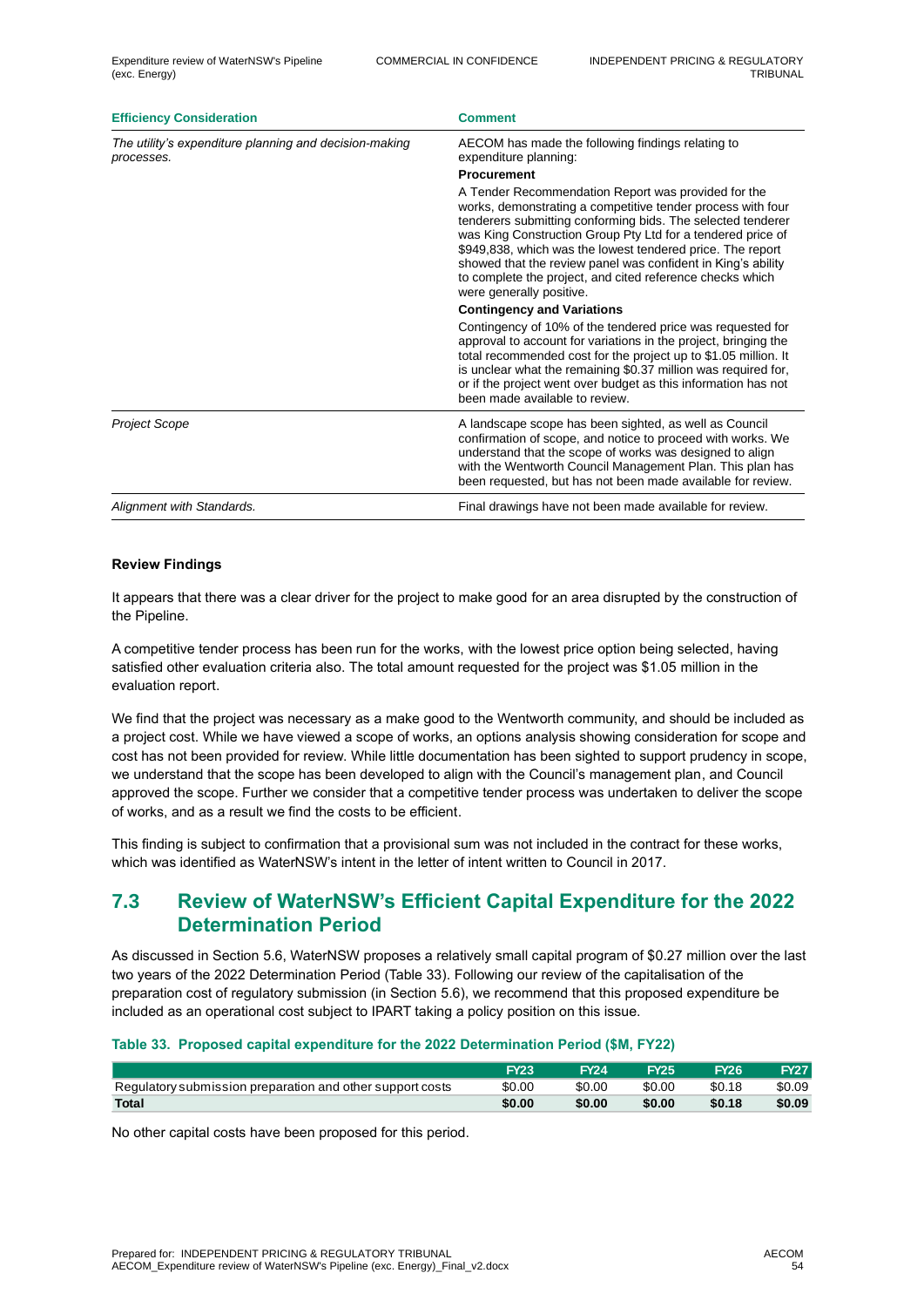# **8. Summary**

# **8.1 Findings and Recommendations**

A summary of our findings is provided in [Table 34.](#page-54-0)

## <span id="page-54-0"></span>**Table 34 Summary of Findings**

#### **Area of Review Findings and Recommendations**

| Planning and<br>Process          | KBR assessed the Contractor's asset management systems against applicable standards (using the<br>ISO55000:2014 suite) and undertook site audits and inspections to assess performance of the<br>services provided under contract, to assess compliance with a range of regulatory requirements and<br>to confirm that the facility is being managed in a manner consistent with the need to return the facility<br>to its owner at the end of the contract in a satisfactory condition. The contractor was found to be<br>generally compliant with the requirements of the contract. |  |  |  |  |  |
|----------------------------------|---------------------------------------------------------------------------------------------------------------------------------------------------------------------------------------------------------------------------------------------------------------------------------------------------------------------------------------------------------------------------------------------------------------------------------------------------------------------------------------------------------------------------------------------------------------------------------------|--|--|--|--|--|
|                                  | The AMP provided is comprehensive and demonstrates a commitment to good asset management<br>practice, including asset replacement informed by criticality and condition. Some content that we<br>might expect to see in an AMP does not appear here, including consideration for demand, specific<br>risks etc. However, we understand that the AMP has been delivered with the specific purpose of<br>demonstrating continued compliance with the O&M Contract.                                                                                                                      |  |  |  |  |  |
|                                  | A number of high-risk items were recommended to be addressed by KBR. The majority of these have<br>been addressed, and those outstanding are targeted for completion by March 2022.                                                                                                                                                                                                                                                                                                                                                                                                   |  |  |  |  |  |
|                                  | Bulk water storage for the pipeline is significant, representing over 100 days of supply. This could<br>present an opportunity to increase the maximum pipeline supply interruption target, and potentially<br>enable the contractor to reduce maintenance costs.                                                                                                                                                                                                                                                                                                                     |  |  |  |  |  |
|                                  | Asset lives are considered prudent and reasonable.                                                                                                                                                                                                                                                                                                                                                                                                                                                                                                                                    |  |  |  |  |  |
|                                  | Evidence of consideration of climate change planning has not been reviewed – this is not considered<br>within the AMP, where we would expect to see it.                                                                                                                                                                                                                                                                                                                                                                                                                               |  |  |  |  |  |
| –2019<br>Determination<br>Period | Operating Costs Adjustments to WaterNSW's operating expenditure for the 2019 Determination Period are recommended<br>for:                                                                                                                                                                                                                                                                                                                                                                                                                                                             |  |  |  |  |  |
|                                  | Operation and Maintenance under contract (with adjustments reflecting excess costs to the contract<br>fixed charge).                                                                                                                                                                                                                                                                                                                                                                                                                                                                  |  |  |  |  |  |
|                                  | Regulatory submission preparation costs, with adjustments made to align with the previous IPART<br>allowance which we consider an efficient level of expenditure.                                                                                                                                                                                                                                                                                                                                                                                                                     |  |  |  |  |  |
|                                  | Corporate overhead costs, because of the revised approach to corporate cost allocation (direct<br>operating costs excluding energy and fixed operation and maintenance costs under contract), and the<br>direct cost adjustments.                                                                                                                                                                                                                                                                                                                                                     |  |  |  |  |  |
|                                  | Costs relating to the Wentworth Ski Park Reserve Rehabilitation project have been excluded from the<br>efficient operating costs, as WaterNSW propose to include these in the RAB for recovery over time.                                                                                                                                                                                                                                                                                                                                                                             |  |  |  |  |  |
| $-2022$                          | Operating Costs Adjustments to WaterNSW's proposed operating expenditure for the 2022 Determination Period are<br>recommended for:                                                                                                                                                                                                                                                                                                                                                                                                                                                    |  |  |  |  |  |
| Determination<br>Period          | Regulatory submission preparation costs, with adjustments made in accordance with the IPART<br>allowance which we consider an efficient level of expenditure.                                                                                                                                                                                                                                                                                                                                                                                                                         |  |  |  |  |  |
|                                  | A revised approach to corporate cost allocation (direct operating costs excluding energy and fixed<br>operation and maintenance costs under contract), and further adjustments to corporate overhead<br>costs in accordance with direct cost adjustments.                                                                                                                                                                                                                                                                                                                             |  |  |  |  |  |
|                                  | While we have not proposed an adjustment to the asset replacement forecast (which has been<br>included as an operating cost), we note two areas of concern for future consideration (with the cost of<br>renewals forecast be more substantial over future Determination Periods):                                                                                                                                                                                                                                                                                                    |  |  |  |  |  |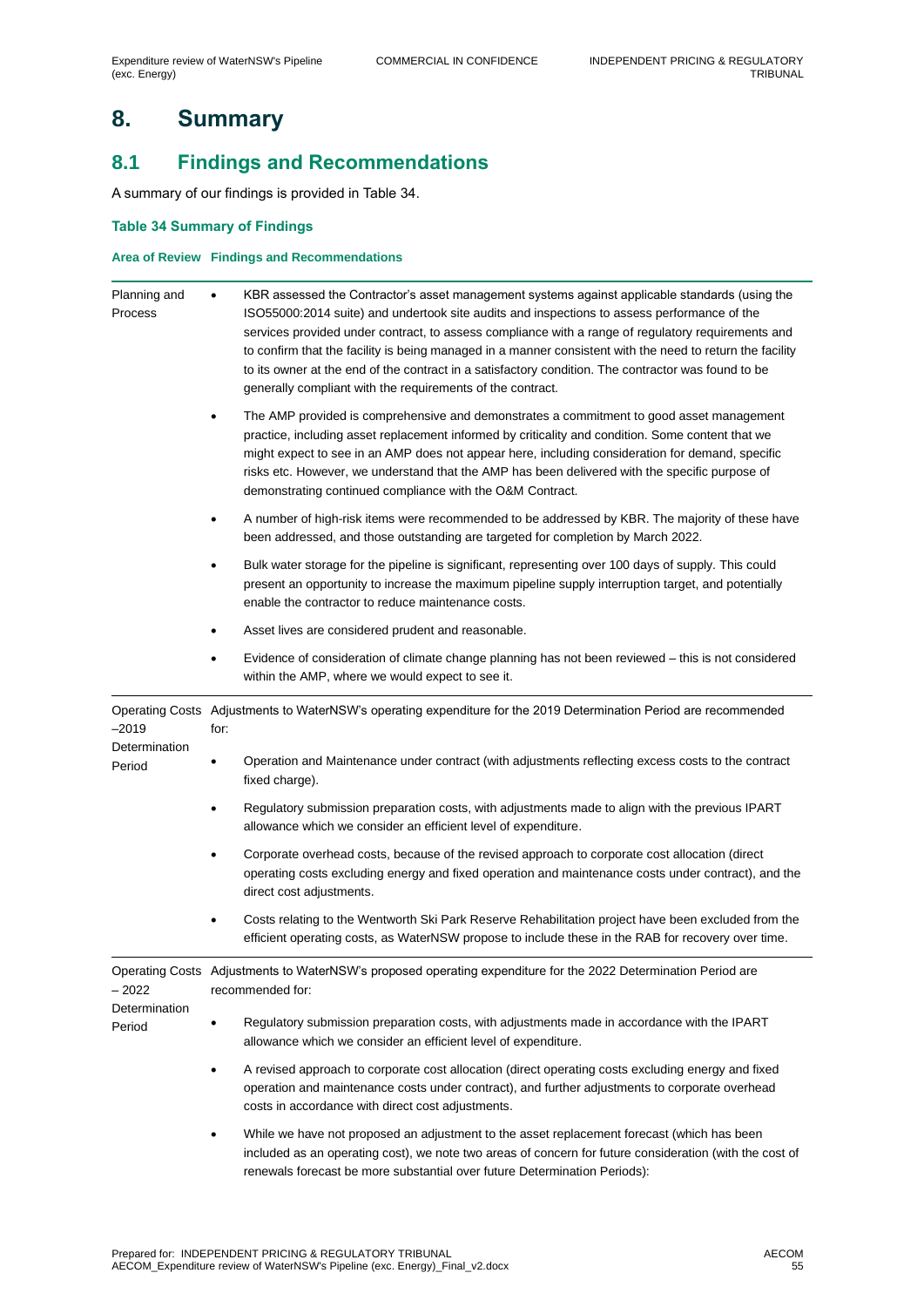## **Area of Review Findings and Recommendations**

|                                     |           | There may be potential for assets to outlive their nominal life expectancies and would typically<br>expect asset renewal forecasts to be revised based on monitoring of actual asset condition.                                                                                                                                                                                                                                                                    |
|-------------------------------------|-----------|--------------------------------------------------------------------------------------------------------------------------------------------------------------------------------------------------------------------------------------------------------------------------------------------------------------------------------------------------------------------------------------------------------------------------------------------------------------------|
|                                     |           | We reiterate Synergies' finding from the previous 2019 review that there appears to be little<br>incentive for the contractor to achieve lower replacement costs than those specified in the<br>tender, and that a mechanism to share cost savings could be beneficial.                                                                                                                                                                                            |
| <b>Cost Allocation</b>              |           | WaterNSW has proposed a TOTEX allocator for its corporate overheads and has used this to identify<br>overhead costs for the two determination periods.                                                                                                                                                                                                                                                                                                             |
|                                     | $\bullet$ | Consistent with the findings of Atkins, and a recent determination by IPART, we do not consider<br>TOTEX to be the most causal driver of overhead costs, and suggest that an alternative allocator,<br>potentially direct operating costs, be adopted.                                                                                                                                                                                                             |
|                                     |           | The nature of the pipeline and its management gives cause for additional adjustments to the<br>proposed allocator:                                                                                                                                                                                                                                                                                                                                                 |
|                                     |           | A large proportion of WaterNSW operating costs are fixed costs paid to an O&M contractor,<br>which will have its own overhead functions. Inclusion of these costs in the receiving pool of<br>overhead costs for WaterNSW may represent double counting, as the fixed costs paid will likely<br>cover overheads for the contractor. We recommend these be removed from the allocation<br>calculation, as these fixed costs should not attract additional overhead. |
|                                     |           | Another significant cost which is not a causal driver for overhead is the energy costs incurred<br>for the pipeline. Consistent with Atkins' assessment, we recommend that these be removed<br>from the overhead allocation calculation.                                                                                                                                                                                                                           |
|                                     |           | We have recommended reductions to corporate overheads in both the historic and forward<br>periods to account for these changes.                                                                                                                                                                                                                                                                                                                                    |
| Methodology<br><b>Capital Costs</b> |           | Capital expenditure significantly exceeded the allowed amounts for the 2019 Determination Period,<br>due to:                                                                                                                                                                                                                                                                                                                                                       |
|                                     |           | Increased costs for land acquisitions,                                                                                                                                                                                                                                                                                                                                                                                                                             |
|                                     |           | The Wentworth Ski Park Reserve Rehabilitation Project.                                                                                                                                                                                                                                                                                                                                                                                                             |
|                                     |           | For the Wentworth Ski Park Reserve Rehabilitation Project, we refer to a letter of intent to the<br>Wentworth Council which states WaterNSW's intention to proceed with the works as part of a make<br>good exercise. The letter states that a sum will be included in the construction contract to cover the<br>costs for this. We outline the following findings:                                                                                                |
|                                     |           | Costs for the project were not specifically requested for in the 2019 review, despite WaterNSW<br>knowing of the requirement in 2017 and it is not clear if the costs were included in the contract<br>costs.                                                                                                                                                                                                                                                      |
|                                     |           | The project was separately tendered and awarded to a local contractor (not the JV).                                                                                                                                                                                                                                                                                                                                                                                |
|                                     |           | Basis for the scope of works has not been provided for review.                                                                                                                                                                                                                                                                                                                                                                                                     |
|                                     |           | The works were competitively tendered, resulting in an efficient cost for the works.                                                                                                                                                                                                                                                                                                                                                                               |
|                                     |           | The assessment has been based on quality of documentation that we assess to be low.                                                                                                                                                                                                                                                                                                                                                                                |
|                                     |           | Land acquisition is a necessary activity to ensure infrastructure is available to support pipeline<br>operations. WaterNSW has cited the nature of commercial negotiations for the excess costs in this<br>area. We find that the costs are reasonable, however note that the quality documentation made<br>available to support review of these costs has been low.                                                                                               |
|                                     | ٠         | We recommend that WaterNSW improve the quality of its documentation for capital costs to<br>demonstrate prudency and efficiency in scope and cost.                                                                                                                                                                                                                                                                                                                 |
|                                     |           | Proposed costs in the 2022 Determination Period are minimal and reflect only an allowance of \$0.27<br>million for external consultant costs in preparation of WaterNSW's regulatory submission. While our<br>recommendation is pending a policy decision from IPART, we consider that these costs should be<br>operating costs, and have therefore assessed them as part of the operating expenditure review.                                                     |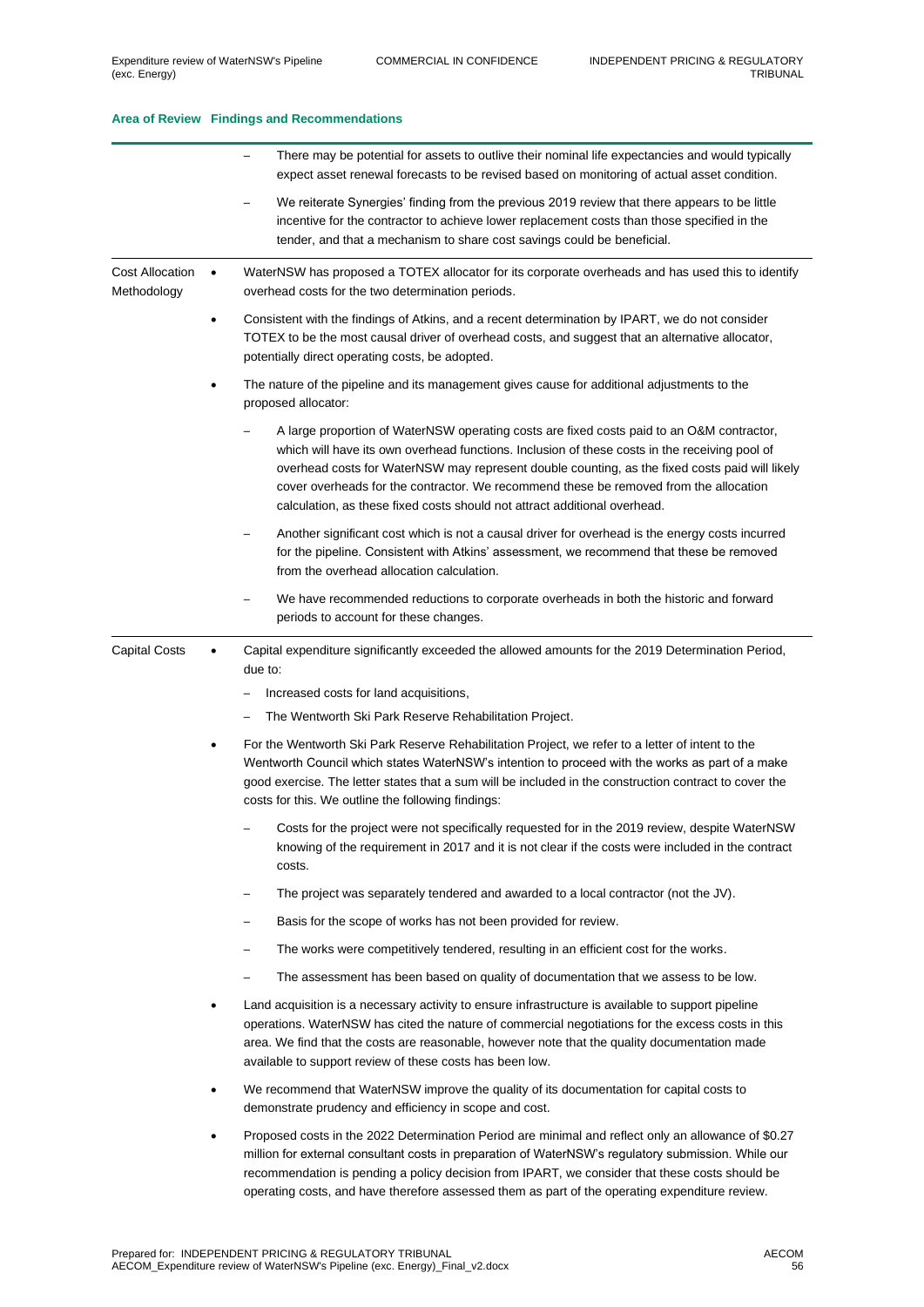# **8.2 Recommended Efficient Costs for the 2019 Determination Period**

[Table 35](#page-56-0) presents a summary of the recommended adjustments to WaterNSWs proposed operating expenditure and recommended efficient costs over the 2019 Determination Period. Total recommended efficient operating costs over the 2019 Determination Period are \$2.3 million (or 24.4%) lower than WaterNSW's revised costs.

#### <span id="page-56-0"></span>**Table 35 Efficient Operating Expenditure over the 2019 Determination Period (\$ Millions, Nominal)**

|                                                                     | <b>FY20</b> | <b>FY21</b> | <b>FY22</b> | <b>Total</b> |  |  |  |  |  |
|---------------------------------------------------------------------|-------------|-------------|-------------|--------------|--|--|--|--|--|
| <b>WaterNSW Costs</b>                                               |             |             |             |              |  |  |  |  |  |
| Operation and maintenance under                                     | \$1.59      | \$1.64      | \$1.79      |              |  |  |  |  |  |
| contract                                                            |             |             |             | \$5.02       |  |  |  |  |  |
| SPV audit costs                                                     | \$0.08      | \$0.04      | \$0.03      | \$0.15       |  |  |  |  |  |
| SPV contract management costs                                       | \$0.15      | \$0.19      | \$0.17      | \$0.51       |  |  |  |  |  |
| Insurance & land tax                                                | \$0.09      | \$0.09      | \$0.16      | \$0.33       |  |  |  |  |  |
| SPV Overhead                                                        | \$0.90      | \$1.20      | \$0.70      | \$2.80       |  |  |  |  |  |
| Other operating costs                                               | \$0.06      | \$0.03      | \$0.18      | \$0.27       |  |  |  |  |  |
| <b>Total, Excluding Electricity</b>                                 | \$2.86      | \$3.19      | \$3.03      | \$9.08       |  |  |  |  |  |
| Attribution of Regulatory Submission Costs to Operating Expenditure |             |             |             |              |  |  |  |  |  |
| Other operating costs                                               |             | \$0.18      | \$0.09      | \$0.28       |  |  |  |  |  |
| <b>Total, Excluding Electricity</b>                                 |             | \$0.18      | \$0.09      | \$0.28       |  |  |  |  |  |
| <b>Revised WaterNSW Costs</b>                                       |             |             |             |              |  |  |  |  |  |
| Operation and maintenance under                                     | \$1.59      | \$1.64      | \$1.79      |              |  |  |  |  |  |
| contract                                                            |             |             |             | \$5.02       |  |  |  |  |  |
| SPV audit costs                                                     | \$0.08      | \$0.04      | \$0.03      | \$0.15       |  |  |  |  |  |
| SPV contract management costs                                       | \$0.15      | \$0.19      | \$0.17      | \$0.51       |  |  |  |  |  |
| Insurance & land tax                                                | \$0.09      | \$0.09      | \$0.16      | \$0.33       |  |  |  |  |  |
| SPV Overhead                                                        | \$0.90      | \$1.20      | \$0.70      | \$2.80       |  |  |  |  |  |
| Other operating costs                                               | \$0.06      | \$0.21      | \$0.28      | \$0.55       |  |  |  |  |  |
| <b>Total, Excluding Electricity</b>                                 | \$2.86      | \$3.38      | \$3.12      | \$9.36       |  |  |  |  |  |
| <b>AECOM Recommended Adjustments</b>                                |             |             |             |              |  |  |  |  |  |
| Operation and maintenance under                                     |             | $-$0.01$    | $-$0.12$    |              |  |  |  |  |  |
| contract                                                            |             |             |             | $-$0.12$     |  |  |  |  |  |
| SPV Overhead                                                        | $-$0.67$    | $-$0.83$    | $-$0.49$    | $-$2.00$     |  |  |  |  |  |
| Other operating costs                                               |             | $-$0.05$    | $-$0.11$    | $-$0.16$     |  |  |  |  |  |
| <b>Total, Excluding Electricity</b>                                 | $-$0.67$    | $-$0.89$    | $-$0.72$    | $-$2.28$     |  |  |  |  |  |
| <b>Percentage Change</b>                                            | -23.4%      | $-26.4%$    | $-23.1%$    | $-24.4%$     |  |  |  |  |  |
| <b>Recommended Efficient Costs</b>                                  |             |             |             |              |  |  |  |  |  |
| Operation and maintenance under                                     | \$1.59      | \$1.64      | \$1.67      |              |  |  |  |  |  |
| contract                                                            |             |             |             | \$4.90       |  |  |  |  |  |
| SPV audit costs                                                     | \$0.08      | \$0.04      | \$0.03      | \$0.15       |  |  |  |  |  |
| SPV contract management costs                                       | \$0.15      | \$0.19      | \$0.17      | \$0.51       |  |  |  |  |  |
| Insurance & land tax                                                | \$0.09      | \$0.09      | \$0.16      | \$0.33       |  |  |  |  |  |
| SPV Overhead                                                        | \$0.23      | \$0.37      | \$0.20      | \$0.80       |  |  |  |  |  |
| Other operating costs                                               | \$0.06      | \$0.16      | \$0.17      | \$0.39       |  |  |  |  |  |
| <b>Total, Excluding Electricity</b>                                 | \$2.19      | \$2.49      | \$2.40      | \$7.08       |  |  |  |  |  |

*\*The reported operating costs exclude Wentworth Ski Park Reserve Rehabilitation costs.* 

[Table 36](#page-57-0) presents a summary of the recommended adjustments to WaterNSW's proposed total expenditure and recommended efficient costs over the 2019 Determination Period.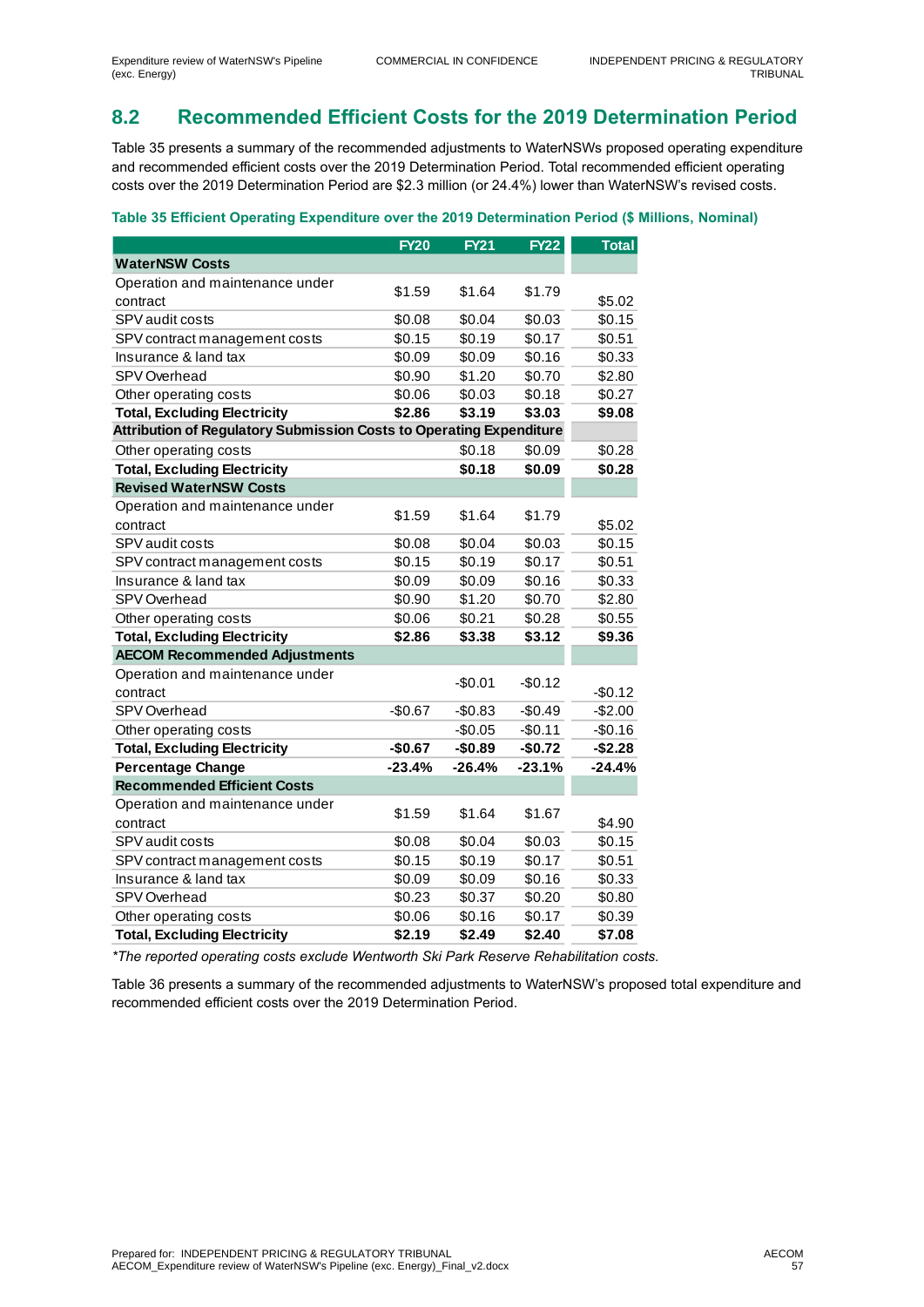#### <span id="page-57-0"></span>**Table 36 Total Efficient Expenditure over the 2019 Determination Period (\$ Millions, Nominal)**

|                                                                            | <b>FY20</b> | <b>FY21</b> | <b>FY22</b> | <b>Total</b> |  |  |  |  |
|----------------------------------------------------------------------------|-------------|-------------|-------------|--------------|--|--|--|--|
| <b>WaterNSW Costs</b>                                                      |             |             |             |              |  |  |  |  |
| Operating Expenditure (Excl. Electricity)                                  | \$2.86      | \$3.19      | \$3.03      | \$9.08       |  |  |  |  |
| Capital Expenditure                                                        | \$1.86      | \$0.64      | \$1.69      | \$4.19       |  |  |  |  |
| Total                                                                      | \$4.72      | \$3.83      | \$4.72      | \$13.28      |  |  |  |  |
| <b>Attribution of Regulatory Submission Costs to Operating Expenditure</b> |             |             |             |              |  |  |  |  |
| Operating Expenditure (Excl. Electricity)                                  |             | \$0.18      | \$0.09      | \$0.28       |  |  |  |  |
| Capital Expenditure                                                        |             | $-$0.18$    | $-$0.09$    | $-$0.28$     |  |  |  |  |
| <b>Revised WaterNSW Costs</b>                                              |             |             |             |              |  |  |  |  |
| Operating Expenditure (Excl. Electricity)                                  | \$2.86      | \$3.38      | \$3.12      | \$9.36       |  |  |  |  |
| Capital Expenditure                                                        | \$1.86      | \$0.46      | \$1.60      | \$3.92       |  |  |  |  |
| Total                                                                      | \$4.72      | \$3.83      | \$4.72      | \$13.28      |  |  |  |  |
| <b>AECOM Recommended Adjustments</b>                                       |             |             |             |              |  |  |  |  |
| Operating Expenditure (Excl. Electricity)                                  | $-$0.67$    | $-$0.89$    | $-$0.72$    | $-$2.28$     |  |  |  |  |
| Capital Expenditure                                                        |             |             |             |              |  |  |  |  |
| Total                                                                      | $-$0.67$    | -\$0.89     | $-$0.72$    | $-$2.28$     |  |  |  |  |
| <b>Percentage Change</b>                                                   | $-14.2%$    | $-23.2\%$   | $-15.3%$    | $-17.2%$     |  |  |  |  |
| <b>Recommended Efficient Costs</b>                                         |             |             |             |              |  |  |  |  |
| Operating Expenditure (Excl. Electricity)                                  | \$2.19      | \$2.49      | \$2.40      | \$7.08       |  |  |  |  |
| Capital Expenditure                                                        | \$1.86      | \$0.46      | \$1.60      | \$3.92       |  |  |  |  |
| Total                                                                      | \$4.05      | \$2.94      | \$4.00      | \$10.99      |  |  |  |  |

*\* Capital expenditure includes Wentworth Ski Park Rehabilitation and revenue requirement* 

No additional adjustments are proposed to capital expenditure. Total recommended efficient costs over the 2019 Determination Period are \$2.3 million (or 17.2%) lower than WaterNSW's revised costs.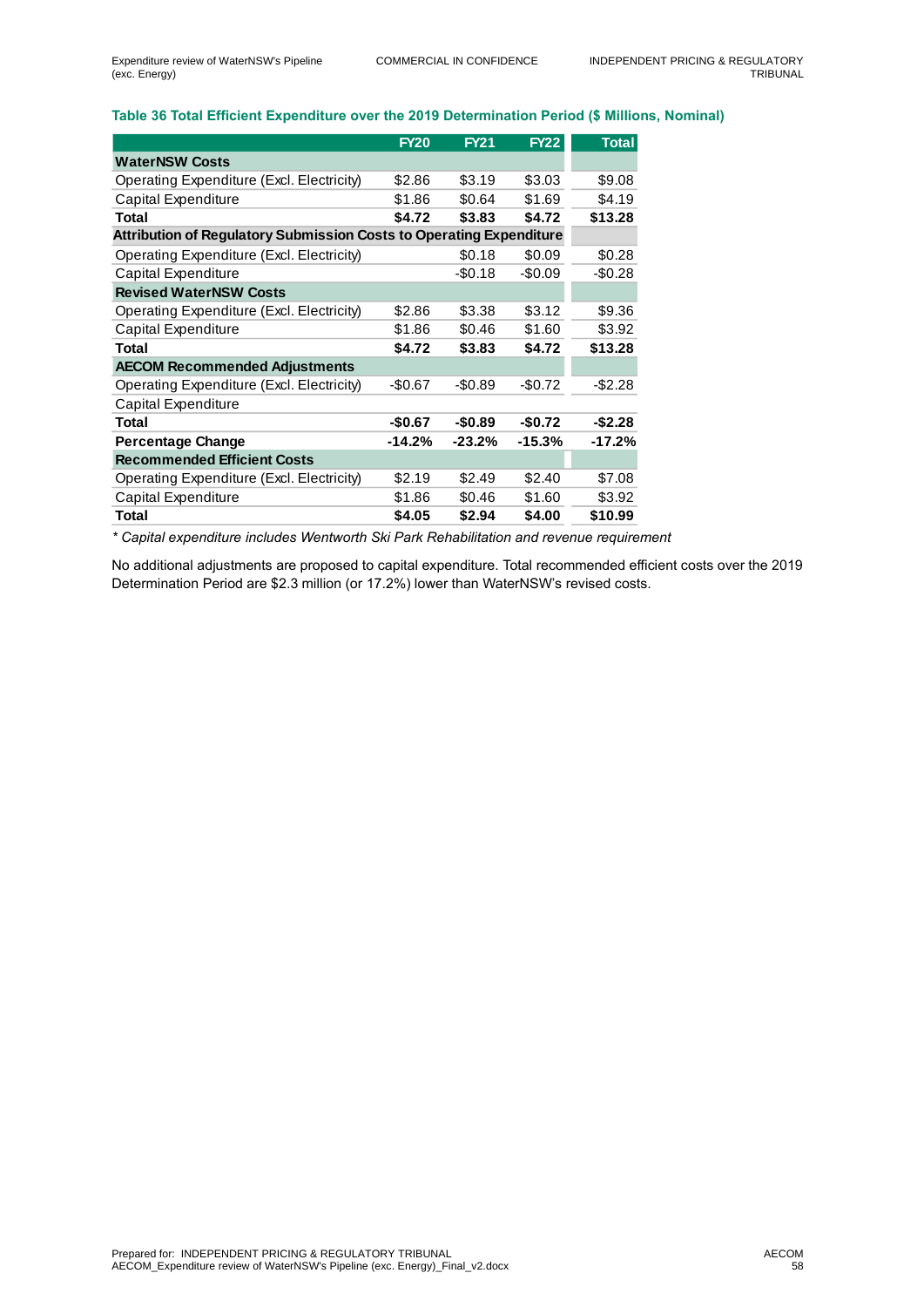# **8.3 Recommended Efficient Costs for the 2022 Determination Period**

[Table 37](#page-58-0) presents a summary of the recommended adjustments to WaterNSW's proposed operating expenditure and recommended efficient costs over the 2022 Determination Period. Total recommended efficient operating costs over the 2019 Determination Period are \$2.4 million (or 16.2%) lower than WaterNSW's revised costs. The application of the continuing efficiency adjustment reduces this by a further \$0.3 million.

## <span id="page-58-0"></span>**Table 37 Recommended Efficient Operating Expenditure over the 2022 Determination Period (\$M, \$FY22)**

|                                                                         | <b>FY23</b>                                                         | <b>FY24</b> | <b>FY25</b> | <b>FY26</b> | <b>FY27</b> | <b>Total</b> |  |  |  |
|-------------------------------------------------------------------------|---------------------------------------------------------------------|-------------|-------------|-------------|-------------|--------------|--|--|--|
| <b>WaterNSW Costs</b>                                                   |                                                                     |             |             |             |             |              |  |  |  |
| Operation and maintenance under                                         |                                                                     |             |             |             |             |              |  |  |  |
| contract                                                                | \$1.67                                                              | \$1.78      | \$1.62      | \$1.72      | \$1.90      | \$8.68       |  |  |  |
| SPV audit costs                                                         | \$0.03                                                              | \$0.03      | \$0.03      | \$0.03      | \$0.03      | \$0.16       |  |  |  |
| SPV contract management costs                                           | \$0.17                                                              | \$0.17      | \$0.17      | \$0.17      | \$0.17      | \$0.85       |  |  |  |
| Insurance & land tax                                                    | \$0.18                                                              | \$0.18      | \$0.18      | \$0.19      | \$0.19      | \$0.91       |  |  |  |
| SPV Overhead                                                            | \$0.62                                                              | \$0.67      | \$0.60      | \$0.64      | \$0.68      | \$3.21       |  |  |  |
| Other operating costs                                                   | \$0.13                                                              | \$0.35      | \$0.09      | \$0.20      | \$0.28      | \$1.05       |  |  |  |
| <b>Total, Excluding Electricity</b>                                     | \$2.79                                                              | \$3.19      | \$2.71      | \$2.94      | \$3.25      | \$14.87      |  |  |  |
|                                                                         | Attribution of Regulatory Submission Costs to Operating Expenditure |             |             |             |             |              |  |  |  |
| Other operating costs                                                   |                                                                     |             |             | \$0.18      | \$0.09      | \$0.27       |  |  |  |
| <b>Total, Excluding Electricity</b>                                     |                                                                     |             |             | \$0.18      | \$0.09      | \$0.27       |  |  |  |
| <b>Revised WaterNSW Costs</b>                                           |                                                                     |             |             |             |             |              |  |  |  |
| Operation and maintenance under                                         |                                                                     |             |             |             |             |              |  |  |  |
| contract                                                                | \$1.67                                                              | \$1.78      | \$1.62      | \$1.72      | \$1.90      | \$8.68       |  |  |  |
| SPV audit costs                                                         | \$0.03                                                              | \$0.03      | \$0.03      | \$0.03      | \$0.03      | \$0.16       |  |  |  |
| SPV contract management costs                                           | \$0.17                                                              | \$0.17      | \$0.17      | \$0.17      | \$0.17      | \$0.85       |  |  |  |
| Insurance & land tax                                                    | \$0.18                                                              | \$0.18      | \$0.18      | \$0.19      | \$0.19      | \$0.91       |  |  |  |
| SPV Overhead                                                            | \$0.62                                                              | \$0.67      | \$0.60      | \$0.64      | \$0.68      | \$3.21       |  |  |  |
| Other operating costs                                                   | \$0.13                                                              | \$0.35      | \$0.09      | \$0.38      | \$0.37      | \$1.32       |  |  |  |
| <b>Total, Excluding Electricity</b>                                     | \$2.79                                                              | \$3.19      | \$2.71      | \$3.12      | \$3.34      | \$15.14      |  |  |  |
| <b>AECOM Recommended Adjustments</b>                                    |                                                                     |             |             |             |             |              |  |  |  |
| SPV Overhead                                                            | $-$0.43$                                                            | $-$0.43$    | $-$0.43$    | $-$0.43$    | $-$0.46$    | $-$2.18$     |  |  |  |
| Other operating costs                                                   |                                                                     |             |             | $-$0.16$    | $-$0.11$    | $-$0.27$     |  |  |  |
| <b>Total, Excluding Electricity</b>                                     | $-$0.43$                                                            | $-$0.43$    | $-$0.43$    | $-$0.58$    | $-$0.57$    | $-$2.45$     |  |  |  |
| Percentage change                                                       | $-15.6%$                                                            | $-13.6%$    | $-15.8%$    | $-18.7%$    | $-17.1%$    | $-16.2%$     |  |  |  |
| <b>Recommended Efficient Costs</b>                                      |                                                                     |             |             |             |             |              |  |  |  |
| Operation and maintenance under                                         |                                                                     |             |             |             |             |              |  |  |  |
| contract                                                                | \$1.67                                                              | \$1.78      | \$1.62      | \$1.72      | \$1.90      | \$8.68       |  |  |  |
| SPV audit costs                                                         | \$0.03                                                              | \$0.03      | \$0.03      | \$0.03      | \$0.03      | \$0.16       |  |  |  |
| SPV contract management costs                                           | \$0.17                                                              | \$0.17      | \$0.17      | \$0.17      | \$0.17      | \$0.85       |  |  |  |
| Insurance & land tax                                                    | \$0.18                                                              | \$0.18      | \$0.18      | \$0.19      | \$0.19      | \$0.91       |  |  |  |
| SPV Overhead                                                            | \$0.18                                                              | \$0.24      | \$0.18      | \$0.21      | \$0.22      | \$1.03       |  |  |  |
| Other operating costs                                                   | \$0.13                                                              | \$0.35      | \$0.09      | \$0.22      | \$0.26      | \$1.06       |  |  |  |
| <b>Total, Excluding Electricity</b>                                     | \$2.36                                                              | \$2.76      | \$2.28      | \$2.53      | \$2.77      | \$12.70      |  |  |  |
| Recommended Efficient Costs, Including Continuing Efficiency Adjustment |                                                                     |             |             |             |             |              |  |  |  |
| Operation and maintenance under                                         |                                                                     |             |             |             |             |              |  |  |  |
| contract                                                                | \$1.66                                                              | \$1.76      | \$1.59      | \$1.67      | \$1.83      | \$8.50       |  |  |  |
| SPV audit costs                                                         | \$0.03                                                              | \$0.03      | \$0.03      | \$0.03      | \$0.03      | \$0.16       |  |  |  |
| SPV contract management costs                                           | \$0.17                                                              | \$0.17      | \$0.17      | \$0.17      | \$0.16      | \$0.83       |  |  |  |
| Insurance & land tax                                                    | \$0.17                                                              | \$0.18      | \$0.18      | \$0.18      | \$0.18      | \$0.89       |  |  |  |
| SPV Overhead                                                            | \$0.18                                                              | \$0.24      | \$0.17      | \$0.20      | \$0.21      | \$1.01       |  |  |  |
| Other operating costs                                                   | \$0.13                                                              | \$0.35      | \$0.09      | \$0.21      | \$0.25      | \$1.03       |  |  |  |
| <b>Total, Excluding Electricity</b>                                     | \$2.34                                                              | \$2.72      | \$2.23      | \$2.46      | \$2.67      | \$12.43      |  |  |  |

[Table 38](#page-59-0) presents a summary of the recommended adjustments to WaterNSW's proposed total expenditure and recommended efficient costs over the 2022 Determination Period. Total recommended efficient operating costs over the 2022 Determination Period are \$2.4 million (or 16.2%) lower than WaterNSW's revised costs. The application of the continuing efficiency adjustment reduces this by a further \$0.3 million.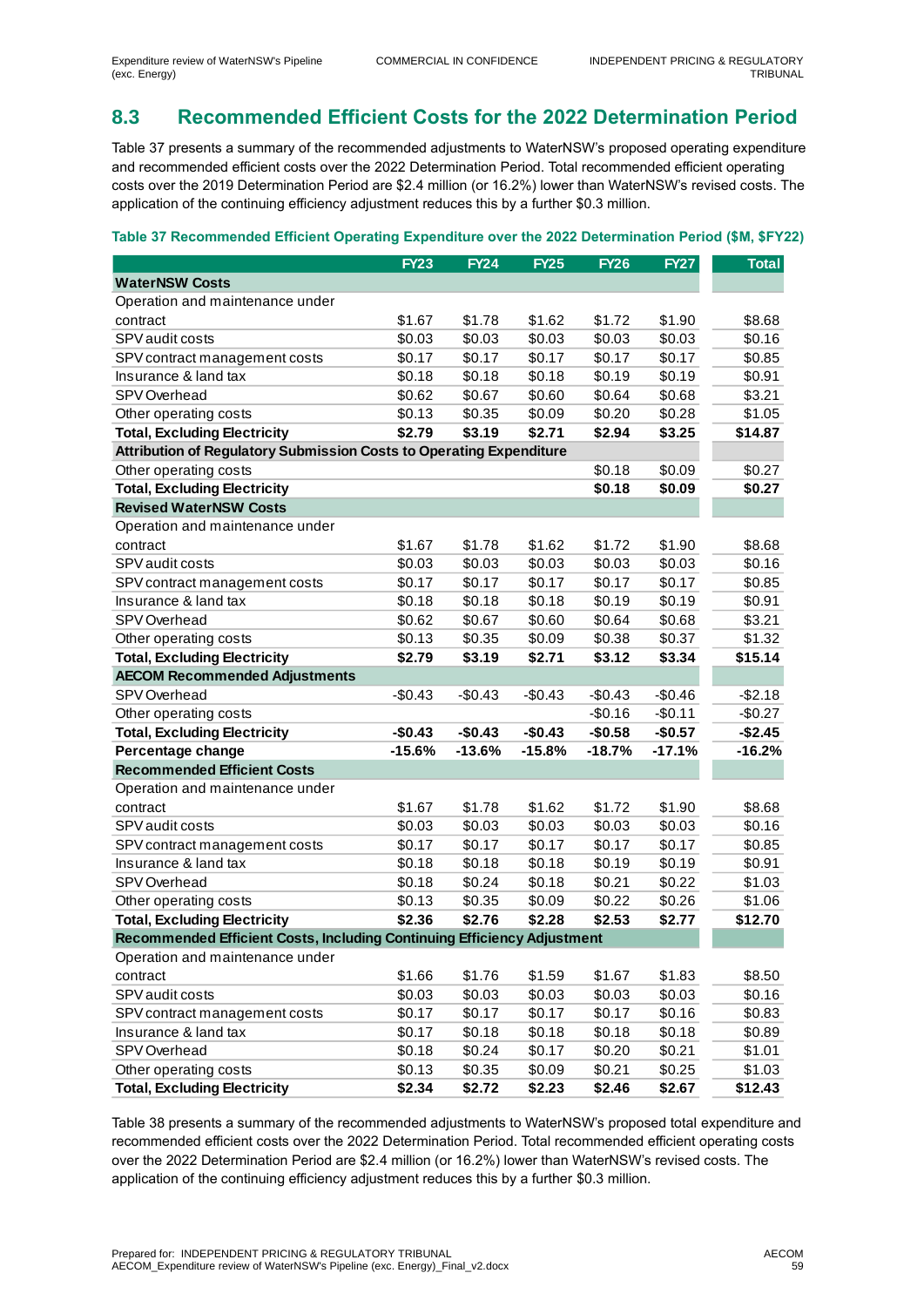## <span id="page-59-0"></span>**Table 38 Total Recommended Efficient Expenditure for the 2022 Determination Period (\$M, \$FY22)**

|                                                                            | <b>FY23</b> | <b>FY24</b> | <b>FY25</b> | <b>FY26</b> | <b>FY27</b> | <b>Total</b> |  |
|----------------------------------------------------------------------------|-------------|-------------|-------------|-------------|-------------|--------------|--|
| <b>WaterNSW Costs</b>                                                      |             |             |             |             |             |              |  |
| Operating Expenditure (Excl. Electricity)                                  | \$2.79      | \$3.19      | \$2.71      | \$2.94      | \$3.25      | \$14.87      |  |
| Capital Expenditure                                                        |             |             |             | \$0.18      | \$0.09      | \$0.27       |  |
| Total                                                                      | \$2.79      | \$3.19      | \$2.71      | \$3.12      | \$3.34      | \$15.14      |  |
| <b>Attribution of Regulatory Submission Costs to Operating Expenditure</b> |             |             |             |             |             |              |  |
| Operating Expenditure (Excl. Electricity)                                  |             |             |             | \$0.18      | \$0.09      | \$0.27       |  |
| Capital Expenditure                                                        |             |             |             | $-$0.18$    | $-$0.09$    | $-$0.27$     |  |
| <b>Revised WaterNSW Costs</b>                                              |             |             |             |             |             |              |  |
| Operating Expenditure (Excl. Electricity)                                  | \$2.79      | \$3.19      | \$2.71      | \$3.12      | \$3.34      | \$15.14      |  |
| Capital Expenditure                                                        |             |             |             |             |             |              |  |
| <b>Total</b>                                                               | \$2.79      | \$3.19      | \$2.71      | \$3.12      | \$3.34      | \$15.14      |  |
| <b>AECOM Recommended Adjustments</b>                                       |             |             |             |             |             |              |  |
| Operating Expenditure (Excl. Electricity)                                  | -\$0.43     | $-$0.43$    | $-$0.43$    | $-$0.58$    | $-$0.57$    | $-$2.45$     |  |
| Capital Expenditure                                                        |             |             |             |             |             |              |  |
| <b>Total</b>                                                               | $-$0.43$    | $-$0.43$    | -\$0.43     | $-$0.58$    | $-$0.57$    | $-$2.45$     |  |
| <b>Percentage Change</b>                                                   | $-15.6%$    | $-13.6%$    | $-15.8%$    | $-18.7%$    | $-17.1%$    | $-16.2%$     |  |
| <b>Recommended Efficient Costs</b>                                         |             |             |             |             |             |              |  |
| Operating Expenditure (Excl. Electricity)                                  | \$2.36      | \$2.76      | \$2.28      | \$2.53      | \$2.77      | \$12.70      |  |
| <b>Capital Expenditure</b>                                                 |             |             |             |             |             |              |  |
| Total                                                                      | \$2.36      | \$2.76      | \$2.28      | \$2.53      | \$2.77      | \$12.70      |  |
| Recommended Efficient Costs, Including Continuing Efficiency Adjustment    |             |             |             |             |             |              |  |
| Operating Expenditure (Excl. Electricity)                                  | \$2.34      | \$2.72      | \$2.23      | \$2.46      | \$2.67      | \$12.43      |  |
| Capital Expenditure                                                        |             |             |             |             |             |              |  |
| Total                                                                      | \$2.34      | \$2.72      | \$2.23      | \$2.46      | \$2.67      | \$12.43      |  |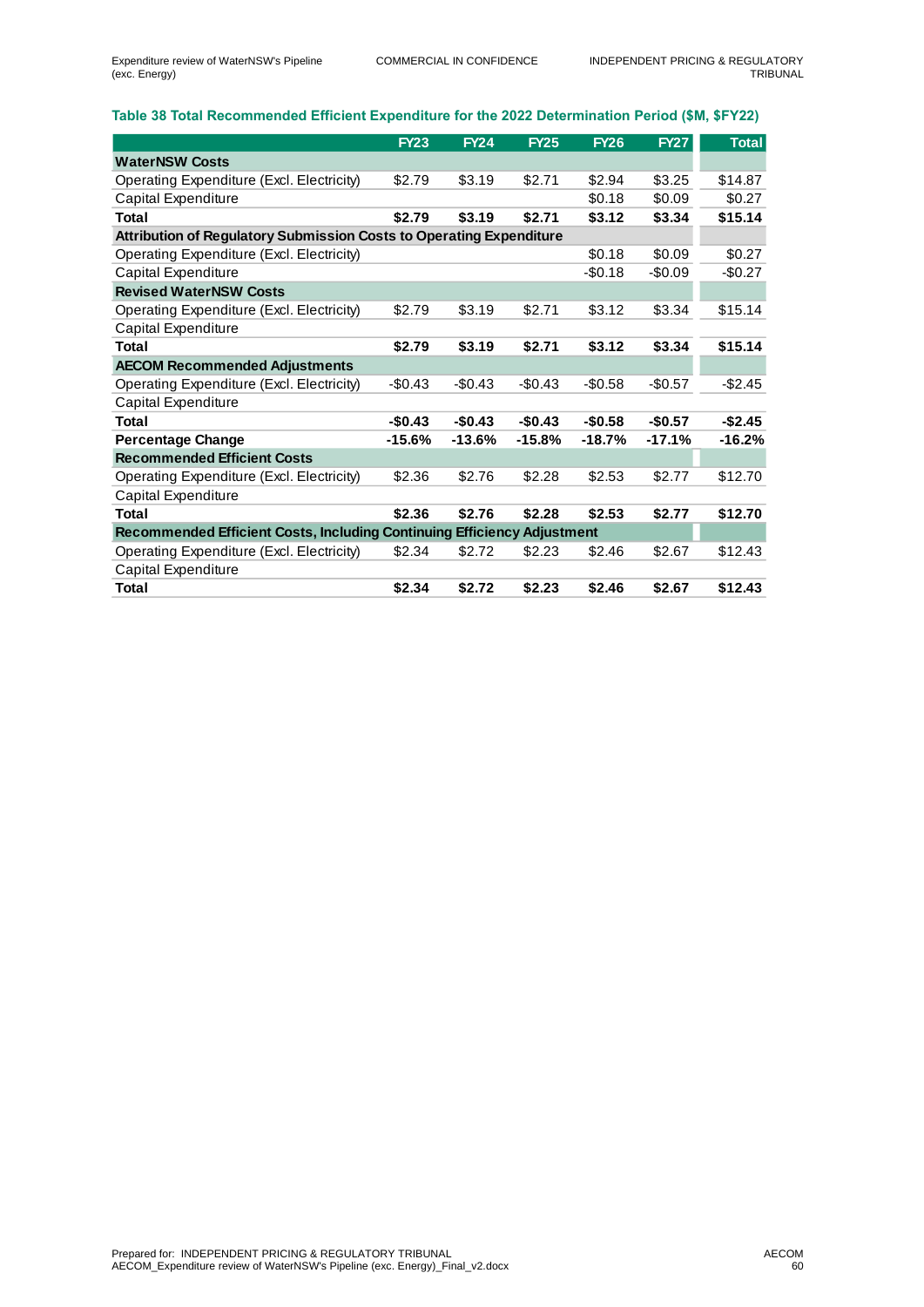# **Appendix A Assessment Form**